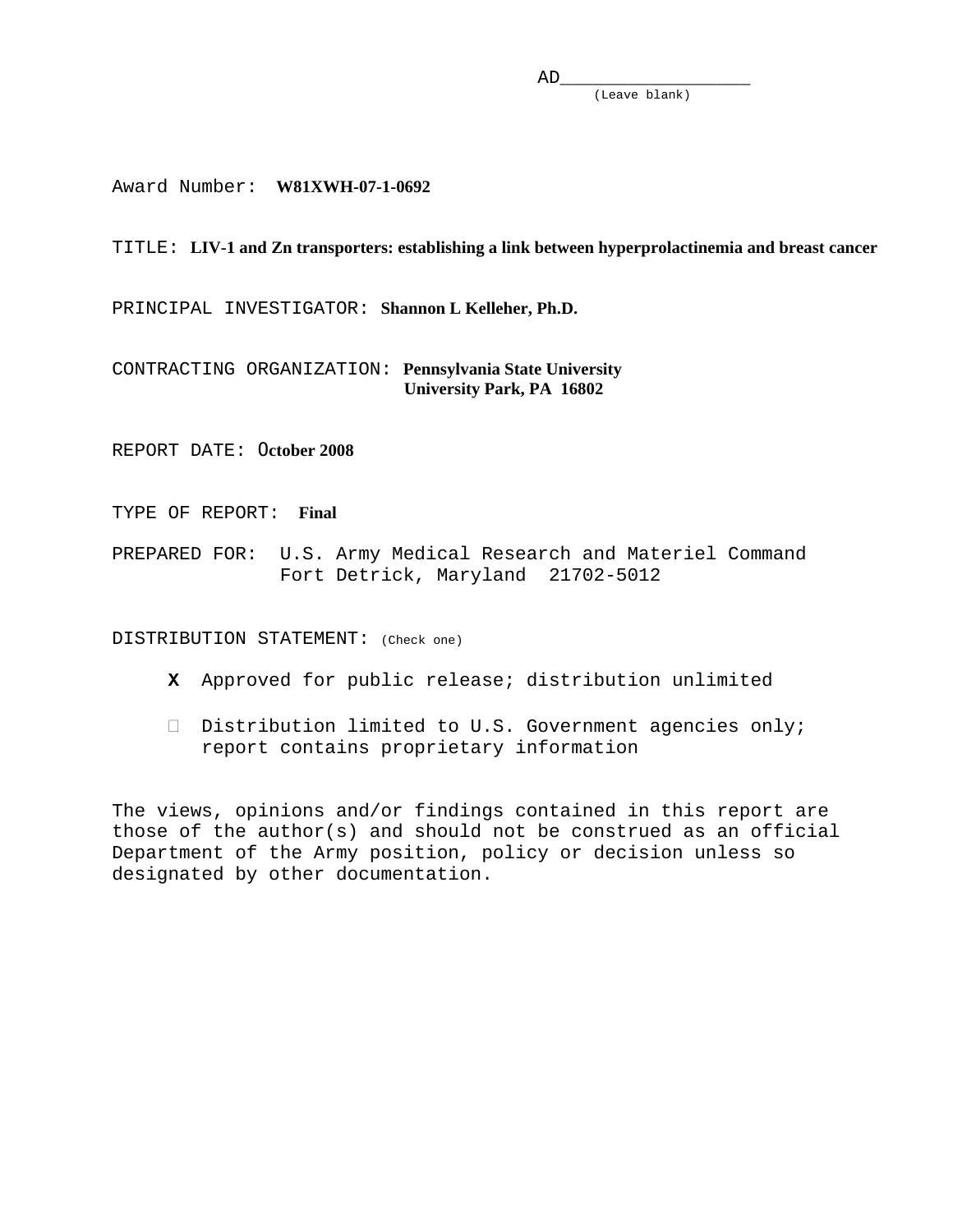| <b>REPORT DOCUMENTATION PAGE</b>                                                                                                                                                                                                                                                                                                                                                                                                                                                                                                                                                                                                                                                                                                                                                                                                                                                                                                                               |                                                                                             | Form Approved                                             |  |  |
|----------------------------------------------------------------------------------------------------------------------------------------------------------------------------------------------------------------------------------------------------------------------------------------------------------------------------------------------------------------------------------------------------------------------------------------------------------------------------------------------------------------------------------------------------------------------------------------------------------------------------------------------------------------------------------------------------------------------------------------------------------------------------------------------------------------------------------------------------------------------------------------------------------------------------------------------------------------|---------------------------------------------------------------------------------------------|-----------------------------------------------------------|--|--|
|                                                                                                                                                                                                                                                                                                                                                                                                                                                                                                                                                                                                                                                                                                                                                                                                                                                                                                                                                                | OMB No. 0704-0188                                                                           |                                                           |  |  |
| Public reporting burden for this collection of information is estimated to average 1 hour per response, including the time for reviewing instructions, searching existing data sources, gathering and maintaining the<br>data needed, and completing and reviewing this collection of information. Send comments regarding this burden estimate or any other aspect of this collection of information, including suggestions for reducing<br>this burden to Department of Defense, Washington Headquarters Services, Directorate for Information Operations and Reports (0704-0188), 1215 Jefferson Davis Highway, Suite 1204, Arlington, VA 22202-4302.<br>Respondents should be aware that notwithstanding any other provision of law, no person shall be subject to any penalty for failing to comply with a collection of information if it does not display a currently valid<br>OMB control number. PLEASE DO NOT RETURN YOUR FORM TO THE ABOVE ADDRESS. |                                                                                             |                                                           |  |  |
| 1. REPORT DATE (DD-MM-YYYY)<br>$14 - 10 - 2008$                                                                                                                                                                                                                                                                                                                                                                                                                                                                                                                                                                                                                                                                                                                                                                                                                                                                                                                | 2. REPORT TYPE<br>Final                                                                     | 3. DATES COVERED (From - To)<br>15 Sep 2007-14 Sep 2008   |  |  |
| <b>4. TITLE AND SUBTITLE</b>                                                                                                                                                                                                                                                                                                                                                                                                                                                                                                                                                                                                                                                                                                                                                                                                                                                                                                                                   |                                                                                             | <b>5a. CONTRACT NUMBER</b><br>W81XWH-07-1-0692            |  |  |
|                                                                                                                                                                                                                                                                                                                                                                                                                                                                                                                                                                                                                                                                                                                                                                                                                                                                                                                                                                | LIV-1 and Zn transporters: establishing a link between hyperprolactinemia and breast cancer | <b>5b. GRANT NUMBER</b><br>BC062742                       |  |  |
|                                                                                                                                                                                                                                                                                                                                                                                                                                                                                                                                                                                                                                                                                                                                                                                                                                                                                                                                                                |                                                                                             | <b>5c. PROGRAM ELEMENT NUMBER</b>                         |  |  |
| 6. AUTHOR(S)<br>Shannon L Kelleher, Ph.D., Veronica Lopez                                                                                                                                                                                                                                                                                                                                                                                                                                                                                                                                                                                                                                                                                                                                                                                                                                                                                                      |                                                                                             | <b>5d. PROJECT NUMBER</b>                                 |  |  |
|                                                                                                                                                                                                                                                                                                                                                                                                                                                                                                                                                                                                                                                                                                                                                                                                                                                                                                                                                                |                                                                                             | <b>5e. TASK NUMBER</b>                                    |  |  |
| Email: $jri1@psu.edu$                                                                                                                                                                                                                                                                                                                                                                                                                                                                                                                                                                                                                                                                                                                                                                                                                                                                                                                                          |                                                                                             | <b>5f. WORK UNIT NUMBER</b>                               |  |  |
| 7. PERFORMING ORGANIZATION NAME(S) AND ADDRESS(ES)                                                                                                                                                                                                                                                                                                                                                                                                                                                                                                                                                                                                                                                                                                                                                                                                                                                                                                             |                                                                                             | <b>8. PERFORMING ORGANIZATION REPORT</b><br><b>NUMBER</b> |  |  |
| Pennsylvania State University                                                                                                                                                                                                                                                                                                                                                                                                                                                                                                                                                                                                                                                                                                                                                                                                                                                                                                                                  |                                                                                             |                                                           |  |  |
| University Park, Pennsylvania                                                                                                                                                                                                                                                                                                                                                                                                                                                                                                                                                                                                                                                                                                                                                                                                                                                                                                                                  |                                                                                             |                                                           |  |  |
| 16802-1004                                                                                                                                                                                                                                                                                                                                                                                                                                                                                                                                                                                                                                                                                                                                                                                                                                                                                                                                                     |                                                                                             |                                                           |  |  |
| 9. SPONSORING / MONITORING AGENCY NAME(S) AND ADDRESS(ES)                                                                                                                                                                                                                                                                                                                                                                                                                                                                                                                                                                                                                                                                                                                                                                                                                                                                                                      |                                                                                             | 10. SPONSOR/MONITOR'S ACRONYM(S)                          |  |  |
| U.S. Army Medical Research and Materiel Command<br>Fort Detrick, Maryland 21702-5012                                                                                                                                                                                                                                                                                                                                                                                                                                                                                                                                                                                                                                                                                                                                                                                                                                                                           |                                                                                             |                                                           |  |  |
|                                                                                                                                                                                                                                                                                                                                                                                                                                                                                                                                                                                                                                                                                                                                                                                                                                                                                                                                                                |                                                                                             | <b>11. SPONSOR/MONITOR'S REPORT</b><br><b>NUMBER(S)</b>   |  |  |
| <b>12. DISTRIBUTION / AVAILABILITY STATEMENT</b>                                                                                                                                                                                                                                                                                                                                                                                                                                                                                                                                                                                                                                                                                                                                                                                                                                                                                                               |                                                                                             |                                                           |  |  |
| Approved for public release; distribution unlimited                                                                                                                                                                                                                                                                                                                                                                                                                                                                                                                                                                                                                                                                                                                                                                                                                                                                                                            |                                                                                             |                                                           |  |  |

#### **13. SUPPLEMENTARY NOTES**

#### **14. ABSTRACT**

Evidence implicates dysregulated cellular zinc (Zn) metabolism in breast cancer. Regulation of Zn transport controls programmed cell death which is uncoupled in cancer. A relationship between hyperprolactinemia and breast cancer has been observed. We speculate prolactin modulates cellular Zn metabolism. Clinical studies have suggested the Zn importer Zip6 (LIV-1) as a prognostic marker for breast cancer; however, the functional relevance is unknown. We explored Zip6 function and examined its regulation by prolactin in tumorigenic (T47D) cells. Zinc level of T47D cells was 20% higher than in normal breast cells. Zip6 protein abundance was ~10-fold higher, ~90% of which was located intracellularly, suggesting that if functional, Zip6 traffics to the plasma membrane. Zip6-attenuation reduced cellular Zn level, cytochrome c release and caspase activity but preliminarily increased cell proliferation and tumorigenesis potentially from decreased E-cadherin expression. Prolactin increased Zn uptake; however, neither Zip6 expression or localization was affected, implicating other Zn transporters in this process. In summary, Zip6 over-expression may act as a "tumor suppressor" suggesting that therapies attempting to attenuate Zip6 expression may result in enhanced proliferation and metastasis. Thus, elucidating novel prognostic markers and understanding their role in breast cancer transformation and progression is critical to developing efficacious therapies.

#### **15. SUBJECT TERMS**

zinc, breast cancer, Zip6, LIV1, mitochondria, apoptosis, prolactin

| <b>16. SECURITY CLASSIFICATION OF:</b> |                    | <b>17. LIMITATION</b><br><b>OF ABSTRACT</b> | 18.<br><b>NUMBER</b><br><b>OF PAGES</b> | <b>19a. NAME OF RESPONSIBLE PERSON</b><br>USAMRMC |                                              |
|----------------------------------------|--------------------|---------------------------------------------|-----------------------------------------|---------------------------------------------------|----------------------------------------------|
| a. REPORT                              | <b>b. ABSTRACT</b> | c. THIS PAGE                                | UU                                      | 57                                                | 19b. TELEPHONE NUMBER (include area<br>code) |

**Standard Form 298 (Rev. 8-98) Prescribed by ANSI Std. Z39.18**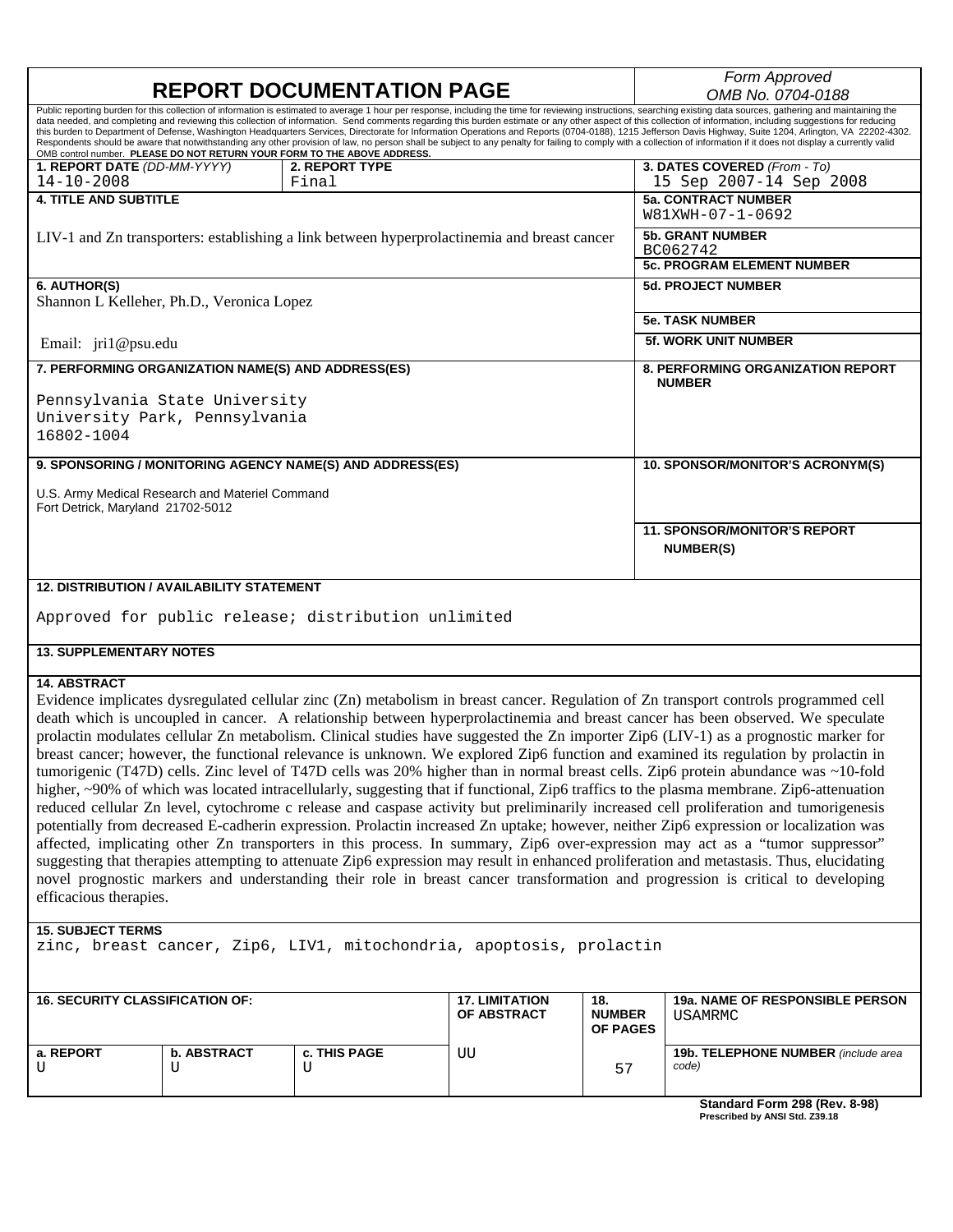# **Table of Contents**

| Page |
|------|
|      |
|      |
|      |
|      |
|      |
|      |
|      |
|      |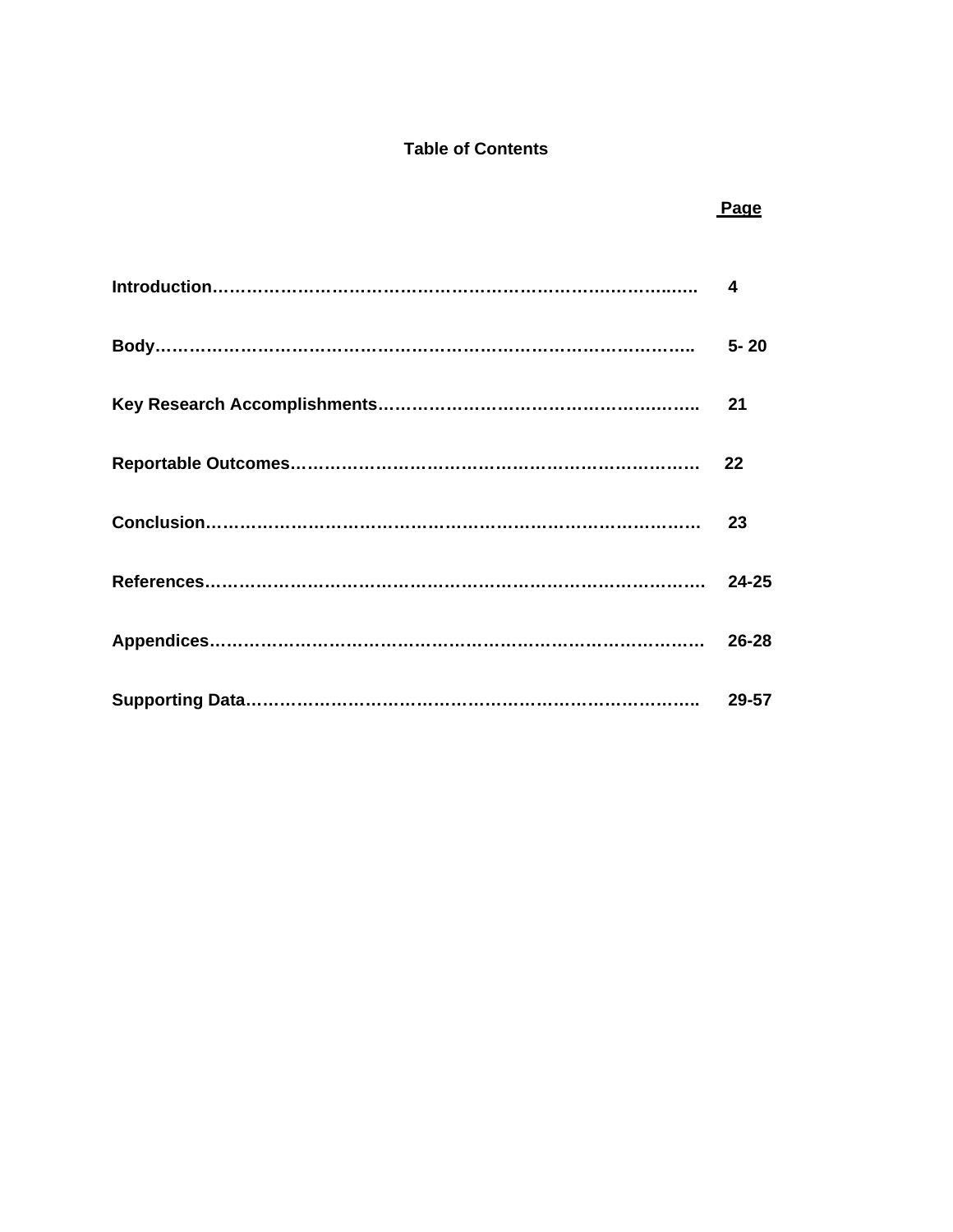#### **Introduction**

Breast cancer is one of the leading causes of death among women with ductal carcinomas representing ~30% of all diagnoses. The etiology of breast cancer is multifactorial and generally not understood; however, compelling evidence implicates dysregulated zinc (Zn) homeostasis in breast cancer cells. This significance of this lies in the fact that tight regulation of cellular Zn metabolism plays a regulatory role in modulating programmed cell death (apoptosis), a cellular process which is uncoupled in cancer. We speculate that alterations in Zn transporting mechanisms in breast cells dysregulates intrinsically mediated apoptogenic mechanisms. The Zn transporter Zip6 (LIV-1) imports Zn into the cell. Several studies have associated overexpression of Zip6 with breast cancer which we postulate may functionally link dysregulated Zn metabolism with aberrant cellular function. Currently the cellular consequences of Zip6 overexpression in breast cancer cells in not understood. Recently a relationship between elevated prolactin levels (hyperprolactinemia) and breast cancer has been observed. Clinical implications reflect the fact that drugs which are widely prescribed for treatment of a range of mental and neurodegenerative illnesses including Parkinson's and depression (e.g. dopamine antagonists) secondarily increase prolactin levels, potentially increasing breast cancer risk in an extraordinary number of individuals. Studies from our research group have determined that prolactin regulates numerous Zn transporters in normal breast cells thus we speculate that hyperprolactinemia may potentiate the dysregulation of Zn metabolism observed in breast cancer cells. The purpose of our research plan was three-fold; 1) to first determine the functional relevance of Zip6 overexpression in ductal tumorigenic breast carcinoma cells on intrinsic apoptogenic mechanisms; 2) to determine if prolactin modulates Zip6 expression or localization in ductal tumorigenic breast carcinoma cells; and 3) to screen for altered expression of other Zn transporting proteins in ductal tumorigenic breast carcinoma cells in hopes of identifying other Zn transporters which may facilitate the dysregulation of cellular Zn metabolism in breast cancer. The scope of our research plan utilized several cultured breast cell models. We first validated T47D cells as an appropriate model of ductal carcinoma to explore effects of Zip6 over-expression on cellular Zn pools and apoptogenic mechanisms. We genetically manipulated Zip6 expression and aimed to directly determine effects on intracellular Zn pools, cellular energetics (m-aconitase activity) and markers of intrinsic apoptosis including caspase activity, cytochrome c oxidase release from the mitochondria (the upstream modulator of caspase activity), and DNA fragmentation (the final product of apoptosis). Thirdly, we explored the potential of hyperprolactinemia to modulate Zip6 expression and cellular localization. Finally, we utilized a screen-based approach to identify Zn transporters other than Zip6 whose expression might be dysregulated in tumorigenic breast cancer cells in hopes of identifying further targets of exploration.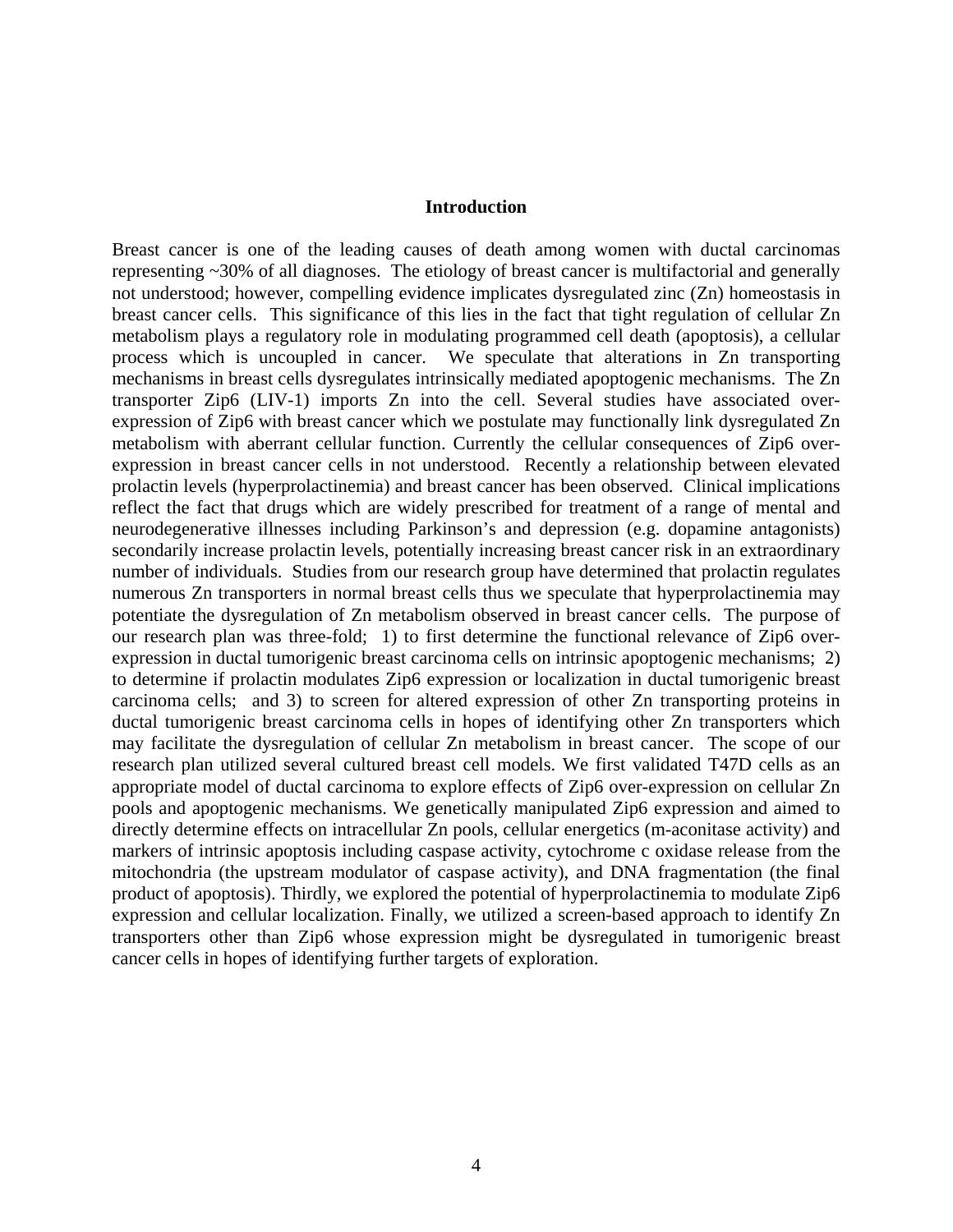# **Project Summary: LIV-1(Zip6) and Zn transporters: establishing a link between hyperprolactinemia and breast cancer**

#### *Introduction*

While little is known regarding the role of zinc (Zn) homeostasis in breast cancer, the dysregulation of cellular Zn metabolism has been implicated in carcinogenesis (1) . For example, elevated Zn concentrations were observed in chemically induced rat mammary tumors compared to normal tissues (2), similar to what has been shown in human breast cancer tissue (3,4). Cellular Zn homeostasis is coordinated through the functional activities of numerous Zn-specific transporters which are members of two distinct gene families. Members of the *SLC39A* gene family (ZRTL-like Import Proteins; Zip1-14) are responsible for Zn import into the cytoplasm, either across the plasma membrane or out of intracellular organelles (5). In contrast, members of the *SLC30A* gene family (ZnT1-10) export Zn from the cytoplasm, either across the plasma membrane into the extracellular space or for accumulation into intracellular organelles (5). Mounting evidence has associated dysregulation of Zn transporting proteins with the transition or progression of breast cancer. *With this in mind, Task 1 aimed to A) screen for differences in Zn transporter expression between tumorigenic and non-cancerous breast cells; and B) specifically explore the differential expression of Zip6 between tumorigenic and non-cancerous breast cells.* Compelling evidence suggests that the inability of cells to regulate intracellular Zn homeostasis may result in dysregulation of apoptogenic mechanisms and malignancy progression in breast cells (2,4). This postulate is evidenced by aberrant expression of proteins that are responsible for transporting Zn such as ZnT1, metallothionein (MT), and Zip6 in breast cancer cell lines and in human breast tumor biopsies (2,6-10). *With this in mind, Task 2 aimed to determine if Zn transported by the Zn importer Zip6 plays a role in dysregulation of apoptogenic mechanisms.*  Finally, understanding the etiology of Zip6 over-expression and the regulation of Zip6 expression and localization may provide important therapeutic clues. Prolactin (PRL) is essential for mammary gland growth, differentiation and lactation (11,12). Several studies have described a direct correlation between hyperprolactinemia (hyperPRL; abnormally high systemic PRL level) and breast cancer; however, the significance of this relationship is unknown. Most studies have focused on the role of PRL in the regulation of cell signaling mechanisms directly associated with cell cycle control and apoptogenesis. We have previously determined that PRL plays a regulatory role in Zn homeostasis in normal mammary cells (13,14) and have shown that expression and localization of several Zn transporters in normal mammary cells is regulated at the transcription and post-translational level by PRL (14). For example, PRL stimulates the expression of Zip3 and the movement of Zip3 from an intracellular compartment to the plasma membrane thus increasing Zn uptake into the cell. *With this in mind, Task 3 aimed to explore the regulation of Zip6 expression and localization by PRL in tumorigenic T47D cells.* **Together, the studies outlined in this proposal explored the functional relevance of dysregulated expression of a specific Zn transporting mechanism (Zip6) which has been previously implicated as a possible prognostic marker in breast cancer. Towards this end we have generated intriguing preliminary data which suggests that Zip6 does regulate apoptogenesis; however, if expression is attenuated, tumorigenic cells may develop a metastatic phenotype. Secondly, we conducted an expression screen to compare expression of numerous other Zn transporters between tumorigenic and normal breast cells which**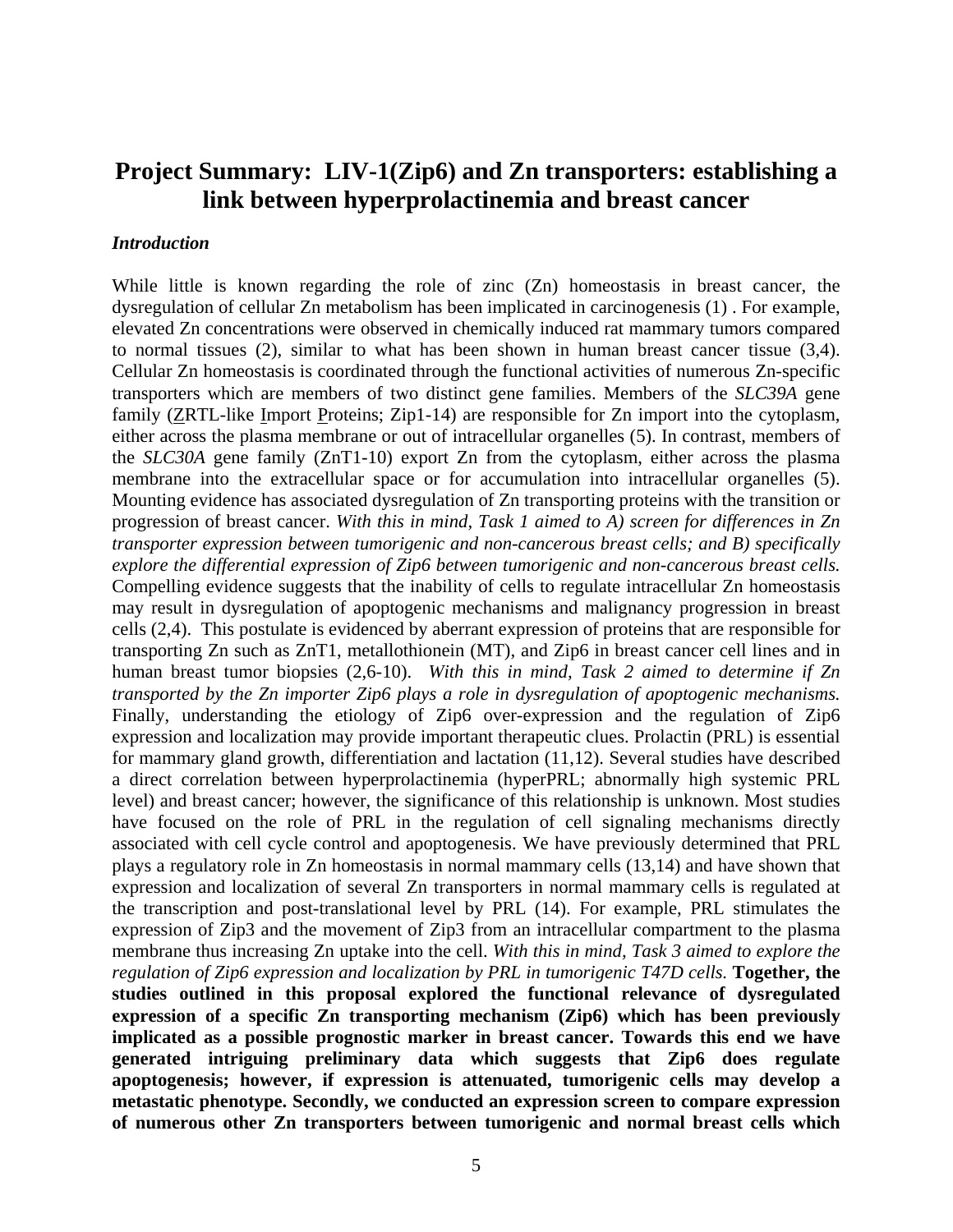**have identified further important avenues of investigation. In particular, we have identified Zip8 and ZnT2 as exciting novel candidates to pursue in subsequent studies.** 

# *Task 1. To determine differences in zinc transporter expression and characterize the expression, protein abundance and localization of Zip6 in normal (HMEC and HC11) and tumorigenic (T47D) breast cells*

### *A. Differential expression of Zn transporters in breast cancer cells*

To first identify Zn transporting mechanisms which may play a role in the dysregulation of Zn homeostasis in breast cancer, real-time semi-quantitative-PCR (Q-PCR) was used to screen for differences in Zn transporter expression between tumorigenic (T47D) and normal (HME) human breast cells. We compared mRNA abundance of several Zn importers (Zip1, -3, -6, -8 and -10) and exporters (ZnT1, -2, and -4). Our data demonstrated that mRNA levels of Zip1, Zip8 and Zip10 were significantly higher (1.5-fold, 3-fold and 2-fold, respectively), in T47D cells whereas mRNA levels of Zip3 and Zip6 were significantly lower (2-fold) compared with mRNA abundance in HME cells (Figure 1A). With respect to Zn exporters, we determined that ZnT1 mRNA level was significantly higher (2-fold), whereas ZnT2 mRNA was virtually undetectable in T47D compared with HME cells (Figure 1B). The ability of cells to tightly regulate Zn import, export or accumulation is critical as subtle alterations in cellular Zn levels are known to regulate cell metabolism, including mitochondrial function and apoptosis (15,16). **Together these data identified numerous Zn transporter targets which will allow for the exploration of cellular mechanisms that may be responsible for the dysregulation of cellular Zn pools in tumorigenic breast cells. Based on these data, we speculate that over-expression of specific Zn importers in T47D cells such as Zip1, Zip8 and Zip10 may increase the vulnerability of breast cells excess Zn levels. Alternatively, the dysregulation of Zn transporters that play a role in Zn export or accumulation such as ZnT1 and ZnT2, respectively, may contribute to the inability of T47D cells to properly protect themselves from excess Zn.** 

### *B. Characterization of Zip6 expression and localization in T47D cells*

Our studies are not the first to identify dysregulated Zn transporter expression in breast cancer cells. Interestingly, expression of the Zn importer, Zip6 (LIV-1), has been shown to be stimulated by estrogen in breast cancer cell lines (17) and Zip6 expression is significantly correlated with the spread of breast cancer to the lymph nodes (18). Somewhat counter intuitively, studies have detected a negative correlation between Zip6 protein abundance and tumor size, grade and stage, which implicates high Zip6 protein levels with less aggressive tumors (19). Further controversy arises with respect to the localization of Zip6 within the cell. Although over-expression of human Zip6 in transfected CHO cells increases Zn uptake (18), studies exploring the localization of endogenous Zip6 in breast cancer biopsies have demonstrated that abundant Zip6 is localized intracellularly (19). As a result of studies such as these, Zip6 has been suggested to be a prognostic marker for breast cancer; however, the mechanistic and pathophysiological relevance of dysregulated Zip6 expression and perhaps localization and moreover, how it relates to breast cell function and breast cancer transformation or progression is not understood. Thus, our second objective was to characterize the expression and localization of Zip6 in a tumorigenic breast cancer cell line (T47D) with the long-term goal of using it as a model to explore the role of Zip6 in modulating intracellular Zn pools and evalutating cell function. We first determined the relative expression of Zip6 in human T47D cells, normal human (HME) and mouse (HC11) breast cells relative to a control gene (β-actin). Our data demonstrated that both human cell lines, (HME and T47D), abundantly expressed Zip6 mRNA relative to β-actin (~145% and ~92% higher, respectively) (Figure 2A). Further analysis revealed that Zip6 mRNA abundance in T47D cells was significantly lower (~40%) compared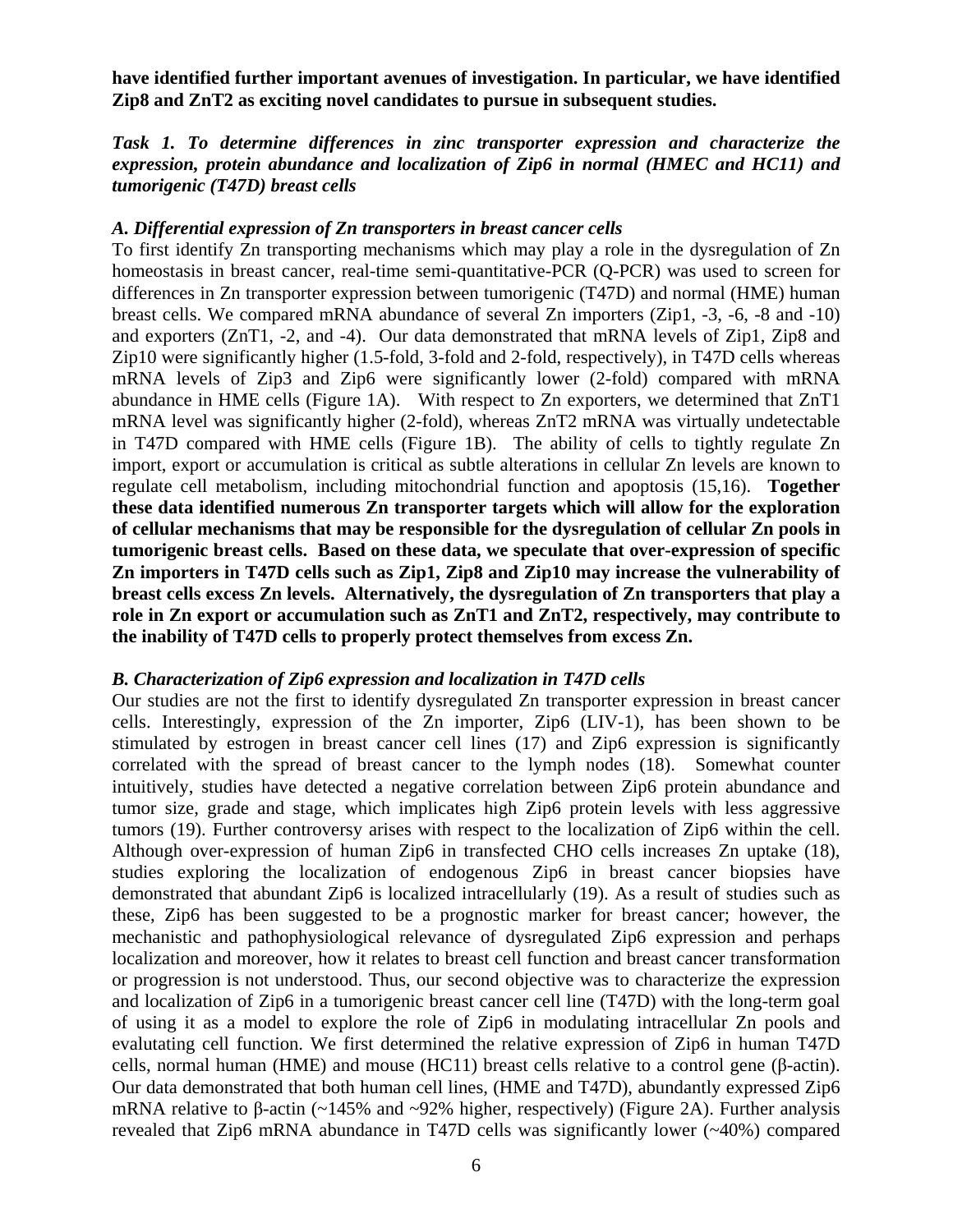with HME cells (Figure 2A), mirroring observations from breast cancer biopsies. Much of our research utilizes a normal mouse breast cell line (HC11) which expresses both prolactin and estrogen receptors. To determine whether HC11 cells could be used for further studies outlined within this proposal, we analyzed Zip6 mRNA abundance by Q-PCR. As can be gleaned from Figure 2B, while Zip6 mRNA was detected in HC11 cells, Zip6 abundance was only slightly higher (~15%) relative to the expression of β-actin and ~100-fold lower than what we detected in HME cells (Figure 2B), suggesting that HC11 cells may not be a good model for exploring the regulation and function of Zip6 due to the lack of similarity to human cell lines. In contrast to the difference in mRNA abundance, we determined that Zip6 protein abundance was significantly higher in T47D cells compared with HME cells (Figure 2A, inset) by immunoblotting using a Zip6 antibody that was a gift from Dr. Liping Huang (USDA/UC Davis). This demonstrated that an inverse relationship between Zip6 mRNA and protein abundance exists in T47D cells which has also been observed in human breast cancer biopsies (18) thereby validating T47D cells as an appropriate human tumorigenic cell model for our proposal. A critical point to note is that while Zip6 protein was detected in HME cells, Zip6 protein could not be detected in HC11 cells despite the fact that the epitope the antibody was generated against was homolgous in human and mouse (Figure 2B, inset). Thus this observation eliminated the use of HC11 cells as an appropriate model of normal breast cells to explore the functional analysis of Zip6 as proposed in our initial project outline.

As mentioned previously, the sub-cellular localization of Zip6 has not been well characterized. While Zip6 is expressed on the cell surface in a transfected cell model, another report has suggested that endogenous Zip6 can be detected at the plasma membrane and in an intracellular compartment in breast cancer biopsies (19). Therefore, we next conducted an exhaustive series of sub-cellular co-localization studies of endogenous Zip6 in T47D cells with the aim of determining where Zip6 is localized in hopes of comparing its localization in normal HME cells. To determine if Zip6 is associated with the plasma membrane in our breast cell models, localization was first visualized by confocal microscopy. Figure 3 illustrates that Zip6 was localized exo-facially in both HME (Figure 3A, B) and T47D cells (Figure 3C, D) using non-permeabilized conditions (without 0.2% TritonX-100). To confirm that Zip6 was associated directly with the plasma membrane, cell membrane-associated proteins were biotinylated then affinity separated from non-biotinylated intracellular membranes using avidinated beads. Membrane proteins were separated by electrophoresis and plasma membrane-associated (biotinylated) and intracellular membrane-associated (non-biotinylated) Zip6 was detected by immunoblotting. Interestingly, our data clearly demonstrated that in sharp contrast to the exclusive localization of Zip6 associated with the plasma membrane in normal HME cells,  $\sim$ 90% of Zip6 protein was localized intracellularly in tumorigenic T47D cells (Figure 4). These data are the first to clearly document specific intracellular localization of the Zn importer Zip6 in breast cancer cells. Based on these data, we next utilized confocal microscopy to attempt to identify the intracellular compartment(s) which Zip6 is associated with as our results indicated that Zip6 is not only over-expressed but may be mis-localized in tumorigenic T47D cells. Intriguingly, Zip6 was observed in a unique and discrete spindle-like intracellular compartment in T47D cells (Figure 5). The identification of this compartment is of particular interest as abnormal protein localization is often linked to metabolic cellular disorders. In an attempt to identify the aberrant sub-cellular localization of endogenous Zip6 in breast cancer cells, we separated sub-cellular fractions by differential centrifugation. These sub-cellular fractions were further separated by electrophoresis then immunoblotted for Zip6. Differential centrifugation of proteins from tumorigenic T47D cells revealed that Zip6 protein was associated with the more dense cellular organelles such as the nucleus (N) and heavy mitochondria (Hm) fractions, with minimal expression in fractions containing lysosome and smaller cytoplasmic proteins (Figure 6). The detection of Zip6 in fractions containing mitochondria was particularly intriguing, thus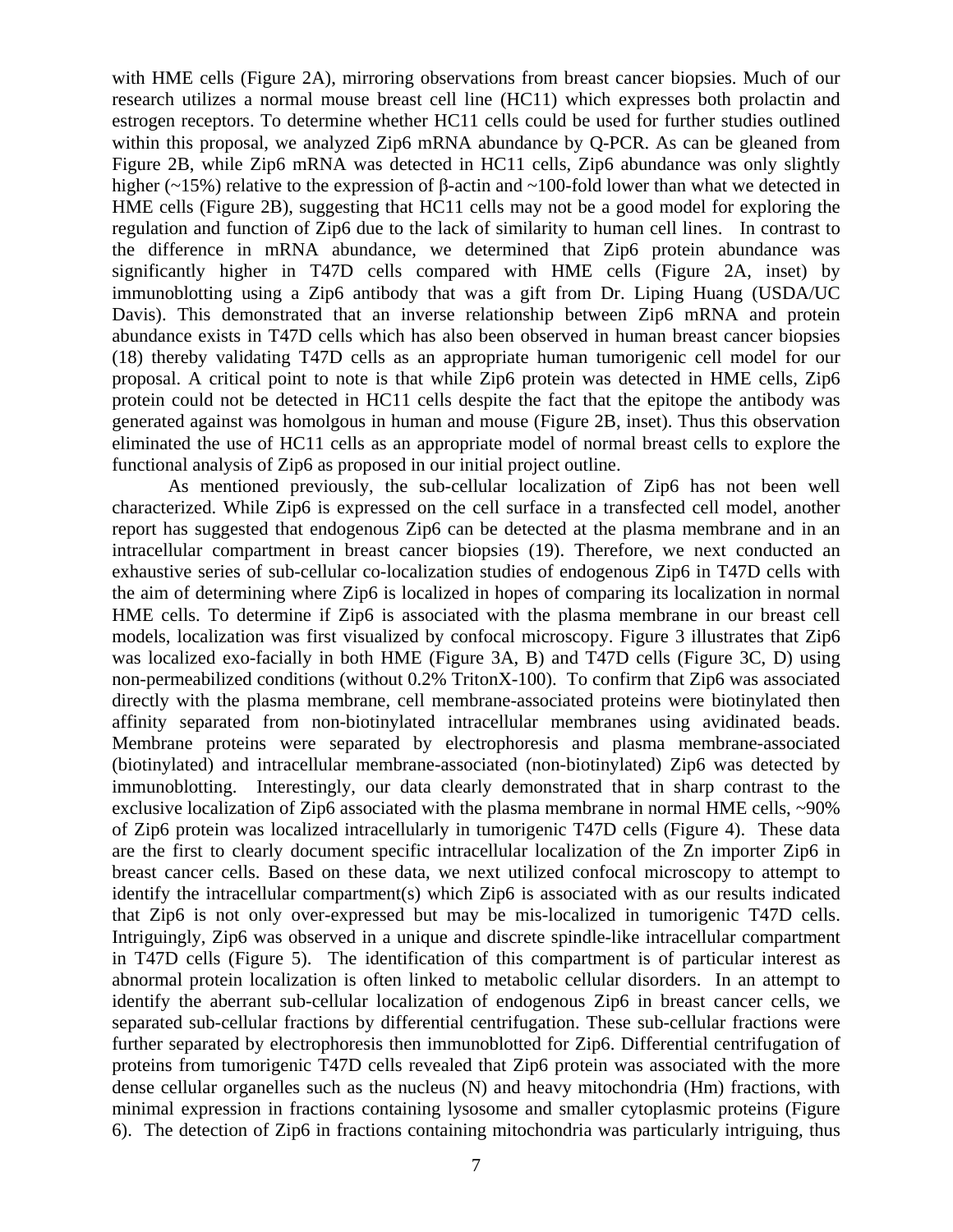we isolated mitochondria and rigorously digested non-mitochondrial proteins with proteinase K. As illustrated in Figure 7, we were unable to detect Zip6 in purified mitochondrial fractions. We next utilized confocal microscopy in an attempt to localize Zip6 with a specific intracellular compartment(s). As illustrated in Figure 8, immunofluorescent imaging eliminated the nucleus (TOPRO-3), endoplasmic reticulum (calnexin), and mitochondria (CoxIV) as sub-cellular compartments that Zip6 is associated with (Figure 8A-D). **Taken together these data indicate that similar to reports by others (19), Zip6 mRNA and protein levels are inversely related in tumorigenic T47D cells suggesting that T47D cells may be a useful model for exploring the functional consequences of dysregulated Zip6 function in breast cancer. Our results suggest that low Zip6 mRNA level may actually reflect down-regulation response to excessive Zip6 protein abundance which may result in increased Zn uptake into breast tumor cells. Studies remain underway to determine the unique sub-cellular localization of endogenous Zip6 in tumorigenic T47D cells and to determine if Zip6 can traffic to the plasma membrane to functionally import Zn. These studies are outside the scope of this proposal.** 

#### Generation and characterization of Zip6 antibody

Our initial work examining Zip6 protein abundance *(above)* was performed using a small aliquot of Zip6 antibody generously provided by Dr. Liping Huang, as antibody to Zip6 is not commercially available. We therefore contracted with Genemed Synthesis (San Antonio, TX) to produce rabbit polyclonal antibodies against the identical Zip6 peptide sequence used by Dr. Huang (VSEPRKSFMYSRNTNDN) (20) as we had successfully used this method and this company for the production of over 20 over custom peptide antibodies. Once we received our rabbit antiserum, we aimed to validate our antibody. To validate the specificity of our newly produced Zip6 antibody, we isolated crude membrane fractions from tumorigenic T47D cells, separated them by electrophoresis and immunoblotted for Zip6. As shown in Figure 9A, we were able to identify a single major band at ~50 kDa which was completely eliminated by peptide competition (Figure 9B). This clearly indicated that the antibody immunoreacted against the peptide. However, the antibody provided by Dr. Huang detected a single major band at ~75 kDa (Figure 9C) similar the predicted molecular mass and to previous published reports (18,20). We then used immunoaffinity chromatography to purify our Zip6 antibody in hopes of detecting a protein of the expected molecular mass. Exhaustive attempts were made to do so but we were unsuccessful (data not shown). We discussed this discrepancy with the manufacturer who was unable to offer a reasonable solution or helpful suggestion other than the explanation that "this sometimes happens". While the antibody was clearly immunoreactive against the peptide, these data indicated that our newly produced antibody could not be used for our proposed studies due to inability of the antibody to detect endogenous Zip6 at the expected molecular weight and that reported by other investigators. As we were not able to determine what might have led to this problem, we were unwillingly to commit to the production of a second Zip6 antibody. In addition, by the time we had received our antiserum, we had begun essential studies which required the transfection of tumorigenic T47D cells. Transfection of T47D cells turned out to be extremely difficult and required greater financial investment than expected (see Task 2). Therefore, experiments in the proposal were reprioritized and carefully planned to minimize the amount of antibody required. Dr. Huang was willing to share the last of her Zip6 antibody allowing us to complete these studies and we are indebted to her generosity.

 **In summary, results outlined in Task 1 of our proposal clearly identified several other Zn transporters as targets for future study. In particular, ZnT2 is an interesting candidate as it is responsible for Zn accumulation into vesicles. Thus if dysregulated, ZnT2 over- or under-expression may result in hyper-accumulation of Zn or hyper-sensitivity to excess**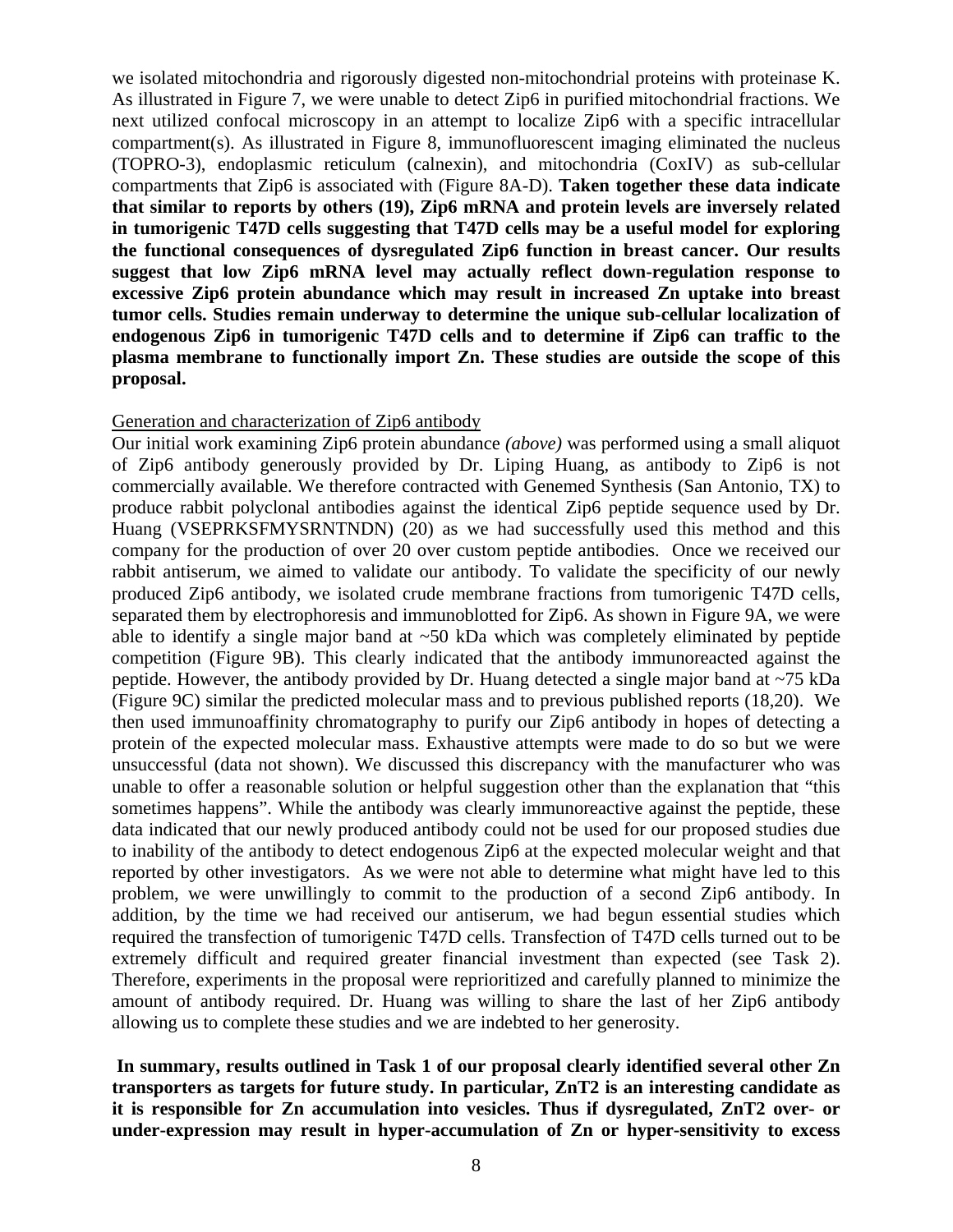**cytoplasmic Zn, respectively. Secondly, we determined that while Zip6 mRNA level is significantly lower in tumorigenic T47D cells, Zip6 protein level is significantly higher and may be mis-localized relative to normal breast cells. It is interesting to note that studies from breast cancer patients have observed an inverse relationship between Zip6 mRNA and protein abundance and between low Zip6 expression and higher grade tumors and poor prognosis. Thirdly, we determined that HC11 cells were not an appropriate model of studying Zip6 regulation and function as mRNA expression is very low and Zip6 protein is not translated. It should be noted that we treated HC11 cells with prolactin and estrogen in an attempt to increase Zip6 protein abundance but these attempts were not successful. Finally, while attempts thus far have been unsuccessful at identifying the specific intracellular compartment, studies outlined in Task 2 aimed to determine if cellular function was affected by the over-expression of Zip6 protein and most importantly, if these effects could be rescued by genetically "normalizing" Zip6 expression in tumorigenic T47D cells.** 

### *Task 2. To determine if Zip6 plays a role in apoptogenic mechanisms*

### *A. Generation of Zip6-attenuated tumorigenic T47D cells*

As we determined that Zip6 was over-expressed in T47D cells, our first objective was to attenuate Zip6 expression in T47D cells with the aim of determining if over-expression of Zip6 was associated with impaired apoptogenic mechanisms. We have successfully used Lipofectamine 2000 (a standard transfection reagent utilizing a liposomal transfection method) to transfect numerous cell lines to generate over-expressing and attenuated derivatives. As illustrated in Figure 10, tumorigenic T47D cells were transiently transfected with two different Zip6-specific siRNAs using Lipofecatamine 2000. Unfortunately, attempts were unsuccessful at optimizing experimental conditions allowing for the attenuation of Zip6 expression in tumorigenic T47D cells, which are a notoriously difficult cell line to transfect. We therefore explored the potential of using the Amaxa Nucleofector System which has been utilized to transfect difficult-to-transfect cell lines such as T47D cells. This transfection system is based on electroporation with defined electrical parameters for specific cell types, has a high transfection efficiency and has been reported to attenuate gene expression in a few hours. We were fortunate in that a colleague in our department was willing to share this piece of equipment with us, with the understanding that we would purchase our own transfection reagents. This was a large expense we did not anticipate. Importantly, using the Amaxa Nucleofector System, we were able to significantly attenuate Zip6 mRNA expression compared with mock-transfected cells (Figure 11A) which was critical to our completion of the proposal. Importantly, the reduction in Zip6 mRNA level resulted in a significant reduction in Zip6 protein abundance compared with the mock-transfected cells (Figure 11B). Based on the efficient mRNA and protein suppression of Zip6 in tumorigenic T47D cells, we chose to utilize the Amaxa Nucleofector System in our subsequent experiments to elucidate potential physiological consequences of Zip6 overexpression in tumorigenic T47D cells.

### Documentation that Zip6 attenuation affects cellular Zn pools

Once we were able to successfully attenuate Zip6 expression, our first objective was to confirm that Zip6 attenuation significantly affected cellular Zn levels. As Zip6 is a Zn importer, we first aimed to measure  $\overline{Z_n}$  uptake using <sup>65</sup>Zn in Zip6-attenuated cells. Unfortunately, these experiments yielded inconsistent results. We speculate that this inconsistency was most likely due to a number of factors; A) the limited amount of Zip6 protein which we documented as expressed on the cell surface of tumorigenic T47D cells; and B) the over-expression of several other Zn importers (Zip1, Zip8 and Zip10) and the Zn exporter ZnT1. Together we suspect these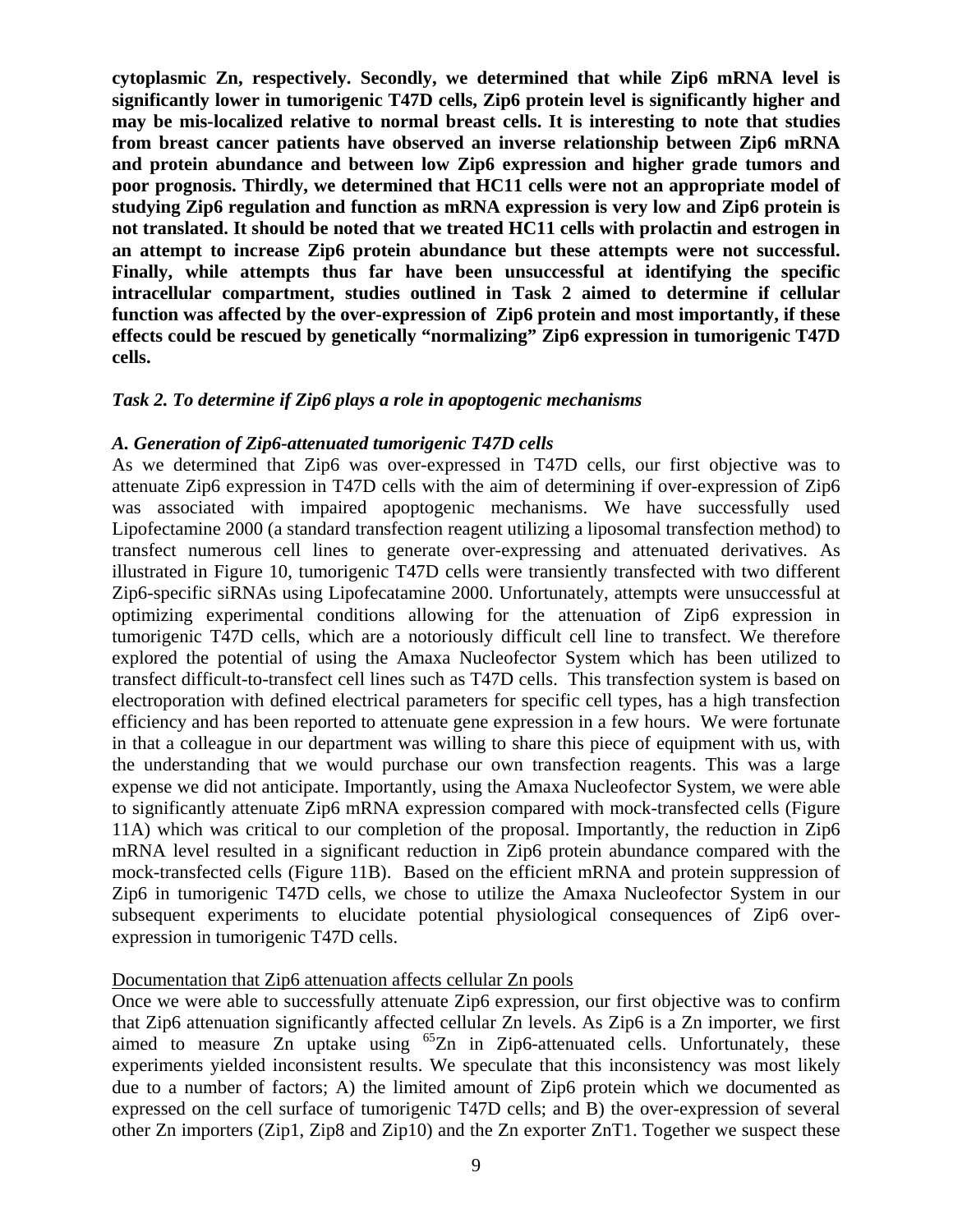factors may have confounded our results in the following manner:  $^{65}Zn$  can be taken up by the cell and once taken-up it can be exported, thus integration of Zn transporting processes, combined with our identification of the over-expression of several key players in this process (as outlined in Task 1 complicated the interpretation of data collected from the experiments we proposed in Task 2. We next aimed to determine if the Zn transporting function of Zip6 was significantly affected using a novel approach thus validating that Zn import was indeed reduced in Zip6-attentuated cells. To do so, we utilized two different methods. Firstly, FluorZin-3 is a Zn-specific fluorophore that upon binding to Zn, traps the Zn within the cell and fluoresces. Thus the interaction between FluorZin-3 and Zn provides us with a unique non-radioactive method to quantify changes in vesicularized (labile) Zn pools (21-23).We capitalized on this property and developed a fluorometric assay in which we utilized FluorZin-3 as a sensitive intracellular Zn sensor. As illustrated in Figure 12, FluorZin-3 fluorescence was significantly lower in Zip6 attenuated cells compared with mock-transfected cells, suggesting that cellular Zn pools were significantly reduced by Zip6-attenuation. As mentioned previously, we determined that the majority of Zip6 was localized in an intracellular compartment in tumorigenic T47D cells. Of critical interest is determining whether or not the Zip6 protein that is not plasma membraneassociated is actually functional. Due to the fact that Zip proteins orient Zn transport into the cytoplasm, we reasoned that if the Zip6 which resides intracellularly is functional, it may participate in the transport of Zn from an intracellular, vesicular pool into the cytoplasm. Therefore, if we attenuated Zip6 in tumorigenic T47D cells, in which ~90% of Zip6 is located within the cell, the amount of Zn in vesicular pools should actually increase. As mentioned above, this was not our observation. Indeed, Zip6 attenuation decreased FluorZin-3 fluorescence, suggesting that intracellular Zip6 may not function to transport Zn out of an intracellular compartment. While this may suggest that intracellular Zip6 is non-functional, it is just as likely that intracellular Zip6 traffics to the plasma membrane to import Zn from the exoplasmic space in response to an intrinsic or extrinsic cue similar to other Zip proteins (14,24-27). The functionality of intracellular Zip6 remains not understood. To verify that Zip6-attenuation does significantly reduce cellular Zn levels, we next utilized a luciferase reporter assay as a second method of sensing intracellular Zn pools. Cells were co-transfected with a luciferase reporter construct containing a 4X-Metal-response element (4X-MRE). This novel transcription-based Zn biosensor is based on the endogenous capacity of cells to activate metal responsive transcription factor-1 (MTF-1) and bind to metal responsive elements (MRE) in the promoter region of specific genes. Zinc activation of MTF-1 and subsequent binding to the reporter gene results in luminescence. Using this method we are able to verify subtle changes in cytoplasmic Zn levels. As illustrated in Figure 13, cells expressing the luciferase reporter construct that also had reduced expression of Zip6 had significantly lower luminescence compared with mocktransfected cells. Together these data clearly indicate that Zip6-attenuation significantly reduced cytoplasmic Zn levels in tumorigenic T47D cells. We interpret these data to indicate that while the majority of Zip6 is localized intracellularly in tumorigenic T47D cells, it does not appear to import Zn into the cytoplasm from an intracellular, vesicular pool suggesting that it is either A) non-functional; or B) is functional, but resides in an intracellular compartment that cycles to the plasma membrane as has been determined for other Zn importers such as Zip1, Zip3 and Zip4  $(24-27)$ .

#### *B. Establishment of a relationship between Zip6 and mitochondrial function*

Once we had conclusively determined that expression of Zip6 modulates cellular Zn pools we aimed to explore the functional consequences of its over-expression in T47D cells. One line of reasoning we proposed was that increased Zip6 abundance would increase cellular Zn pools and result in altered mitochondrial function. In keeping with the goals of the Concept Award, we proposed two avenues of exploration with respect to "altered mitochondrial function" and aimed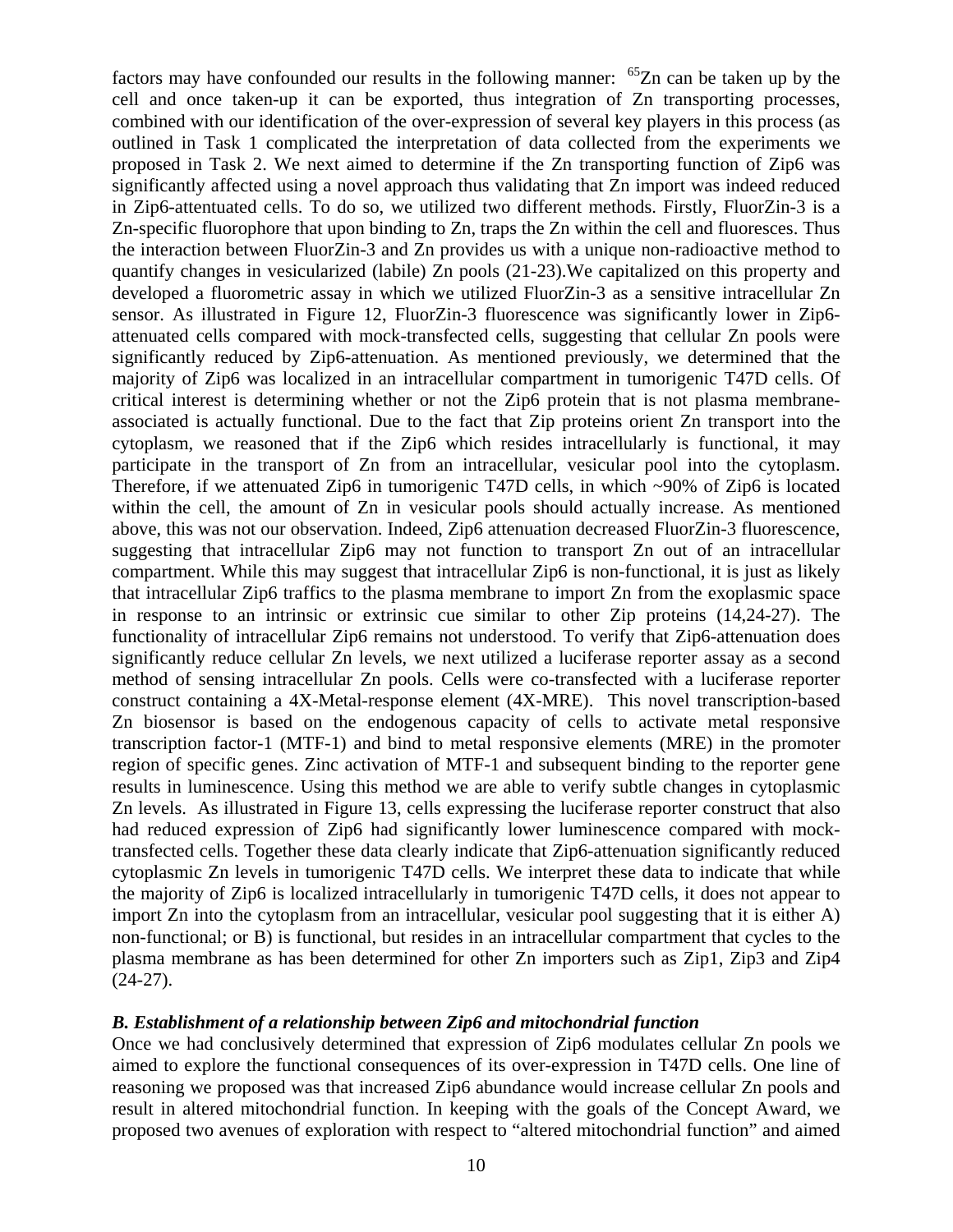to 1) determine if cellular energetics were impaired; or 2) determine if apoptogenic mechanisms were affected.

#### Zip6 and mitochondrial (m-)aconitase activity

Mitochondria function has been hypothesized to play a role in the progression of epithelial malignancy in cells that have high requirements for Zn such as breast and prostate cells. It is hypothesized that a role of Zn in energy production is to limit the rate of citrate oxidation, thereby preventing the transformation of normal cells into citrate-oxidizing, hyper-energetic malignant cells. The production of ATP in mitochondria is dependant on citrate oxidation which is in part positively regulated by mitochondrial (m)-aconitase activity. Others have shown that high cellular Zn concentration inhibits m-aconitase mRNA, protein and subsequent activity in prostate carcinoma cells (28-30). Therefore, we aimed to explore the role of Zn imported through Zip6 on m-aconitase activity with the hypothesis that Zip6-attenuation would result in reduced Zn import and increased m-aconitase activity. Our first objective was to directly determine if mitochondrial Zn pools are reduced in Zip6-attenuated cells, thereby giving us a direct link between Zip6-mediated Zn import and mitochondrial function. To do so, we exploited the properties of another Zn-specific fluorophore that fluoresces upon binding to Zn pools exclusively in mitochondria (RhodZin-3, (23)). Using this fluorophore, we developed a fluorometric assay allowing us to quantify changes in mitochondrial Zn pools. As illustrated in Figure 14, RhodZin-3 fluorescence was significantly lower in Zip6-attenuated cells compared to mock-transfected cells, indicating that although our studies clearly documented that Zip6 does not reside in mitochondria, aberrant expression of Zip6 can indirectly modulate mitochondrial Zn levels and as such may affect mitochondrial function. To test this hypothesis, tumorigenic T47D cells were transiently transfected with Zip6 siRNA for 48 h to attenuate Zip 6 expression, mitochondria were isolated and then assayed for m-aconitase activity. As shown in Table 1, we did not observe a robust or consistent affect on m-aconitase activity in Zip6-attenuated (KO) cells. We speculate our inability to detect a significant effect reflected the limited amount of mitochondria we were able to isolate as a consequence of the parameters required for optimized transfection with the Amaxa Nucleofactor System. **With that said, our data preliminarily suggests that m-aconitase activity may be lower in Zip6-attenuated cells and we are continuing to follow this line of reasoning with the aim of implicating aberrant mitochondrial Zn levels with decreased ATP production which is beyond the scope of this proposal.** 

### Zip6 and cytoplasmic cytochrome c oxidase release

Our second avenue of exploration proposed that Zn imported through Zip6 regulates apoptogenic mechanisms. Apoptosis is characterized by distinct morphological and biochemical changes which are orchestrated through activation of either mitochondrial or receptor mediated events. The intrinsic (or mitochondrial) pathway of apoptosis is triggered following damage to the mitochondria activated by intra-cellular events, which increases the permeability of the inner mitochondrial membrane, and subsequently results in mitochondrial matrix swelling followed by release of apoptogenic proteins such as cytochrome c. The release of cytochrome c into the cytosol initiates activation of caspases which then triggers DNA fragmentation as the final step in the apoptotic cascade. It has been appreciated for a long time that alterations in cellular Zn levels result in apoptosis (31).

As our results indicated that Zip6 indirectly modulates mitochondrial Zn pools, our next objective was to explore the potential role of Zip6-mediated Zn import on mitochondriamediated apoptosis. In doing so, we first determined whether a reduction in Zip6 protein would initiate mitochondrial release of cytochrome c, the initial effector of the apoptotic cascade and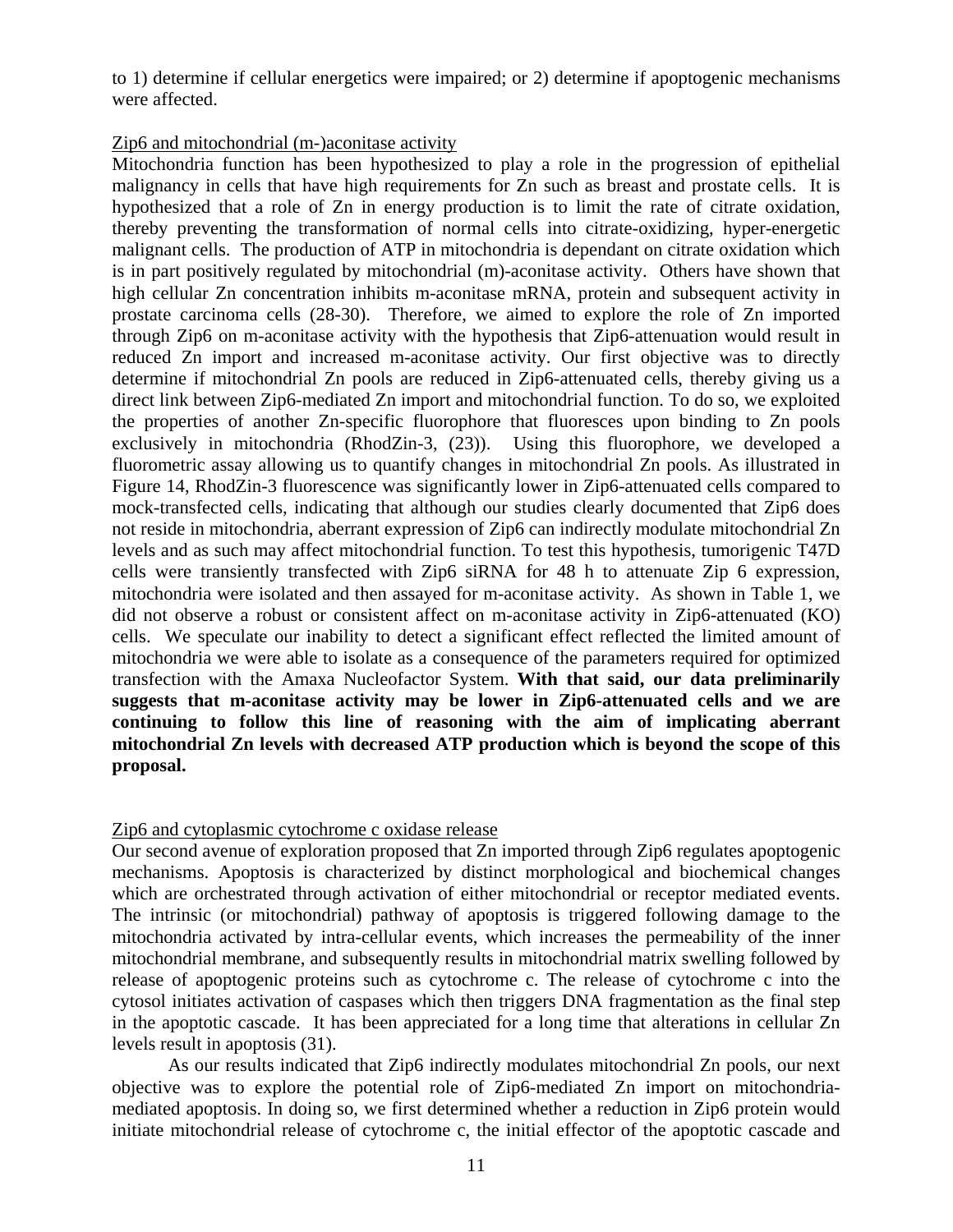result ultimately in apoptosis. Valinomycin was used as a positive control as it has been shown to induce apoptosis by inducing mitochondria permeability. Intriguingly, our results indicated that Zip6 gene suppression resulted in a significant reduction in the amount of cytochrome c released from the mitochondria compared to mock-transfected cells (Figure 15). As apoptosis is inhibited in cancer cells, we had postulated that reduced mitochondrial Zn levels resulting from Zip6 attenuation would serve to "normalize" apoptogenic mechanisms, thus increasing cytochrome c release from mitochondria and stimulating apoptosis.

#### Zip6 and mitochondrial membrane potential

Based on this unexpected data we then turned our attention towards upstream pre-apoptogenic events, exploring if the reduction in cytochrome c release resulted directly from alterations in A) mitochondrial membrane permeability which is regulated by B) Bcl-2 family members, such as Bax. To link the Zn-transporting activity of Zip6 with mitochondria membrane permeability and ultimately apoptosis, we examined effects of Zip6 attenuation on alterations in mitochondria membrane potential using the fluorescent dye, JC-1. In cells with intact mitochondria, JC-1 aggregates in mitochondria and emits red fluorescence. In contrast, when mitochondrial membrane potential is compromised, such as that which occurs during apoptotic mitochondrial depolarization, JC-1 dye does not form aggregates and instead emits green fluorescence. Thus alterations in mitochondrial membrane potential can be assessed by changes in the ratio of red:green fluorescence and by nature of this bioassay, pre-apoptotic cells would have greater mitochondrial membrane permeability and a lower ratio of red:green fluorescence. To determine effects of reduced Zip6 expression on mitochondrial membrane potential, tumorigenic T47D cells were transfected with Zip6 siRNA and treated with JC-1. Zinc (75 μM) was utilized as a positive control and cells treated with Zn resulted in a significant reduction in membrane potential compared to non-treated cells, confirming that Zn accumulation causes depolarization in tumorigenic T47D cells (Figure 16). Thus far we have not been successful in quantifying changes in mitochondrial membrane potential in mitochondria isolated from Zip6-attenuated cells (Figure 16). These results can be interpreted in one of three ways; either Zip6 attenuation does not result in decreased mitochondrial membrane potential, further optimization of our method is required, or JC-1 is not a sensitive enough marker of subtle alterations in mitochondrial membrane potential. With that said, based on our data which indicates that Zn concentration and cytochrome c release from mitochondria is indeed lower in Zip6-attenuated cells, it is reasonable to assume that mitochondrial membrane permeability is likely lower in response to Zip6 attenuation and continued optimization of our assay is necessary.

Therefore, we proceeded to develop a more sensitive indicator of altered mitochondrial membrane permeability and aimed to determine if Zip6 attenuation directly results in increased pores in the mitochondrial membrane (an upstream event leading to increased permeability). Mitochondrial membrane permeability is regulated by the translocation and subsequent oligomerization of Bax (homo- and heterocomplexes), resulting in the formation of mitochondrial membrane pores, leading to changes in mitochondria potential (32,33) and subsequently resulting in the release of cytochrome c. Previous studies have reported that Zn induces mitochondria mediated apoptosis via Bax translocation to mitochondria suggesting increased abundance of pores in malignant prostate cells (15,16). Thus we hypothesized that decreased cellular Zn levels resulting from Zip6 attenuation would reduce Bax oligomerization, thereby decreasing mitochondria membrane permeability and resulting in decreased cytochrome c release into the cytoplasm. To develop this technique, Zn treatment (75 μM) was used as a positive control. Extracts of T47D cells were lysed in buffer containing different amounts of digitonin and Bax oligomers were cross-linked as previously described (34), then Bax oligomerization was assessed by immunoblotting. Our results indicated that in non-treated T47D cells Bax exists in both its monomeric  $(\sim 23$  kDa) and oligomeric  $(\sim 260$  kDa) forms (35),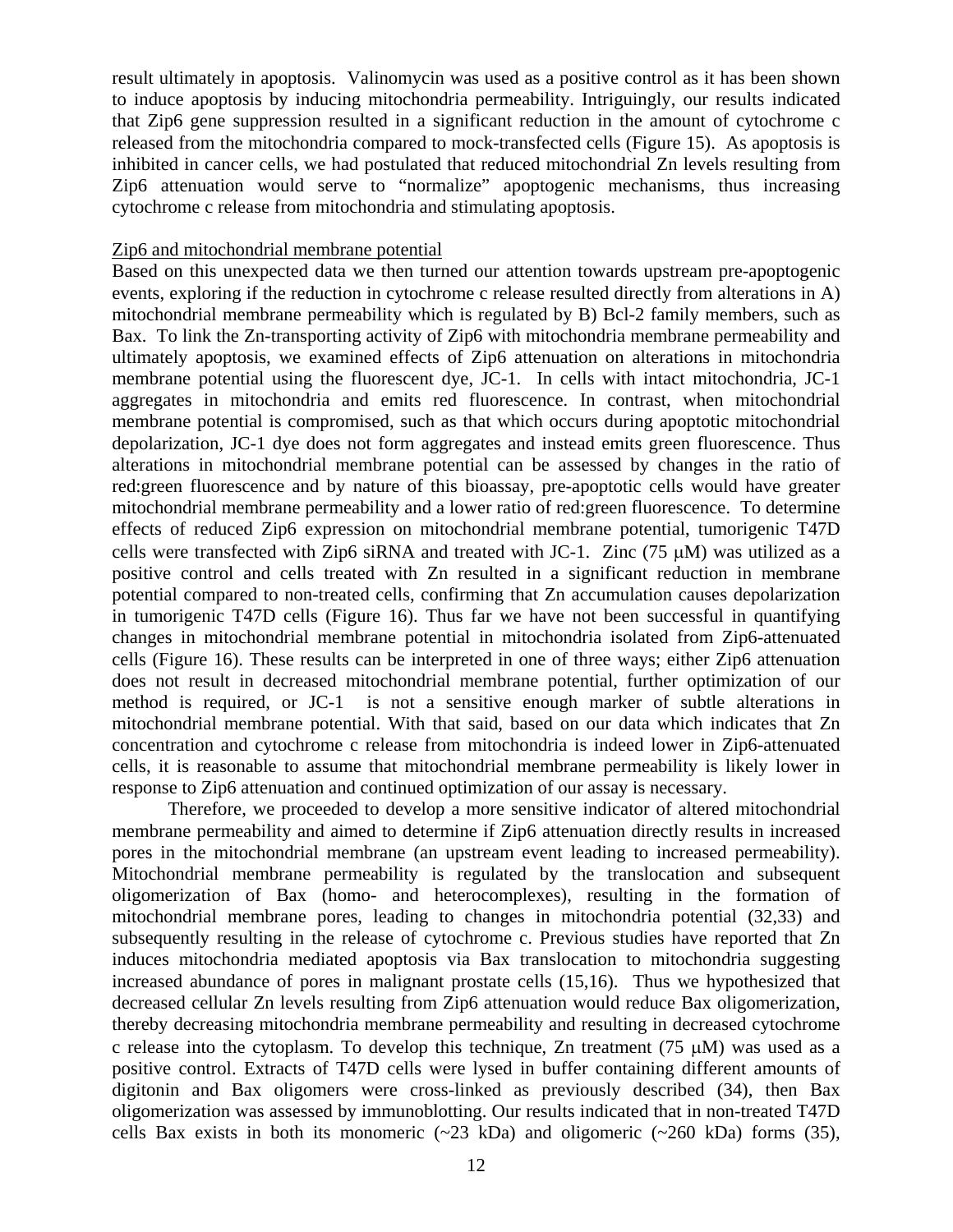implicating constitutive Bax activation (and possibly increased mitochondrial membrane permeability) with our observation of endogenous sub-lethal cytochrome c release in tumorigenic T47D cells. The use of Zn as a positive control to induce mitochondria-mediated apoptosis resulted in increased Bax oligomerization (Figure 17). We interpret these results to indicate that our assay is adequate to determine if alterations in cellular Zn pools induces Bax oligomerization in T47D cells. We are currently in the process of exploring effects of Zip6 attenuation on Bax oligomerization.

#### Zip6 and caspase activation

Our next objective was to explore the downstream consequences of Zip6 over-expression in tumorigenic T47D cells. We first aimed to determine if the reduction in cytochrome c release as a consequence of Zip6 attenuation subsequently resulted in reduced caspase activity which would implicate Zip6 in the regulation of apoptogenic mechanisms. In keeping with our proposal we initially undertook a candidate approach and began with determining effects of Zip6 attenuation on caspase activity and we proposed to use immunoblotting to explore this line of reasoning. We began with the most upstream effector, caspase-9. Following the release of cytochrome c from the mitochondria, procaspase-9 (~47 kDa) is subsequently cleaved (~38 and 17 kDa) and is thus activated. Based on our data which indicated that cytochrome c release was reduced by attenuating Zip6 expression, we postulated that constitutive caspase-9 cleavage would also be reduced. To first optimize our experimental conditions we treated T47D cells with valinomycin for 24 h, collected the total cell lystate and immunoblotted for caspase-9. As shown in Figure 18, while we were able to detect procaspase-9, we were unable to detect cleaved caspase-9 fragments (~38 and 17 kDa) using valinomycin as a positive control. In fact, we were unsuccessful in detecting caspase-9 cleavage by immunoblotting using a variety of experimental conditions. Instead of continuing with a candidate approach which was expensive and time consuming, we aimed to utilize a caspase activity screen using a fluorometric detection system that would allow us greater sensitivity and flexibility. This assay afforded us A) the ability to measure changes caspase activity and not pro-caspase cleavage; and B) the ability to screen for changes in four different caspases at once. This was an important aspect of our proposal as our optimized transfection method is expensive and thus cost efficiency was of critical importance. Our data clearly indicated that Zip6 attenuation significantly reduced caspase activity overall (Table 2), indicating that apoptogenesis is further impaired when Zn import through Zip6 is reduced.

### Zip6 and DNA fragmentation

The final stage of apoptosis is DNA fragmentation which is a hallmark of apoptosis that results from caspase activation. DNA fragmentation is the result of internucleosomal DNA cleavage producing 180-200 base pair fragments which are visible by ethidium bromide staining of isolated DNA electrophoresed through agarose. To further support our developing interpretation that over-expression of Zip6 in breast cancer cells is not anti-apoptotic, we aimed to visualize changes in apoptogenesis using a DNA fragmentation assay. To first optimize our assay, T47D cells were incubated with Zn (75μM, as a positive control) to induce apoptosis and DNA laddering was evaluated by electrophoresis. As illustrated in Figure 19, while our positive control of Zn treatment resulted in a minimal amount of DNA laddering, no basal DNA laddering was detected in T47D cells. Thus, without being able to visualize a basal level of DNA laddering, a "reduction" in DNA laddering which we would interpret to reflect our observation of reduced cytochrome c release and caspase activity would be impossible to detect. Therefore, this line of reasoning was abandoned. The fact that these cells display "sub-lethal" release of cytochrome c, endogenous activation of caspase activity and yet no apparent DNA laddering is (apoptosis), in itself an interesting observation. **Taken together, our data provides evidence**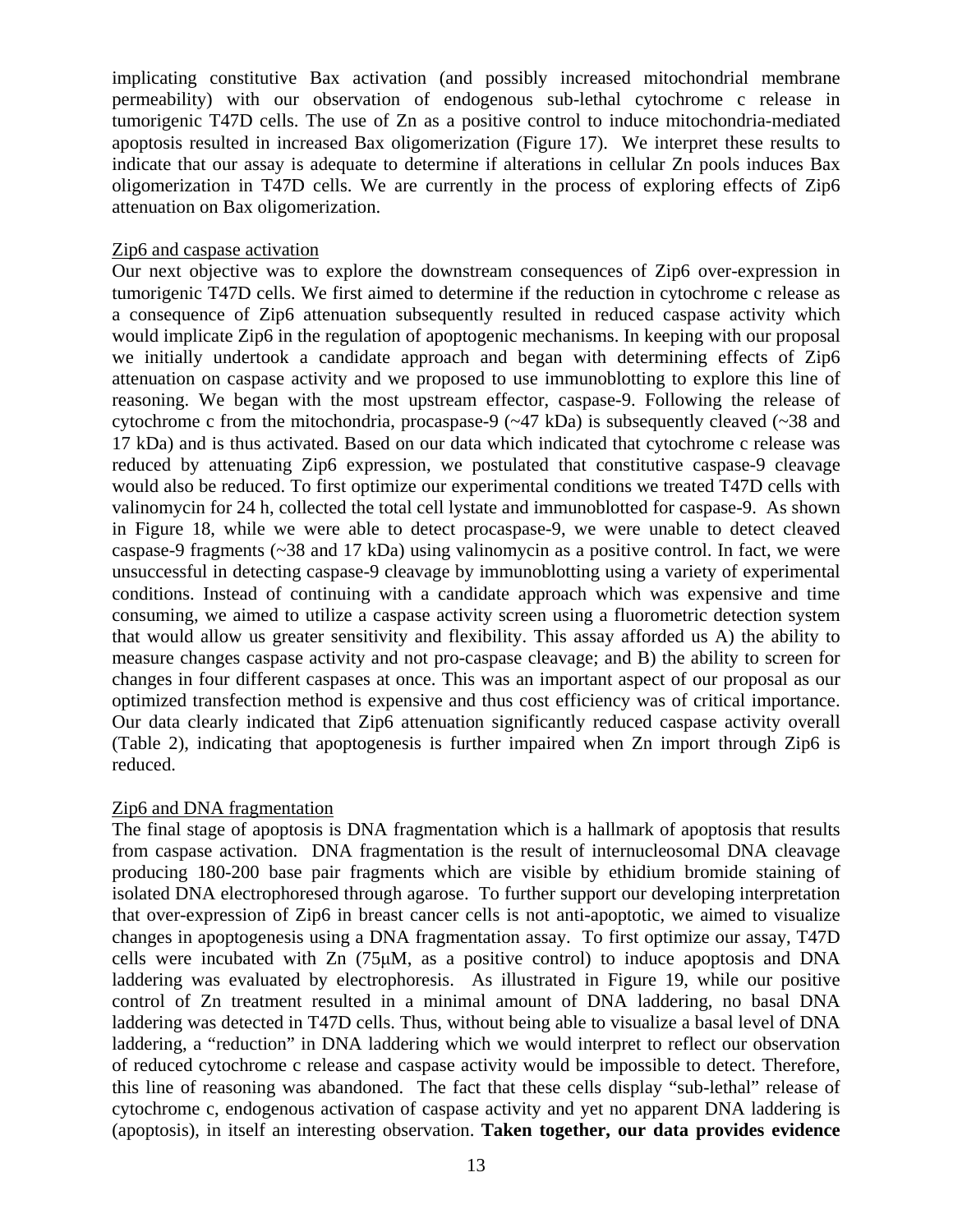**that Zn imported via Zip6 modulates mitochondrial Zn level and affects cytochrome c release ultimately caspase activity, but counter intuitively our data suggests that Zip6 overexpression which has been observed in breast cancer biopsies and now in tumorigenic T47D cells does not functionally suppress apoptogenic mechanisms and thus may not be an initial event in cancer transformation. In fact "normalizing" Zip6 expression appears to further compromise apoptogenesis in tumorigenic T47D cells, suggesting that Zip6 may actually function as a "tumor-suppressor". Studies are ongoing to verify that these events result from decreased mitochondrial membrane permeability due to decreased Bax oligomerization which are beyond the scope of this proposal.** 

#### *C. Effects of Zip6 attenuation on functional outcomes in T47D cells*

An important consideration relates to the downstream functional consequences of Zip6-mediated Zn import. Our emerging data suggests that Zip6 over-expression in tumorigenic T47D cells may not contribute to the cancer phenotype but may in fact act as a "tumor-suppressor". Exploring the functional relevance of Zip6 over-expression may thus be of critical importance in developing novel therapies. We proposed to utilize a PCR-based breast cancer array to explore downstream consequences of Zip6 attenuation. PCR-based breast cancer arrays which focus on either cell signaling molecules or cell adhesion pathways are commercially available. In reviewing carefully the targets of these PCR-based screens we were uncertain as to which screen would provide the most useful information, given the data we had generated from the experiments outlined above from our proposal. Therefore we chose to first conduct some preliminary experiments to guide our choice. We reasoned that if Zn transported through Zip6 plays a role in "tumor suppression", perhaps Zip6 attenuation would increase tumor formation. Intercellular interactions play important roles in the development and progression of cancer. Reductions in intercellular adhesion allow cancer cells to detach at the primary site of origin, resulting in loss of cellular polarity. E-cadherin is an intercellular adhesion molecule, and has been shown to mediate the epithelial cell–cell interactions. Loss of E-cadherin expression has been associated with high histologic tumor grade, advanced clinical stage, and poor prognosis of patients with breast cancer. It has been previously illustrated that Zip6 expression is positively associated with expression of E-cadherin (36). This suggests that Zn imported via Zip6 may modulate cellular adhesion as E-cadherin is a tumor suppressor and is important in the regulation of adhesion and motility (37,38). Thus we hypothesized that reduced cellular Zn level resulting from Zip6 attenuation would decrease E-cadherin expression and increase tumor formation. We therefore first determined effects of Zip6 attenuation on E-cadherin mRNA expression and the ability of tumorigenic T47D cells to form tumor colonies. Zip6 expression was attenuated for 48 h and Ecadherin mRNA level was assessed by Q-PCR. As illustrated in Figure 20, we observed a concomitant and significant reduction in E-cadherin mRNA expression compared to mocktransfected cells. As a functional consequence of reduced E-cadherin expression we next aimed to assess tumorigenicity. To do so we assessed effects of Zip6 attenuation on tumor formation of tumorigenic T47D cells cultured in soft agar. We arbitrarily characterized a "cluster" of >3 cells as a "tumor" and counted the number of "tumors" and the total number of cells in ten different fields (10X magnification). Our preliminary data illustrated that Zip6 attenuation was associated with increased tumor colony formation compared with mock-transfected cells. Interestingly, Zip6 attenuation also resulted in greater cell numbers compared with mock-transfected cells (Table 3). **These preliminary data suggested to us that the cell adhesion pathway PCRbased array may provide an interesting avenue of investigation to search for novel targets resulting from Zip6-mediated Zn import. Unfortunately, due to financial and time constraints we were unable to complete this objective and studies are currently underway to explore this avenue from other funding sources. Taken together, these data further**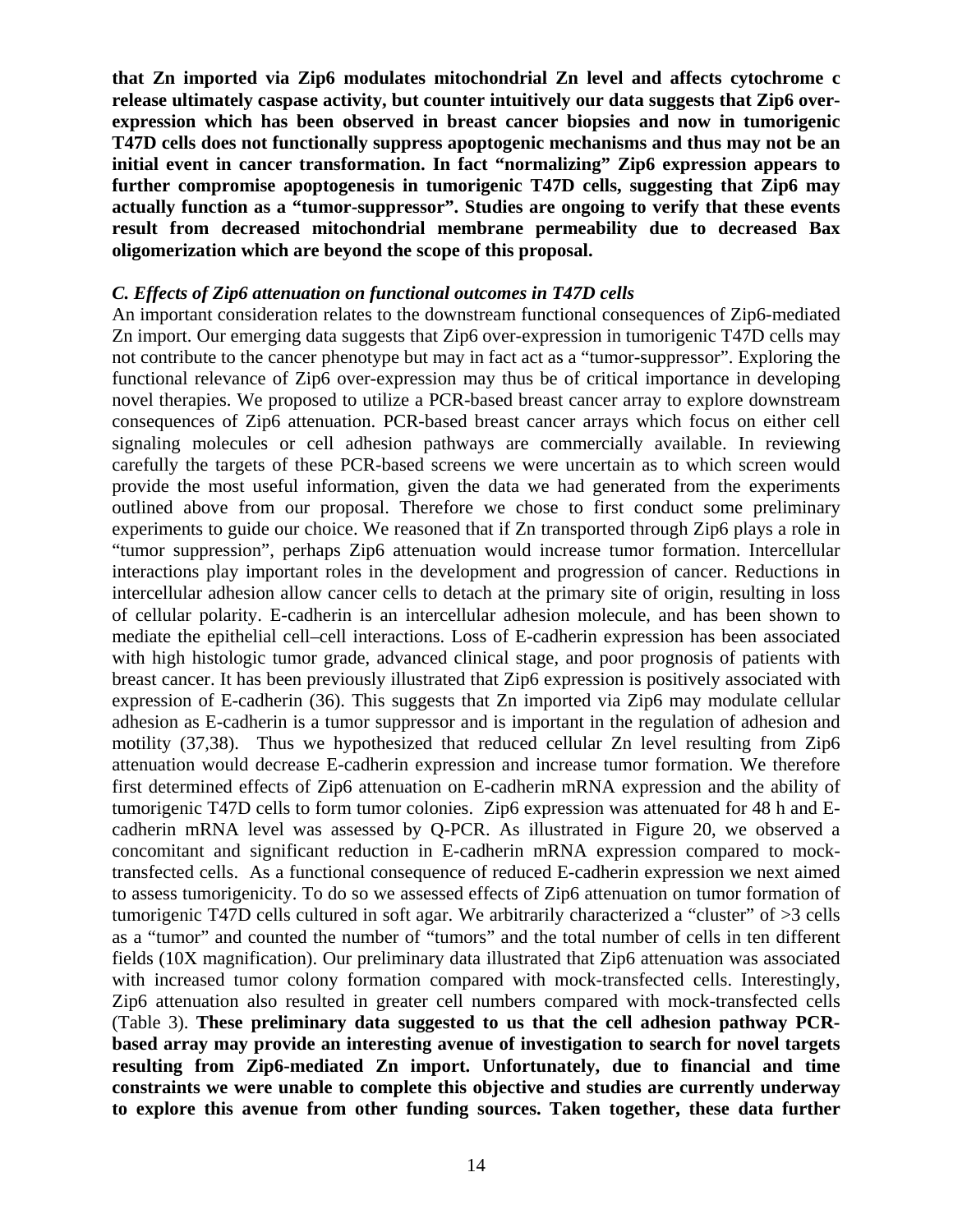**support our developing evidence that Zip6 may function as a "tumor-suppressor" in T47D cells.** 

**In summary, the results outlined in Task 2 counter-intuitively suggest that Zip6 overexpression in tumorigenic T47D cells, if functionally relevant, may play a role as a "tumor suppressor" through modulation of apoptogenesis and/or cell adhesion mechanisms. Further studies are required to understand the role of Zip6 in these processes but will certainly provide important information regarding the integration between cellular Zn metabolism and tumorigenesis or metastasis.**

*Task 3. To determine if prolactin regulates Zip6 differentially in breast cells which express endogenous prolactin receptor (normal, HC11; carcinoma, T47D)* 

#### *A. Effects of prolactin on Zip6 expression and localization*

Several recent studies have found an association between hyperprolactinemia and breast cancer. Although the mechanisms behind these observations are not understood, our previous studies indicate that PRL increases Zn transport in breast cells through increased activity of Zn transporting mechanisms. Moreover, as we and others (3,4) have clearly shown that Zn metabolism is dysregulated in breast cancer cells, we hypothesize that PRL may further dysregulate cellular Zn pools. As a result, our principal hypothesis states that hyperPRL increases cellular Zn uptake through alterations in Zip6 expression and localization and subsequently affects apoptogenic mechanisms. To test this hypothesis, we first examined the effect of PRL on changes in cellular Zn uptake using FluorZin-3 as an indicator of cellular Zn pools. We have previously shown that PRL increases Zn uptake in non-cancerous HC11 cells (14). Tumorigenic T47D cells were treated with PRL and intracellular Zn pools were visualized with FluorZin-3. As illustrated in Figure 21, PRL significantly increased cellular Zn pools (Figure 21D-F) compared to cells not treated with PRL (Figure 21A-C), suggesting that in fact hyperPRL can modulate cellular Zn pools in tumorigenic T47D cells as well as normal breast cells. We next investigated whether the increase in cellular Zn level was mediated by increased Zip6 expression. As previously noted, we detected minimal Zip6 mRNA abundance and no Zip6 protein in HC11 cells. Preliminary studies indicated that we were unable to induce Zip6 expression with PRL treatment in HC11 cells. Thus we chose to continue our proposed experiments in tumorigenic T47D cells. To determine if PRL regulates Zip6 expression in T47D cells, we first measured mRNA expression using Q-PCR in T47D cells treated with PRL. Our results indicated that PRL significantly reduced Zip6 expression (<50%) compared to nontreated cells (Figure 22). We next determined if decreased expression of Zip6 mRNA resulted in a subsequent decrease in abundance of Zip6 protein. Interestingly, our data demonstrated that there was no robust affect of PRL on Zip6 protein abundance in T47D cells compared with untreated cells (Figure 23). Finally, we reasoned that PRL may post-translationally regulate the sub-cellular localization of Zip6. Thus, we next used confocal microscopy to determine if PRL treatment potentiates the trafficking of Zip6 to the plasma membrane in T47D cells. As indicated in Figure 24, we determined that PRL did not result in the re-localization of endogenous Zip6 from the intracellular location within which it resides. **Taken together, these data suggest that PRL does not play a major role in Zip6 protein abundance or re-localization in tumorigenic T47D cells, indicating that the PRL-stimulated Zn uptake we detected in T47D cells is not mediated by alteration in Zip6.** 

**In summary, the results outlined in Task 3 eliminated our line of reasoning that PRL potentiates Zn uptake in tumorigenic T47D cells through alterations in the expression of localization of Zip6. With that said, PRL treatment increased cellular Zn pools which**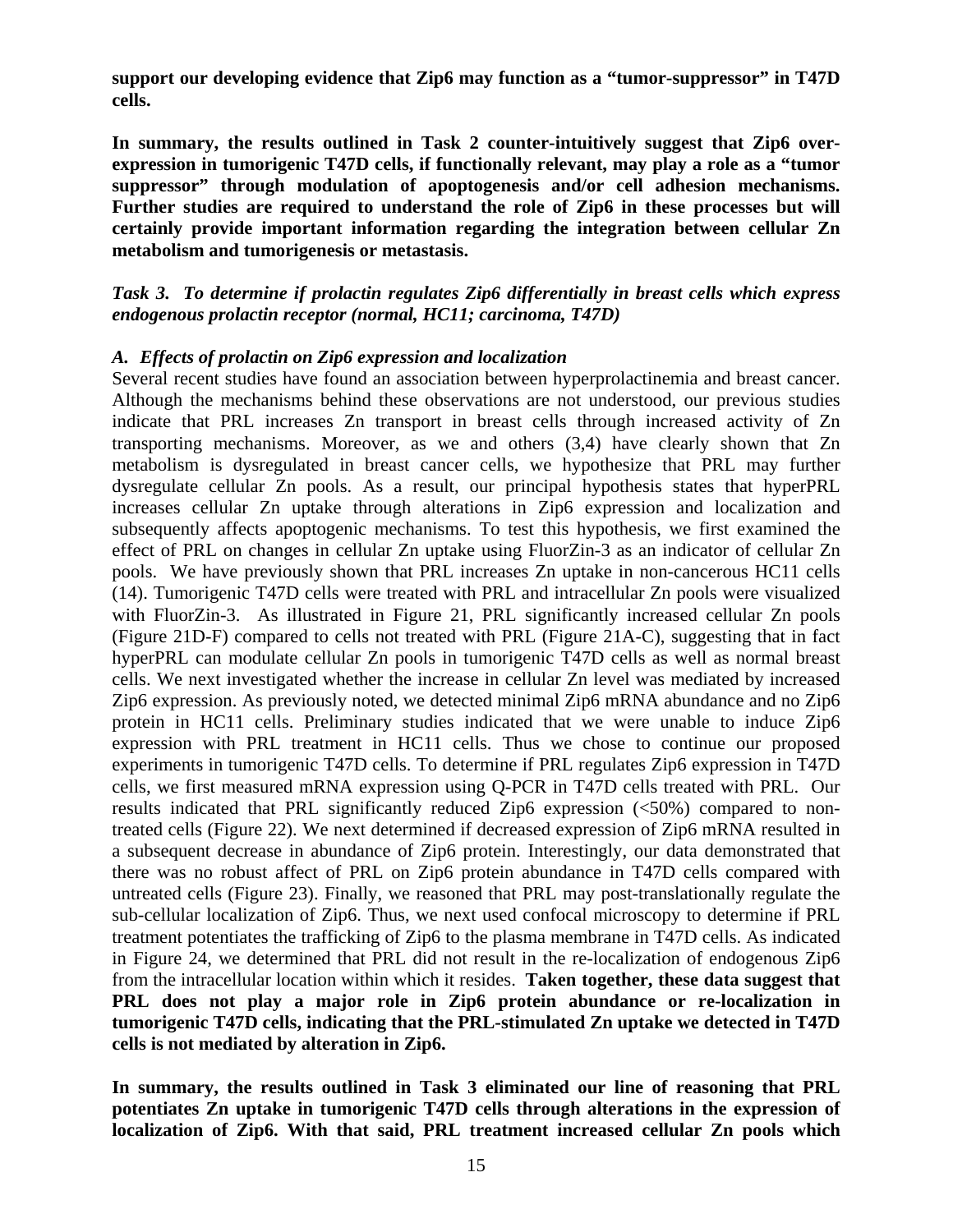**suggests that hyperprolactinemia may further potentiate the dysregulation of cellular Zn metabolism observed in breast cancer. Further studies are currently underway to explore the cellular consequences of hyperprolactinemia in breast cancer cells, independent of effects on Zip6.**

#### METHODS:

Cell culture - Human tumorgenic (T47D) and normal human mammary epithelial (HME) cells were obtained from the American Type Culture Collection (ATCC). T47D cells were routinely cultured in plastic  $75 \text{ cm}^2$  flasks, maintained in "growth medium" containing, RPMI 1640 (SIGMA, St. Louis, MA) supplemented with fetal bovine serum (10%), insulin (0.2 units/mL), sodium pyruvate (1.0 mM) and penicillin/streptomycin (1%). HME cells were cultured in 75 cm<sup>2</sup> flasks and grown in Medium 171 (Invitrogen, Carlsbad, CA) supplemented with mammary epithelial growth supplement (Invitrogen). HC11 cells were a gift from Dr. Jeffery Rosen (Houston, Texas) and used with permission of Dr. Bernd Groner (Institute for Biomedical Research, Frankfurt, Germany). Cells were routinely maintained in a proliferative phenotype by culturing in "growth medium" (RPMI 1640 supplemented with 10% fetal bovine serum, insulin (5 µg/mL), EGF (10 ng/mL; Sigma) and gentamycin 50 mg/L; Sigma). Cells were maintained in 5%  $CO<sub>2</sub>$  at 37 °C humidified atmosphere.

Zip6 mRNA isolation and real-time quantitative RT-PCR - Total RNA was isolated using TriZOL (Invitrogen, per manufacturer's instruction) and diluted to 1 μg/μL in RNase-free water as previously described (20). cDNA was generated from 1 μg RNA by reverse transcription (Applied Biosystems, Foster City, CA) performed at 48 °C for 30 min followed by 95 °C for 5 min. Real-time PCR was performed using the cDNA reaction mixture (1.0 μL) using the DNA Engine Opticon 2 System real-time thermocycler (BioRad, Hercules, CA) coupled with SYBR Green technology (BioRad) using species and gene-specific primers Primers were designed by Primer 3 Input v4.0. The PCR cycling parameters were as follows: 50 °C, 2 min; 95 °C, 10 min; 40 cycles of 95 °C, 15 s; 60 °C, 1 min; followed by 95 °C, 15 s. (See Tables 4 and 5).

Production, purification and verification of antibody purification - A peptide fragment of Zip6 (VSEPRKSFMYSRNTNDN) was synthesized (Genemed Synthesis, TX) with an additional cysteine residue for conjugation to keyhole limpet hemocyanin at the C-terminal end. For purification, Zip6 peptide (2 mg) was conjugated to an affinity-purification column (Sulfolink purification kit; Pierce Biotechnology) and antibody was purified from rabbit antiserum according to the manufacturer's instructions. To demonstrate antibody specificity, affinitypurified Zip6 antibody (1 mg/ml) was pre-incubated with Zip6 peptide (1 mg) in 5% (w/v) nonfat milk in PBS-T (PBS,  $0.1\%$  Tween) for 2 h at room temperature (25 $\degree$ C) prior to immunoblotting of cell proteins which had been separated by electrophoresis and transferred to nitrocellulose (see below), as previously described (39).

Cellular Zip6 protein levels and immunoblotting- Cells were washed in PBS, scraped into lysis buffer containing protease inhibitors as previously described (REF) and sonicated for 20 s on ice. Cellular debris and nuclei were pelleted by centrifugation at 500 x g for 5 min and protein concentration of the post-nuclear supernatant was determined by Bradford. To isolate crude membrane fraction, the post-nuclear supernatant was centrifuged at 100,000 x g for 20 min at 4ºC. Protein (50-100 µg) was diluted in Lammelli sample buffer containing DTT (100 mM) and incubated at 95ºC for 5 min. Proteins were separated by electrophoresis, transferred to nitrocellulose for 60 min at 100 V then immunoblotted with affinity-purified rabbit anti-Zip6 antibody (1:1000, a gift from Dr. Liping Huang, Western Human Nutrition Research Center, Davis, CA), anti-bax (1:1000; Cell Signaling, Danvers, MA) anti-cytochrome C (0.5 μg/mL; BD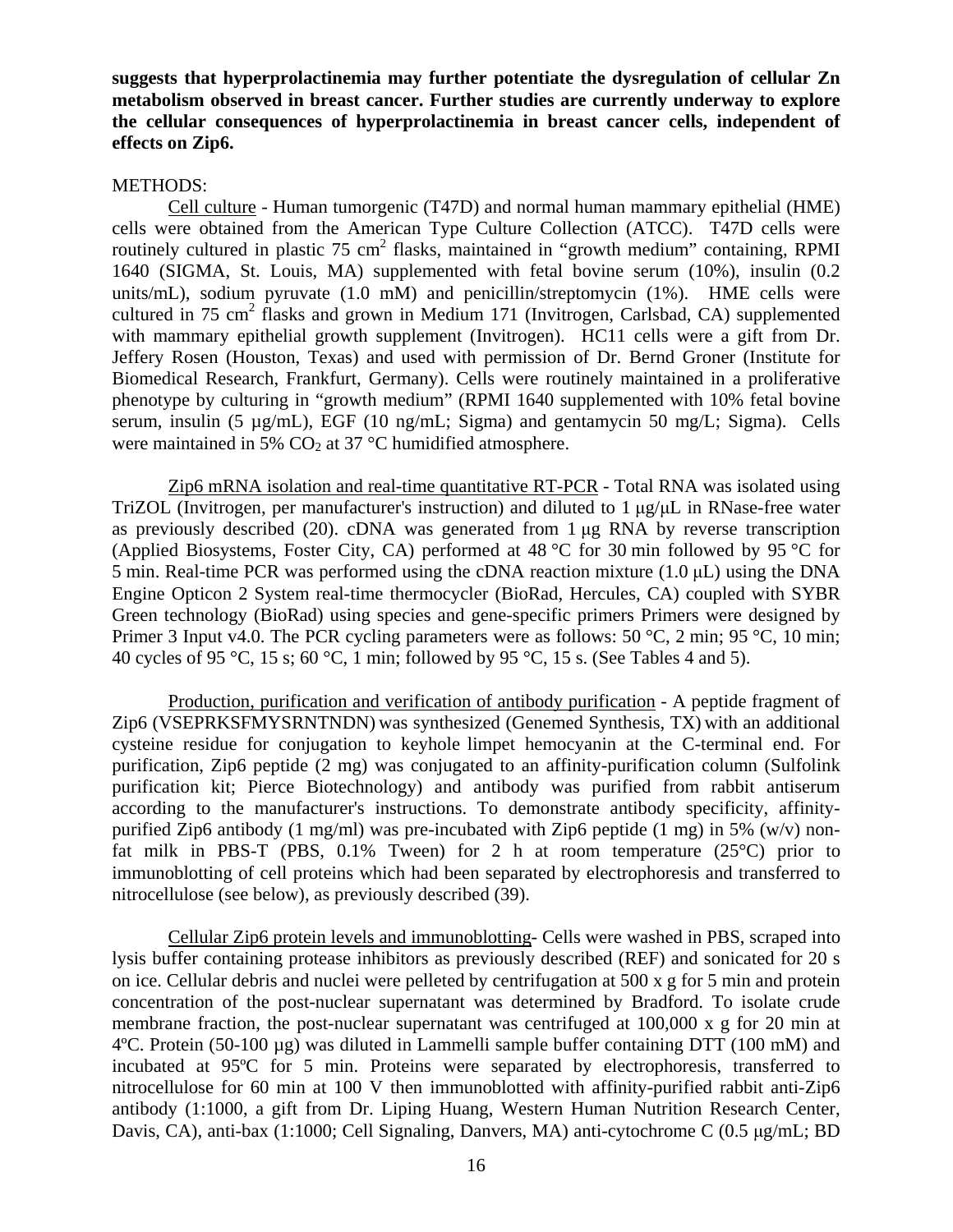Biosciences, San Jose, CA), cleaved caspase-9 (1:1000; Calbiochem, Gibbstown, NJ), calreticulin (1:1000; Abcam, Cambridge, MA), or mouse β-actin and detected with horseradish peroxidase-conjugated IgG. Proteins were visualized by chemiluminescence (Femto; Thermo-Fisher) after exposure to autoradiography film and relative band density and molecular mass relative to standard molecular mass markers (Amersham Pharmacia) was assessed using the Chemi-doc Gel Quantification System (Biorad).

Cell surface biotinylation - Sulfo-NHSS biotin (Pierce) was used to label cell surface proteins to detect endogenous Zip6 at the plasma membrane, as previous described (39)with slight modifications. Cells were cultured until confluent and biotinylated with Sulfo-NHSS biotin (0.5 mg/mL) at room temperature for 30 min. Cells were washed twice with 50 mM Tris, pH 8.0 followed by three washes with ice-cold PBS, scraped into cold lysis buffer (50 mM Tris pH 7.4, 2 mM EDTA, 2 mM EGTA, plus protease inhibitors) and sonicated for 30s on ice. The crude membrane fraction was pelleted by ultracentrifugation at 100,000 x g for 30 min and resuspended in lysis buffer containing NaCl (0.1 M) and membranes were solubilized with SDS (final concentration to  $0.2\%$ ) at  $60^{\circ}$ C for 5 min and Triton X-100 (final concentration to 1%) then briefly sonicated on ice. Insoluble material was pelleted by ultracentrifugation at 100,000 x g for 20 min and supernatant was incubated with 75 uL of a 1:1 slurry of Ultralink-neutravidin beads (Pierce) while rocking at room temperature for 1 h. Biotinylated plasma membrane proteins affinity-precipitated on avidinated beads and pelleted by centrifugation at 5,000 rpm for 1 min and washed four times with  $PBS + 1\%$  Triton X-100. The non-biotinylated intracellular membrane proteins (supernate) were collected by centrifugation at 100,000 x g for 20 min and resuspended in Lammelli buffer containing DTT (100 mM). Biotinylated proteins were eluted from the avidinated beads by heating to 95ºC in Lammelli buffer containing DTT. Samples were separated by electrophoresis and immunoblotted using Zip6 antibody, as described above.

Immunofluorescence - To determine the sub-cellular localization of endogenous Zip6 cells were plated onto glass coverslips and fixed in phosphate buffered-paraformaldehyde (4%), pH 7.4 for 10 min, washed in PBS, and either permeabilized with Triton X-100 (0.2% in PBS) for 10 min or left non-permeabilized. Cells were incubation with Zip6 antibody. After extensive washing with PBS, Zip6 antibody was detected with Alexa 488-conjugated anti-rabbit IgG (1 µg/mL, Invitrogen) for 45 min at room temperature shielded from light. Cells were washed, mounted and coverslips sealed. Sub-cellular co-localization markers were as follows: nucleus TOPRO-3 (1:1000; Invitrogen), endoplasmic reticulum (mouse, anti-human calnexin, 2.5 μg/mL; Abcam); and Cox VI (mouse, anti-human cytochrome c-oxidase subunit IV; 2.5 μg/mL ; Invitrogen). Co-localization antibodies were detected with Alexa 568-conjugated anti-mouse or anti-goat IgG (Invitrogen).Immunofluorescent imaging was performed using an Olympus FV1000 (Inverted Olympus IX-81**)** Laser Scanning Confocal Microscope (Olympus America Inc., Melville, NY) with UPlanApo 60X oil lens N.A. 1.42 and digital images were captured sequentially (FV10-ASW version 1.6).

Differential centrifugation *–* For sub-cellular fractionation, cells were washed in PBS, scraped into lysis buffer containing protease inhibitors as previously described (14)and homogenized with glass dounce homogenizer with a tight pestle for 30 strokes. The nuclear fraction (fraction 1) was pelleted by centrifugation at 500 x g for 10 min at 4ºC. The post-nuclear supernatant was differentially centrifuged to separate the sub-cellular compartments. To obtain a pellet enriched in mitochondria, the supernatant was centrifuged at 5,000 x g for 10 min (fraction 2). Subsequent supernatants were centrifuged at 15,000 x g for 5 min (fraction 3, enriched in endoplasmic reticulum, endosomes and lysosomes); 100,000 x g for 1 h (enriched in plasma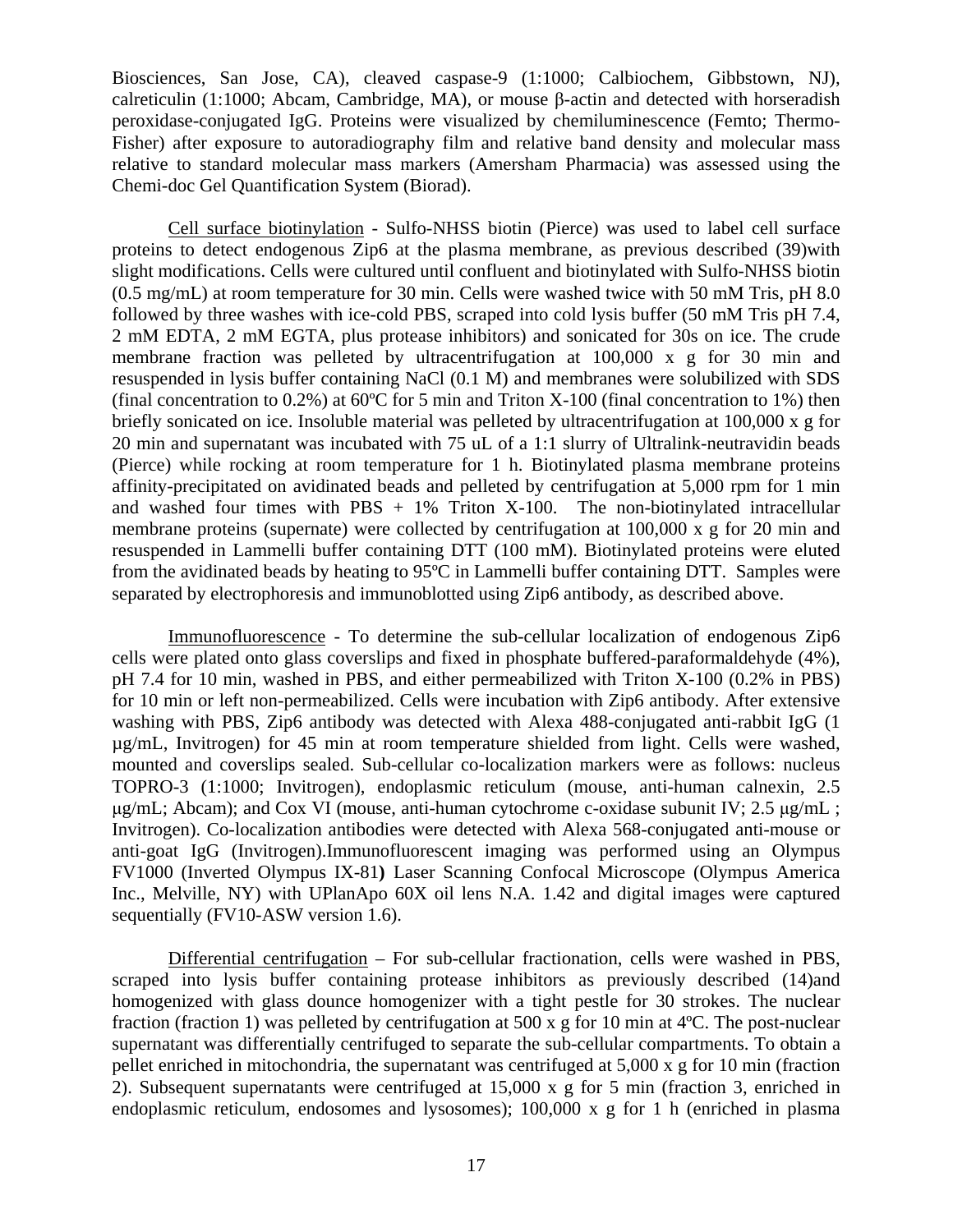membrane, Golgi and microsomes); 150,000 x g for 1 h (fraction 4, enriched in cytoplasmic proteins; (fraction 5). Protein concentration of supernatants was determined by Bradford.

Mitochondria isolation – To verify mitochondrial localization of Zip6, cells were scraped into ice-cold MB buffer (10 mM Hepes, pH 7.5, 210 mM mannitol, 70 mM sucrose, 1 mM EDTA) then dounce homogenized using a glass homogenizer. The cell extract was centrifuged at 2,000 x g for 5 min at 4ºC and crude mitochondrial fraction was pelleted by centrifugation at 12,000 x g for 12 min at 4ºC. The crude mitochondria fraction was resuspended in MB buffer and gently homogenized on ice then purified on a discontinuous Nycodenz gradient (22.5% and 9.5% diluted into MB buffer) following centrifugation at 141,000 x g for 1 h at 4ºC. Purified mitochondria were washed twice in MB buffer following centrifugation at 12,000 x g for 12 min. To generate mitochondria devoid of the outer mitochondrial membrane (mitoplasts), purified mitochondria were hypotonically lysed in water on ice for 20 min and pelleted by centrifugation at 15,000 x g for 15 min. To eliminate contaminating sub-cellular membranes, intact mitochondria or mitoplasts (10 μg) were digested with an equal amount of proteinase K (10 μg) on ice for 20 min as indicated. Enzymatic activity was inactivated with PMSF (20 mM) for 20 min on ice and mitochondria were pelleted by centrifugation.

siRNA-mediated gene attenuation - T47D cells were transfected using Amaxa nucleofactor solution (Gaithersburg, MD) following manufacture's instructions. Cells (5 X 10<sup>6</sup>/ 0.100 mL) were transfected without or with 200 pmol of SLC30A6-specific (sense: 5'- GGGUUCAGAAAAUUACUUC-3', antisense: 5'-GAAGUAAUUUUCUGAACCC-3') siRNA (Ambion, Applied Biosystems, Austin, TX) in medium containing FBS and antibiotic-free medium for 48-72 h.

Mitochondria aconitase assay – Cells were prepared as previously described with slight modifications (40). Briefly, cells were rinsed with PBS, lysized buffer containing sucrose (0.25 M), Hepes (50 M) and digitonin (0.007%) and incubated on ice for 5 min. Samples were centrifuged at 1800 g for 8 min at 4°C and pellets were resuspended in lysis buffer and recentrifuged. Pellets were resuspended in buffer containing Tris-HCl, pH 7.4 (50 mM), Trition X-100 (0.2%), DTT (1 mM) and 1X proteinase inhibitors. Supernate was collected after samples were vortexed, incubated on ice and centrifuge at 8000 g for 5 min at 4°C. M-aconitase activity was measure in solution containing Tris-HCl (100mM), MgCl2, pH 8.0 (1 mM), NADP (1mM), Sodium Citrate (1 mM) and isocitrate dehydrogenase (1 U/rxn) at 340nm at 37°C in 96-well plates.

Cytochrome c release – T47D cells were transfected with Zip6 siRNA as previous described above or treated with valinomycin (10 μM; SIGMA) overnight. Cells were collected in buffer containing sucrose (250 mM), hepes (20 mM), and EDTA (1mM) with freshly added 1X protease inhibitors. Cells were homogenized with glass dounce homogenizer (15-20 strokes) and centrifuge at 15,000 g for 15 min at 4°C. Pellet (crude mitochondria) was re-suspended in buffer and supernate was centrifuge at 20,000 g for 15 min to remove any remaining non-soluble components as previously described (41). Samples were prepared for immunoblotting for cytochrome c as described above.

Caspase activity – To determine the effect of Zip6 gene attenuation on caspase activity, cells were transfected as described above and cultured for 48 h. Samples were collected for 96 well plate SensoLyte Fluorimetric Caspase Profiling Kit as recommended by the manufacture. Media was removed, cells were scraped in 1X lysis buffer and incubated at 4°C for 30 min. Cell suspension was centrifuged at 2500 g for 10 min at  $4^{\circ}$ C and samples (50 µL) were added to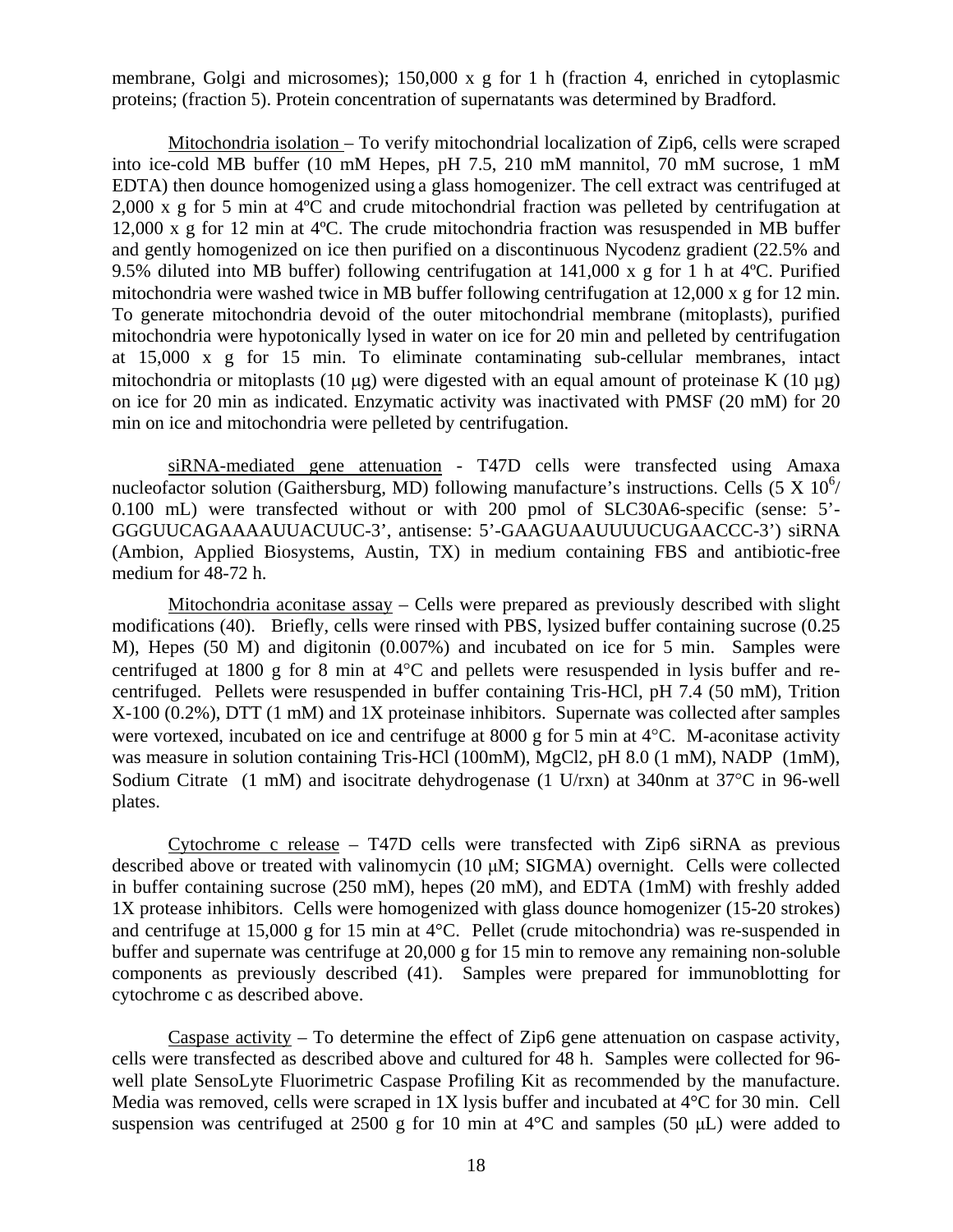substrate containing wells to initiate enzyme reaction. Fluorescence was measured at Ex 405/ Em 520 nm continuously and data recorded over time for 60 min. Protein concentration of supernatants was determined by Bradford.

DNA fragmentation – T47D cells were cultured in 6-well dishes for 3-4 days and then treated without or with  $ZnSO_4$  (75  $\mu$ M) overnight. Samples were prepared as previously described (42) with modifications. Cells were lyzed with hypotonic lysis buffer containing Tris-HCl, pH 8.0 (10 mM), EDTA (10 mM) and SDS (1.0%). Cells were incubated with RNases (0.1 mg/ml; SIGMA) for 1 h at 37°C. To digest proteins cells were incubated with proteinase K (1 mg/mL; Promega) for 2 h at 50°C. DNA was extracted 3X with phenol, chloroform, and isoamyl alcohol mixture (25:24:1; SIGMA) following the manufactures instructions. Equal volumes of phenol:chloroform:isoamyl alcohol solution were added to samples, mixed and centrifuge at 12,000 g for 5 min at room temperature. The aqueous phase was separated and DNA was precipitated with equal volumes of isopropyl alcohol and stored overnight at -20 °C. DNA was rinsed with 70% ethanol and centrifuged at 12,000 g for 10 min at 4 °C. Pellet was resuspend in TE buffer and DNA concentration at 260 nm was determined. Equal amounts of DNA were loaded and electrophoretically (60V) separated on a 1.5% agarose gel containing 1 µg/ml ethidium bromide. Band were visualize under UV to determine ideal separation.

Mitochondrial membrane potential - To determine the effect of Zip6 (LIV-1) gene silencing on mitochondria potential, cells were transfected with Zip6 (LIV-1) specific siRNA as described above. Cells were plated onto 96-well plates for 48h and the mitochondrial potential was analyzed by JC-1 (Invitrogen). Briefly, cells were rinsed with 1X PBS, pH 7.4 and incubated with JC-1 dye (2 μM) dye for 30 min at 37°C. Cells were rinsed with 1X PBS, pH 7.4 and fluorescence intensity was measured. Red (ex. 560 nm–em. 590 nm) and green fluorescence (ex. 485 nm–em. 520 nm) was measured at 25°C using FLUOstar OPTIMA plate reader (BMG Labtech) spectrofluorimeter. Cellular protein concentration was determined by Bradford assay and fluorescence measurements were normalized to total protein concentration.

Plasmid generation, transient transfections and luciferase reporter assay - The 4X-MRE (metal-responsive element) pGL3-luciferase reporter was kindly provided Dr. Colin Ducket (Univ. Michigan Medical School, Ann Arbor, MI). Large scale plasmid purification was carried out using the Plasmid Midi Kit (Sigma). For luciferase reporter assay, T47D cells were plated into 24-well plates and transfected using Amaxa nucleofactor kit, as mentioned above. Each well was tranfected with either pGL3 empty vector (0.8 μg) or 4X-MRE-pGL3 luciferase reporter (0.8 μg) and pRL-TK renilla vector (0.05 μg) without or with Zip6 siRNA (200 pmol). After 48 h, cells were treated with  $ZnSO_4$  (7  $\mu$ M) for 24 h to activate the promoter and then analyzed for luciferase activity as previously described (43). After incubation, cells were rinsed with 1X PBS and harvested in 1X passive lysis buffer (Promega, Madison, WI) following manufacture's instructions and measured by luminometry (Turner Biosystems, Sunnyvale CA) using Dual-Luciferase reporter assay system (Promega) for firefly and renilla luciferase activity. Relative light units (RLU) were determined by the ratio of firefly:renilla luciferase activity.

FluorZin-3 and RhodZin-3 fluorometry assay – To verify that Zip6 facilitates the efflux of Zn out of vesicles containing labile Zn, cells were transiently transfected with Zip6 siRNA as described above. Cells were rinsed with 1X PBS, pH 7.4 and loaded with FluorZin-3 AM (1 μM, Invitrogen) as recommended by the manufacturer in Opti-MEM containing 0.2% Pluoronic acid 127. Cells were rinsed two times with PBS, pH 7.4, incubated for 30 min at 25°C with constant shaking then treated with  $ZnSO_4$  (10 $\mu$ M) for 30 min at 37°C. Fluorescence of FluorZin-3 (em. 495nm–ex. 516nm) was measured at 25°C using FLUOstar OPTIMA plate reader (BMG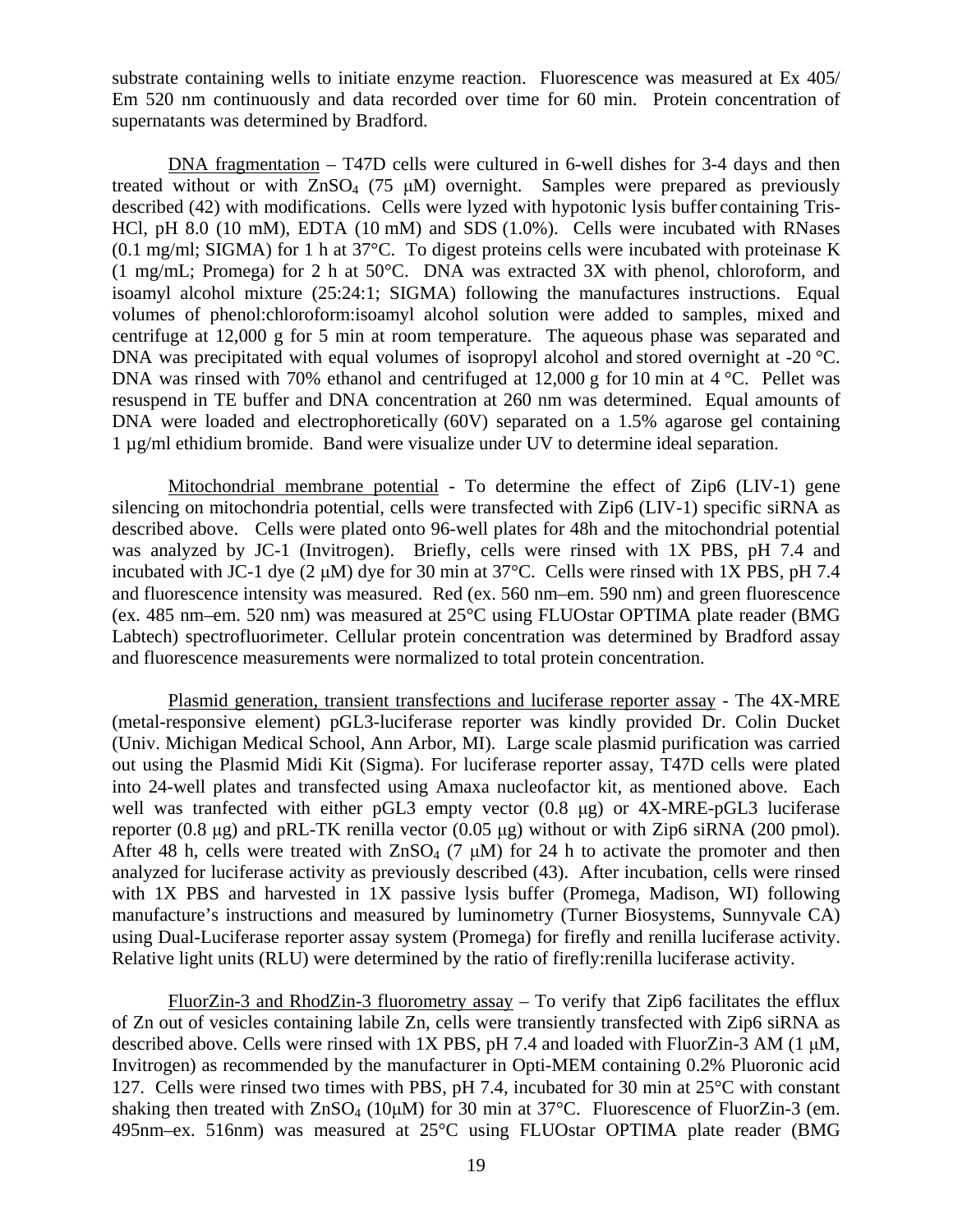Labtech) spectrofluorimeter with FLUOstar OPTIMA software version 1.32R2. Cellular protein concentration was determined by Bradford assay and fluorescence measurements were normalized to total protein concentration.

Soft agar colony formation – To verify that Zip6 plays a role in tumor formation, cells were transiently transfected with Zip6 siRNA as described above. The agar base was prepared by melting 1% agar in water and mixed with equal parts of RPMI plus 20% FBS to 40°C and allowed to solidify for 15 min at room temperature. The top agarose was prepared by melting 0.7% agarose in microwave in water and mixed with equal parts of RPMI plus 20% FBS to 40°C, allowed to cool and siRNA transfected cells  $(5 \times 10^6 / 0.100 \text{mL})$  were added and gently poured onto the culture dish. T47D cells were incubated for 72 h at 37°C. Colonies (<3 cells or more) and individual cells were counted using a Zeiss inverted microscope.

Statistical analysis - Results are presented as mean  $\pm$  standard deviation from triplicate samples from three independent experiments. Statistical comparisons were performed using Student's *t*-test (Prism Graph Pad, Berkeley, CA) and a significant difference was demonstrated at  $p<0.05$ .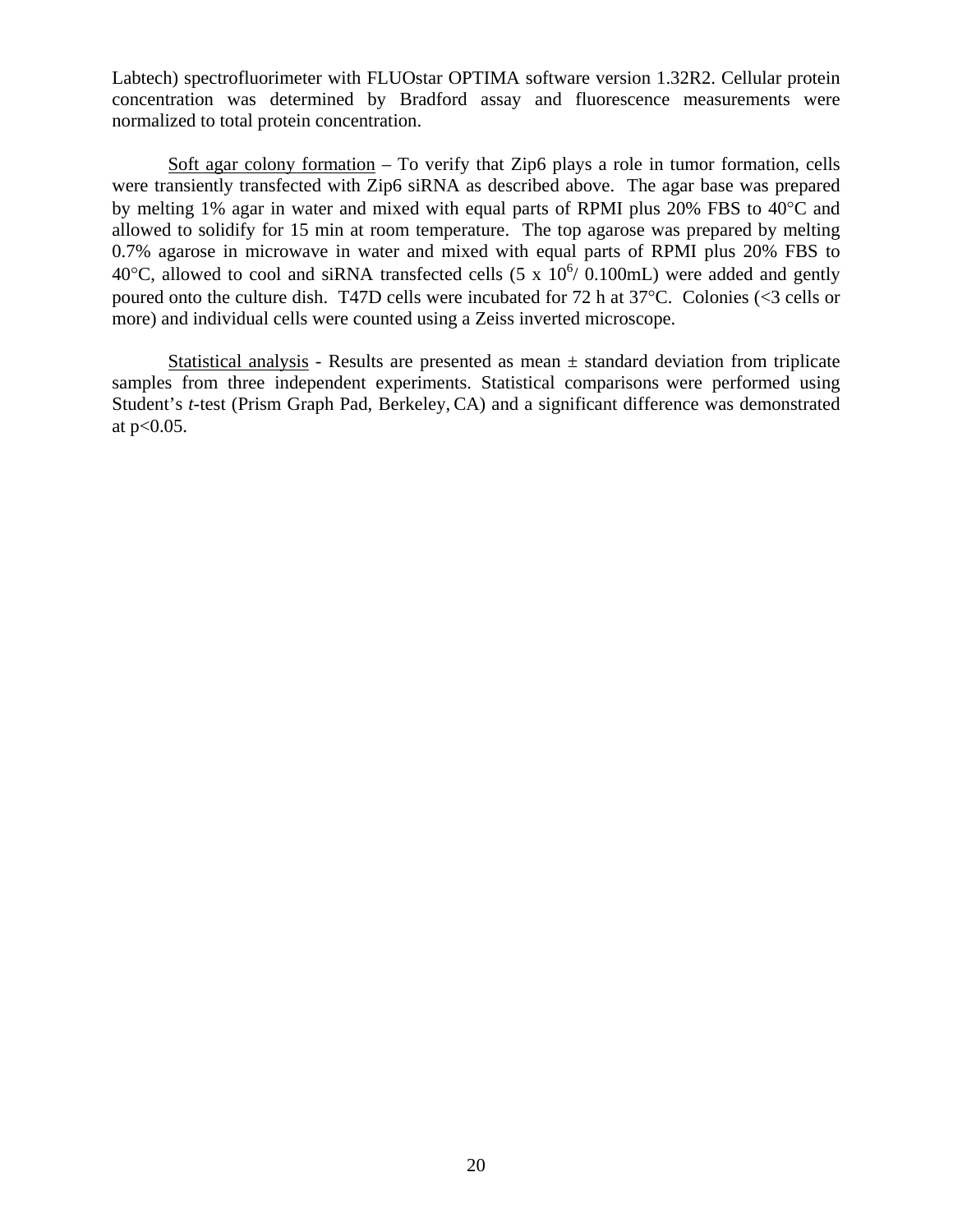# **Key Research Accomplishments**

- Characterized the differential expression of seven zinc-specific transporters in a cultured tumorigenic breast cancer cell model relative to expression in non-cancerous cells. **This provides numerous novel avenues of investigation regarding the molecular mechanisms responsible for dysregulated zinc metabolism associated with breast cancer.**
- Characterized the aberrant expression of Zip6 and a negative correlation between Zip6 mRNA expression and protein abundance in a cultured tumorigenic breast cancer cell model (T47D) which is similar to that observed in breast cancer tissue biopsies. **This validates T47D cells as an appropriate model of a tumorigenic ductal carcinoma with respect to Zip6 dysregulation and its functional relevance.**
- Determined that while over-expressed, the majority  $(\sim 90\%)$  of Zip6 protein is located in to an intracellular compartment. This localization is different from that observed in noncancerous cells (which is associated with the plasma membrane), **indicating that intracellular Zip6 is either A) mis-localized in T47D cells and thus may result in a non-functional protein or suggests that B) Zip6 traffics to the plasma membrane in response to yet unknown intrinsic or extrinsic cues and thus may exacerbate zinc import in response to these cues.**
- Determined that Zip6 regulates cytosolic, vesicular and mitochondrial zinc levels. Attenuation of Zip6 expression reduced cellular zinc pools, reduced sub-lethal release of cytochrome c oxidase from mitochondria and subsequently reduced caspase activation. **This suggests that zinc imported through Zip6 regulates apoptogenic mechanisms but does so in a counter-intuitive manner.**
- Determined that zinc imported through Zip6 regulates E-cadherin expression and thus either directly or indirectly affects cell proliferation and tumorigenesis. Attenuation of Zip6 reduces E-cadherin expression resulting in increased cell proliferation and tumorigenesis. These data suggest that over-expression of Zip6 in tumorigenic breast cells may actually function in as a "tumor-suppressor". **Critically, zinc import through Zip6 may play a role in metastatic transformation of tumorigenic T47D cells and may provide important insight as to why greater expression of Zip6 protein is associated with lower grade tumors and better prognosis.**
- Determined that while prolactin increased zinc import into tumorigenic T47D cells, these effects are not a consequence of alterations in Zip6 expression or localization. **Nonetheless, this importantly suggests that dysregulation of cellular zinc metabolism in breast carcinomas may be potentiated through zinc transporting mechanisms that remain to be elucidated.**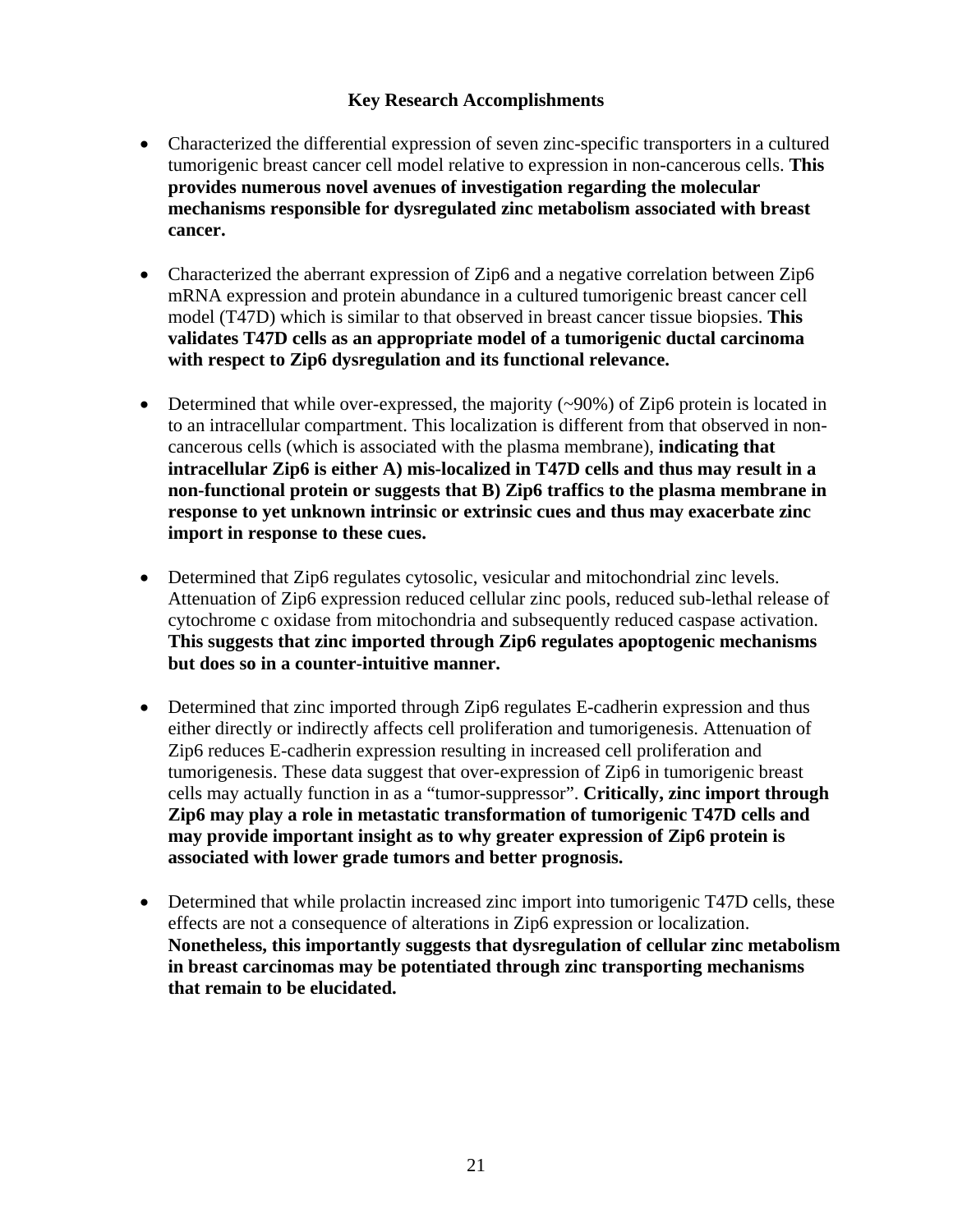# **Reportable Outcomes**

# 1) Abstracts

- a) Era of Hope 2008 "Dysregulation of Zip6 (LIV-1) is not potentiated by prolactin in tumorigenic breast cancer cells"
- b) American Society of Cell Biology 2008- "Over-expression of Zip6 (LIV1) in tumorigenic breast cancer cells (T47D) cells modulates sub-lethal cytochrome c release and apopotgenesis"

# 2) Presentations

- a) Era of Hope 2008 (Poster-Shannon L Kelleher, presenter)
- b) American Society of Cell Biology 2008 (Poster-Veronica Lopez, presenter)
- 3) Funding applied for based on work supported by this award
	- a) Summer Research Grant to Farnaz Foolad to pursue the role of ZnT2 in tumorigenic breast cancer cells.
	- b) Planned submission of a new Breast Cancer Research Program Concept Award to pursue ZnT2 as a potential target for therapeutic intervention in tumorigenic breast cancer cells.
	- c) Planned submission of a new Breast Cancer Research Program Concept Award to explore the role of Zip6 in metastatic transformation.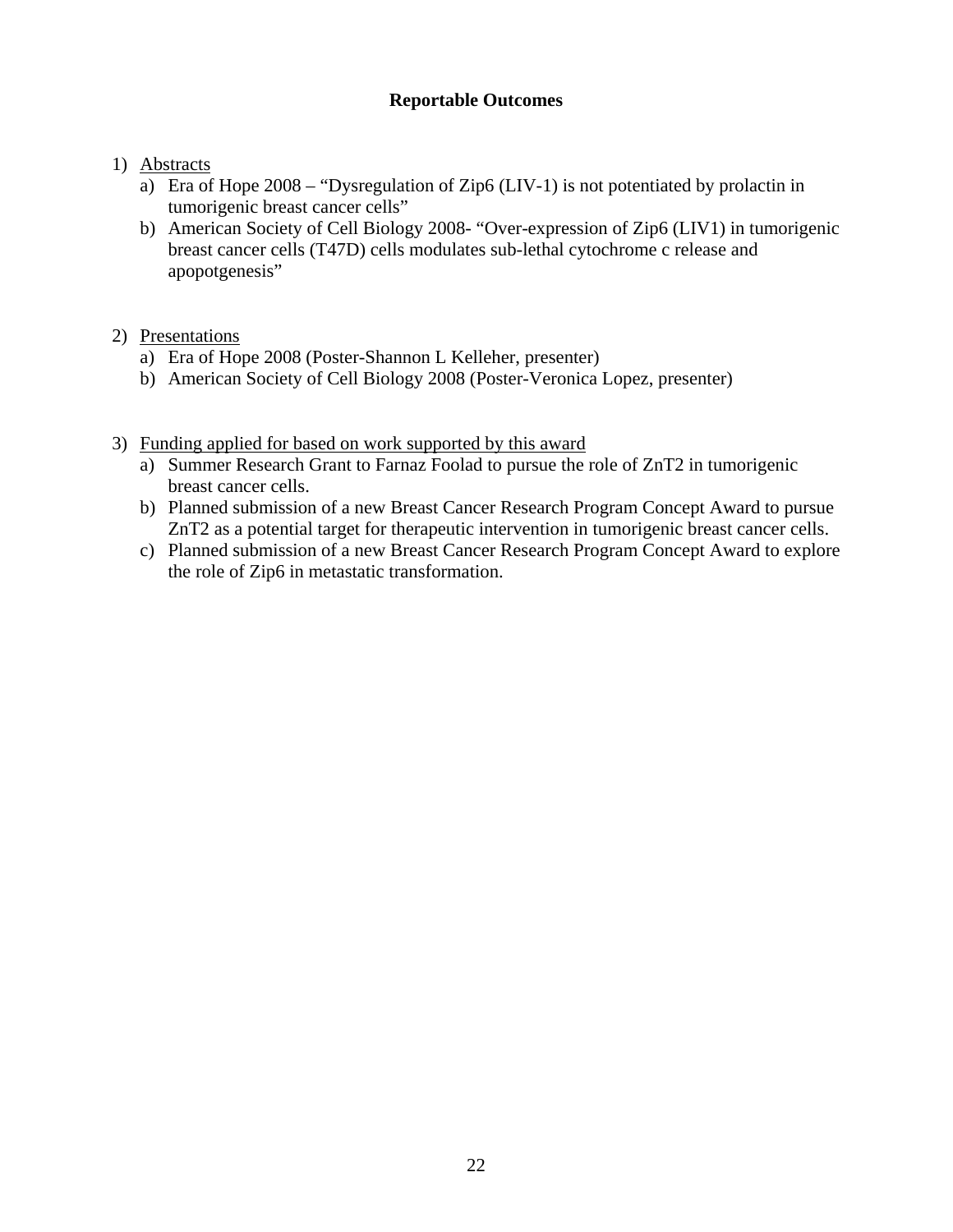#### **Conclusion**

In summary, results from this study have provided important insight with respect to the functional relevance of Zip6 (LIV-1) dysregulation in tumorigenic breast cancer cells. Through genetic manipulation of Zip6 expression in a cultured tumorigenic breast cancer cell model we have documented that Zip6 functionally provides zinc to cytoplasmic, vesicular and mitochondrial pools. Zip6 over-expression maintains sub-lethal release of cytochrome c and constitutive caspase activity resulting in dampened cell proliferation and tumor formation. We speculated that attenuation of Zip6 expression would result in increased apoptosis; however, preliminary results suggest that decreased zinc import as a result of Zip6 attenuation result in increased cell proliferation and enhanced tumorigenesis. This provides two critical pieces of information; 1) provides important insight regarding mechanisms responsible for the association that has been observed between elevated Zip6 protein abundance and lower histologic grade tumors and better prognosis; and 2) suggests that attenuating Zip6 over-expression as a therapeutic target may result in metastatic transformation. These studies clearly illustrate the importance of understanding the functional relevance of putative prognostic indices prior to pursuing therapeutic intervention. Further studies are clearly needed to verify a role for Zip6 in epithelial-to-mesenchymal transition to assist in understanding the relationship between Zip6 expression, tumor characteristics and metastasis as it relates to relapse free survival.

 Secondly, several studies have associated hyperprolactinemia is associated with breast cancer. The significance of this relationship lies in the fact that drugs which induce hyperprolactinemia secondarily to the principal mode of action (e.g. dopamine antagonists such as cabergoline, risperidone and olanzapine) are widely prescribed for the treatment of a range of illnesses including Parkinson's Disease, depression, schizophrenia, behavior disorders, aggression and self-injury in children, adolescents, and adults with mental retardation, pervasive developmental disorders, mood disorders and autism. In many cases, these drugs are prescribed for patients as young as 3 years of age and are chronically administered, thus potentially increasing the risk for the development of breast cancer in an enormous number of individuals.

Our data clearly illustrates that prolactin stimulation does increase Zn uptake into tumorigenic breast cancer cells which are already hyper-sensitized to Zn toxicity suggesting that hyperprolactinemia could further potentiate adverse effects of dysregulated cellular Zn metabolism in breast cancer. Our results indicate that alterations in Zip6 expression or localization can be excluded from the etiology of this relationship. This implicates alterations in the expression or localization of other Zn transporters in the relationship between hyperprolactinemia and dysregulated cellular Zn metabolism in breast cancer. Thus pursuit of these novel targets is of great therapeutic interest. Further studies are critically needed to understand potential adverse consequences of hyperprolactinemia in breast cancer cells as diminished prolactin signaling reduces cell proliferation, delays tumor formation and understanding this relationship may ultimately lead to novel therapies.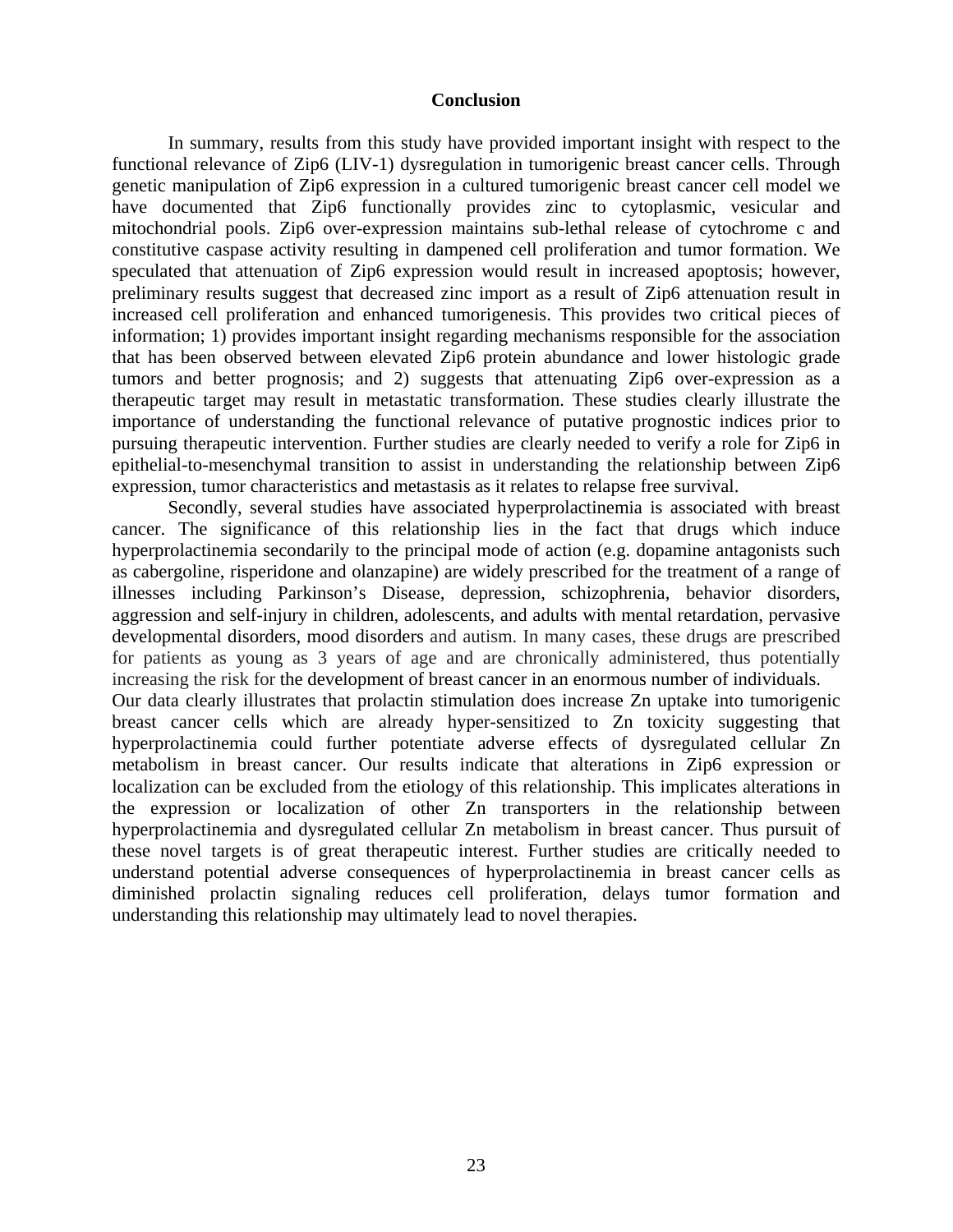#### **References**

- 1. Levenson, C. W., and Somers, R. C. (2008) *Nutr Rev* **66**(3), 163-166
- 2. Lee, R., Woo, W., Wu, B., Kummer, A., Duminy, H., and Xu, Z. (2003) *Exp Biol Med (Maywood)* **228**(6), 689-696
- 3. Margalioth, E. J., Schenker, J. G., and Chevion, M. (1983) *Cancer* **52**(5), 868-872
- 4. Santoliquido, P. M., Southwick, H. W., and Olwin, J. H. (1976) *Surg Gynecol Obstet* **142**(1), 65-70
- 5. Eide, D. J. (2006) *Biochim Biophys Acta* **1763**(7), 711-722
- 6. Hashemi, M., Ghavami, S., Eshraghi, M., Booy, E. P., and Los, M. (2007) *Eur J Pharmacol* **557**(1), 9-19
- 7. Jin, R., Bay, B. H., Chow, V. T., and Tan, P. H. (2001) *Breast Cancer Res Treat* **66**(3), 265-272
- 8. Kagara, N., Tanaka, N., Noguchi, S., and Hirano, T. (2007) *Cancer Sci* **98**(5), 692-697
- 9. Tai, S. K., Tan, O. J., Chow, V. T., Jin, R., Jones, J. L., Tan, P. H., Jayasurya, A., and Bay, B. H. (2003) *Am J Pathol* **163**(5), 2009-2019
- 10. Taylor, K. M. (2000) *IUBMB Life* **49**(4), 249-253
- 11. Freeman, M. E., Kanyicska, B., Lerant, A., and Nagy, G. (2000) *Physiol Rev* **80**(4), 1523- 1631
- 12. Clevenger, C. V., Chang, W. P., Ngo, W., Pasha, T. L., Montone, K. T., and Tomaszewski, J. E. (1995) *Am J Pathol* **146**(3), 695-705
- 13. Kelleher, S. L., and Lonnerdal, B. (2005) *Mol Aspects Med* **26**(4-5), 328-339
- 14. Kelleher, S. L., and Lonnerdal, B. (2005) *Am J Physiol Cell Physiol* **288**(5), C1042-1047
- 15. Feng, P., Li, T., Guan, Z., Franklin, R. B., and Costello, L. C. (2008) *Mol Cancer* **7**, 25
- 16. Feng, P., Li, T. L., Guan, Z. X., Franklin, R. B., and Costello, L. C. (2002) *Prostate* **52**(4), 311-318
- 17. Manning, D. L., Daly, R. J., Lord, P. G., Kelly, K. F., and Green, C. D. (1988) *Mol Cell Endocrinol* **59**(3), 205-212
- 18. Taylor, K. M., Morgan, H. E., Johnson, A., Hadley, L. J., and Nicholson, R. I. (2003) *Biochem J* **375**(Pt 1), 51-59
- 19. Kasper, G., Weiser, A. A., Rump, A., Sparbier, K., Dahl, E., Hartmann, A., Wild, P., Schwidetzky, U., Castanos-Velez, E., and Lehmann, K. (2005) *Int J Cancer* **117**(6), 961- 973
- 20. Chowanadisai, W., Kelleher, S. L., and Lonnerdal, B. (2005) *J Nutr* **135**(5), 1002-1007
- 21. Muylle, F. A., Adriaensen, D., De Coen, W., Timmermans, J. P., and Blust, R. (2006) *Biometals* **19**(4), 437-450
- 22. Datki, Z. L., Hunya, A., and Penke, B. (2007) *Brain Res Bull* **74**(1-3), 183-187
- 23. Sensi, S. L., Ton-That, D., Weiss, J. H., Rothe, A., and Gee, K. R. (2003) *Cell Calcium* **34**(3), 281-284
- 24. Wang, F., Dufner-Beattie, J., Kim, B. E., Petris, M. J., Andrews, G., and Eide, D. J. (2004) *J Biol Chem* **279**(23), 24631-24639
- 25. Mao, X., Kim, B. E., Wang, F., Eide, D. J., and Petris, M. J. (2007) *J Biol Chem* **282**(10), 6992-7000
- 26. Dufner-Beattie, J., Kuo, Y. M., Gitschier, J., and Andrews, G. K. (2004) *J Biol Chem* **279**(47), 49082-49090
- 27. Kim, B. E., Wang, F., Dufner-Beattie, J., Andrews, G. K., Eide, D. J., and Petris, M. J. (2004) *J Biol Chem* **279**(6), 4523-4530
- 28. Costello, L. C., Franklin, R. B., Liu, Y., and Kennedy, M. C. (2000) *J Inorg Biochem* **78**(2), 161-165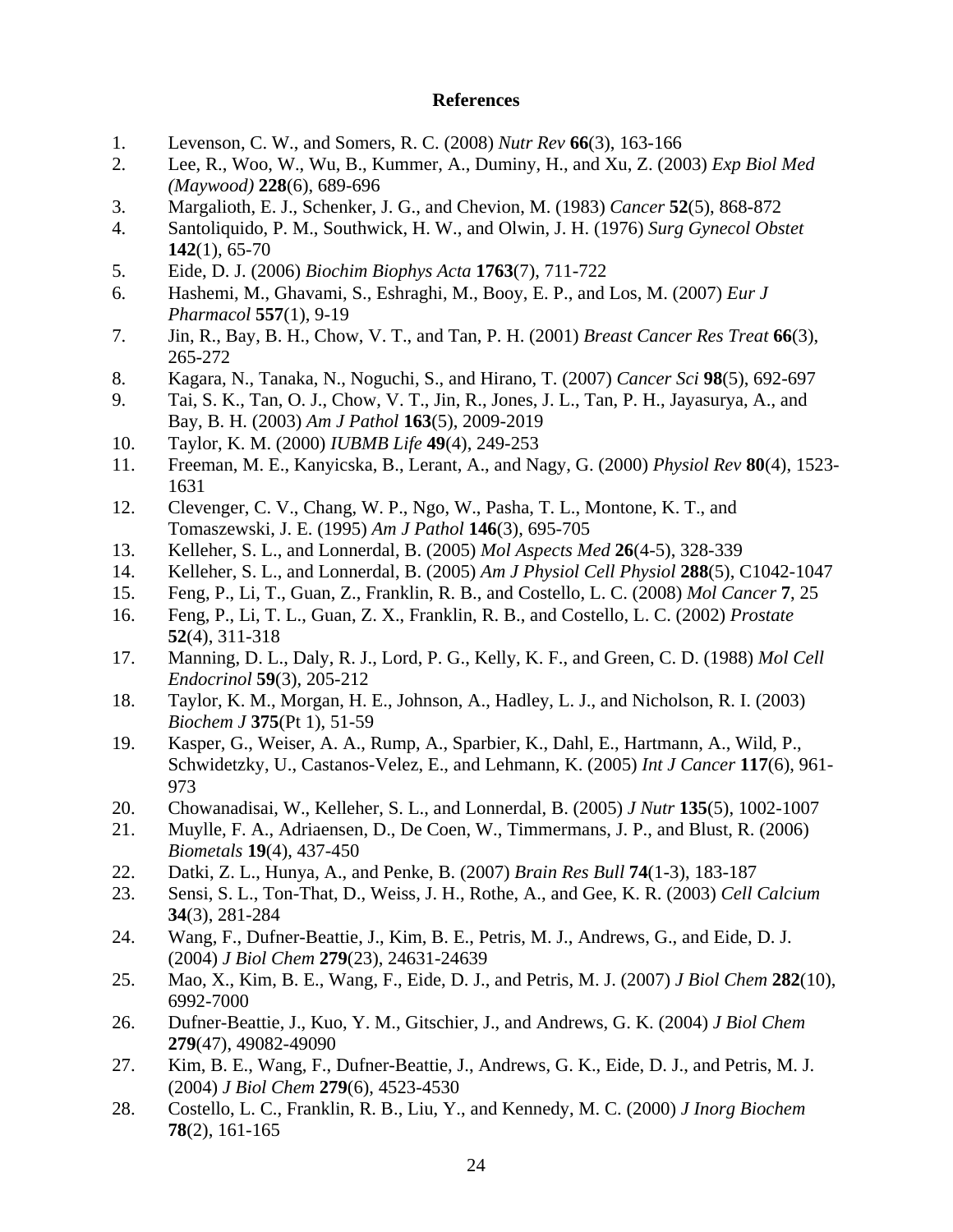- 29. Costello, L. C., Liu, Y., Franklin, R. B., and Kennedy, M. C. (1997) *J Biol Chem* **272**(46), 28875-28881
- 30. Tsui, K. H., Chang, P. L., and Juang, H. H. (2006) *Int J Cancer* **118**(3), 609-615
- 31. Clegg, M. S., Hanna, L. A., Niles, B. J., Momma, T. Y., and Keen, C. L. (2005) *IUBMB Life* **57**(10), 661-669
- 32. Chiu, S. M., Xue, L. Y., Usuda, J., Azizuddin, K., and Oleinick, N. L. (2003) *Br J Cancer* **89**(8), 1590-1597
- 33. Tan, K. O., Fu, N. Y., Sukumaran, S. K., Chan, S. L., Kang, J. H., Poon, K. L., Chen, B. S., and Yu, V. C. (2005) *Proc Natl Acad Sci U S A* **102**(41), 14623-14628
- 34. Ganju, N., and Eastman, A. (2003) *Cell Death Differ* **10**(6), 652-661
- 35. Antonsson, B., Montessuit, S., Sanchez, B., and Martinou, J. C. (2001) *J Biol Chem* **276**(15), 11615-11623
- 36. Shen, H., Qin, H., and Guo, J. (2008) *Mol Biol Rep*
- 37. Pecina-Slaus, N. (2003) *Cancer Cell Int* **3**(1), 17
- 38. Christofori, G., and Semb, H. (1999) *Trends Biochem Sci* **24**(2), 73-76
- 39. Lopez, V., Kelleher, S. L., and Lonnerdal, B. (2008) *Biochem J*
- 40. Drapier, J. C., and Hibbs, J. B., Jr. (1996) *Methods Enzymol* **269**, 26-36
- 41. Luetjens, C. M., Kogel, D., Reimertz, C., Dussmann, H., Renz, A., Schulze-Osthoff, K., Nieminen, A. L., Poppe, M., and Prehn, J. H. (2001) *Mol Pharmacol* **60**(5), 1008-1019
- 42. Kotamraju, S., Konorev, E. A., Joseph, J., and Kalyanaraman, B. (2000) *J Biol Chem* **275**(43), 33585-33592
- 43. van den Berghe, P. V., Folmer, D. E., Malingre, H. E., van Beurden, E., Klomp, A. E., van de Sluis, B., Merkx, M., Berger, R., and Klomp, L. W. (2007) *Biochem J* **407**(1), 49- 59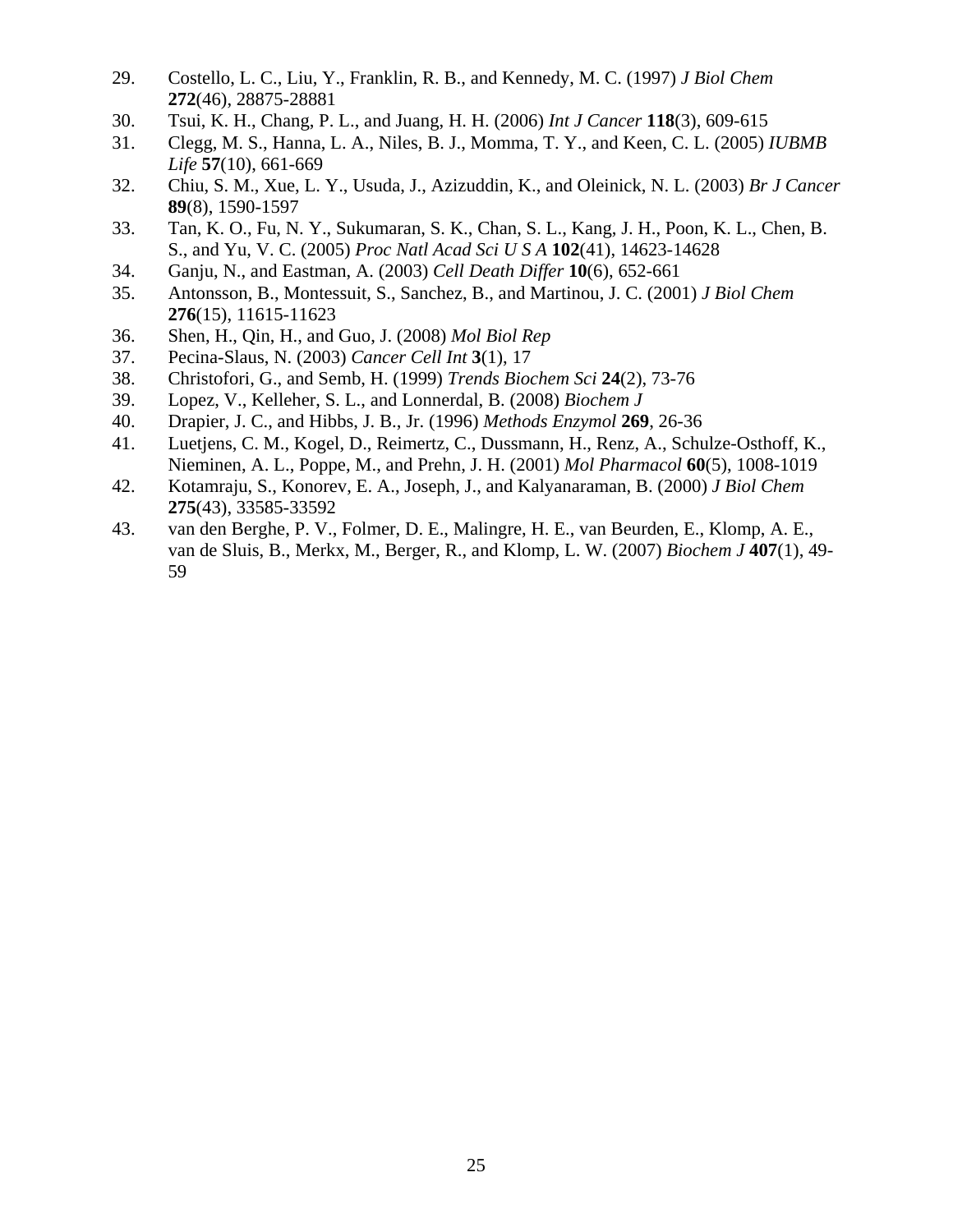#### **Appendices**

#### **Abstract #1**

"Dysregulation of Zip6 (LIV-1) is not potentiated by prolactin in tumorigenic breast cancer cells" Shannon L Kelleher and Veronica Lopez; Era of Hope 2008

Breast cancer is one of the leading causes of death among women. The etiology is unknown; however, compelling evidence implicates dysregulated zinc (Zn) homeostasis in breast cells. Tight regulation of cellular Zn metabolism controls programmed cell death (apoptosis), a process which is uncoupled in cancer. We speculate this is due to dysregulation of Zn transporting mechanisms in breast cells. Zip6 (LIV-1) transports Zn into the cell. Studies in humans have suggested that Zip6 gene expression may be a useful prognostic marker for breast cancer. However, the functional relevance of altered Zip6 expression is not understood.

We hypothesize that alterations in Zip6 dysregulates intracellular Zn pools affecting the ability of cells to undergo apoptosis. To begin to test this hypothesis we measured Zip6 gene expression in cultured tumorigenic (T47D) and normal (HME) human breast cells using quantitative real-time PCR and determined that Zip6 expression was 2-fold lower in tumorigenic cells; similar to what has been reported from breast biopsies. Paradoxically, Zip6 protein abundance was ~10-fold higher. Moreover, in normal breast cells, Zip6 resides almost exclusively on the plasma membrane reflecting its normal role as a Zn import protein. In contrast, ~90% of Zip6 is located intracellularly in tumorigenic breast cells. Confocal microscopy indicated that intracellular Zip6 is restricted to a unique, yet unknown compartment. The identification of this compartment and its role in cellular Zn homeostasis is of critical interest as abnormal protein localization is often linked to metabolic cell disorders. Taken together, this suggests that over-expression and mis-localization of Zip6 protein may play a role in the dysregulation of cellular Zn metabolism and thus contribute to breast cancer pathogenesis.

Recently a relationship between elevated prolactin levels and breast cancer has been observed. Clinical implications reflect the fact that drugs which are widely prescribed for treatment of a range of mental and neurodegenerative illnesses including Parkinson's and depression (e.g. dopamine antagonists) secondarily increase prolactin levels, potentially increasing breast cancer risk in an extraordinary number of individuals. Understanding the relationship between prolactin and breast cancer is of critical importance and may result in novel therapies. We previously determined that prolactin affects Zn metabolism in normal breast cells. Understanding the mechanisms responsible for this regulation and its potential dysregulation in disease is our long-term goal. Thus, we postulate that prolactin plays a regulatory role in Zip6 expression and function. To begin to test this hypothesis we treated tumorigenic breast cells with prolactin and determined that prolactin significantly decreased Zip6 mRNA level (2-fold) while Zip6 protein abundance was concomitantly increased. This suggests that exposure to prolactin may affect breast cell Zn metabolism through further dysregulation of Zip6. We are currently exploring the effects of prolactin in normal breast cells and the functional consequences. In summary, we have begun to examine the role and regulation of Zip6 in tumorigenic breast cells to provide an understanding of its relevance as a potential prognostic marker for breast cancer. Elucidating novel prognostic markers and understanding their role in breast cancer initiation and progression is critical to developing efficacious therapies.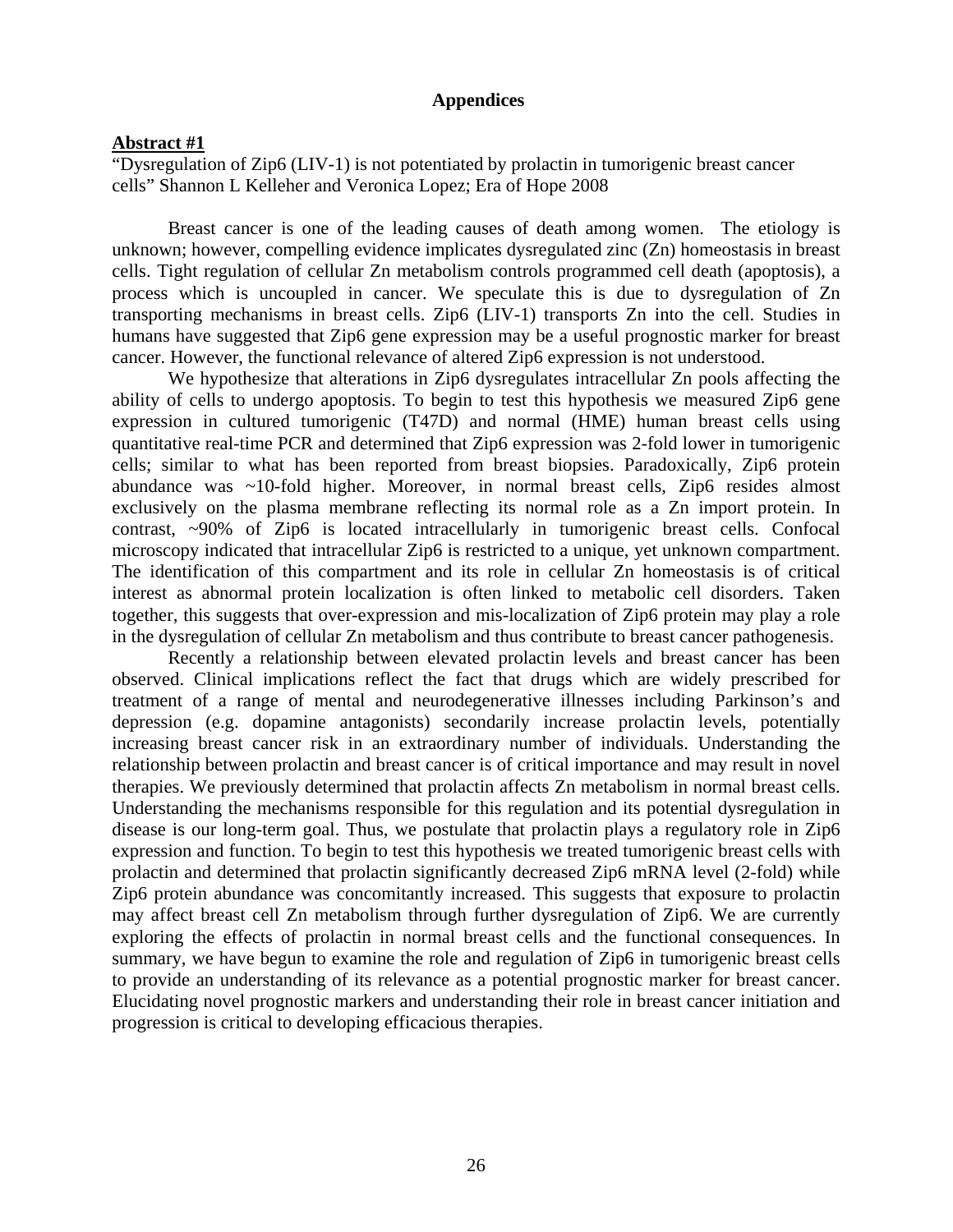# **Abstract #2**

 "Over-expression of Zip6 (LIV1) in tumorigenic breast cancer cells (T47D) cells modulates sublethal cytochrome c release and apopotgenesis" Veronica Lopez and Shannon L Kelleher American Society of Cell Biology 2008

Breast cancer is one of the leading causes of death among women. The etiology is unknown; however, compelling evidence implicates dysregulation of zinc (Zn) homeostasis in breast cancer cells. Humans studies have suggested that over-expression of the zinc importer Zip6 (LIV-1), may be a useful prognostic marker for breast cancer. However, the functional relevance of increased Zip6 expression is not understood. We hypothesize that increased Zip6 expression dysregulates intracellular Zn pools affecting discrete cellular functions, such as apoptosis. Using quantitative real-time PCR, we determined that Zip6 mRNA level was 2-fold lower in tumorigenic breast cells (T47D) compared to normal human breast cells (HME). Conversely, Zip6 protein abundance was significantly higher compared with normal breast cells. Moreover, while Zip6 resided exclusively on the plasma membrane in HMEs reflecting its role as a Zn import protein, ~90% of Zip6 was located intracellularly in T47D cells. To explore the functional role of Zip6 in tumorigenic breast cells, we transfected T47D cells with Zip6 siRNA and examined cytoplasmic Zn levels, vesicular Zn pools and apoptogenesis. Co-transfection of a metal-responsive element (MRE)-luciferase reporter construct in Zip6 attenuated cells significantly reduced cytoplasmic Zn pools in T47D cells. Additionally, Zip6 attenuation significantly reduced vesicular Zn pools as detected with FluorZin-3 AM. To examine affects of diminished cellular Zn pools on cellular function, Zip6 attenuation significantly decreased the sub-lethal release of cytochrome C and subsequently blocked apoptosis by inhibiting caspase-3 and -9 activities. Taken together, this suggests that the tumorigenic potential of T47D cells could be mediated by alterations in intracellular Zn pools via Zip6.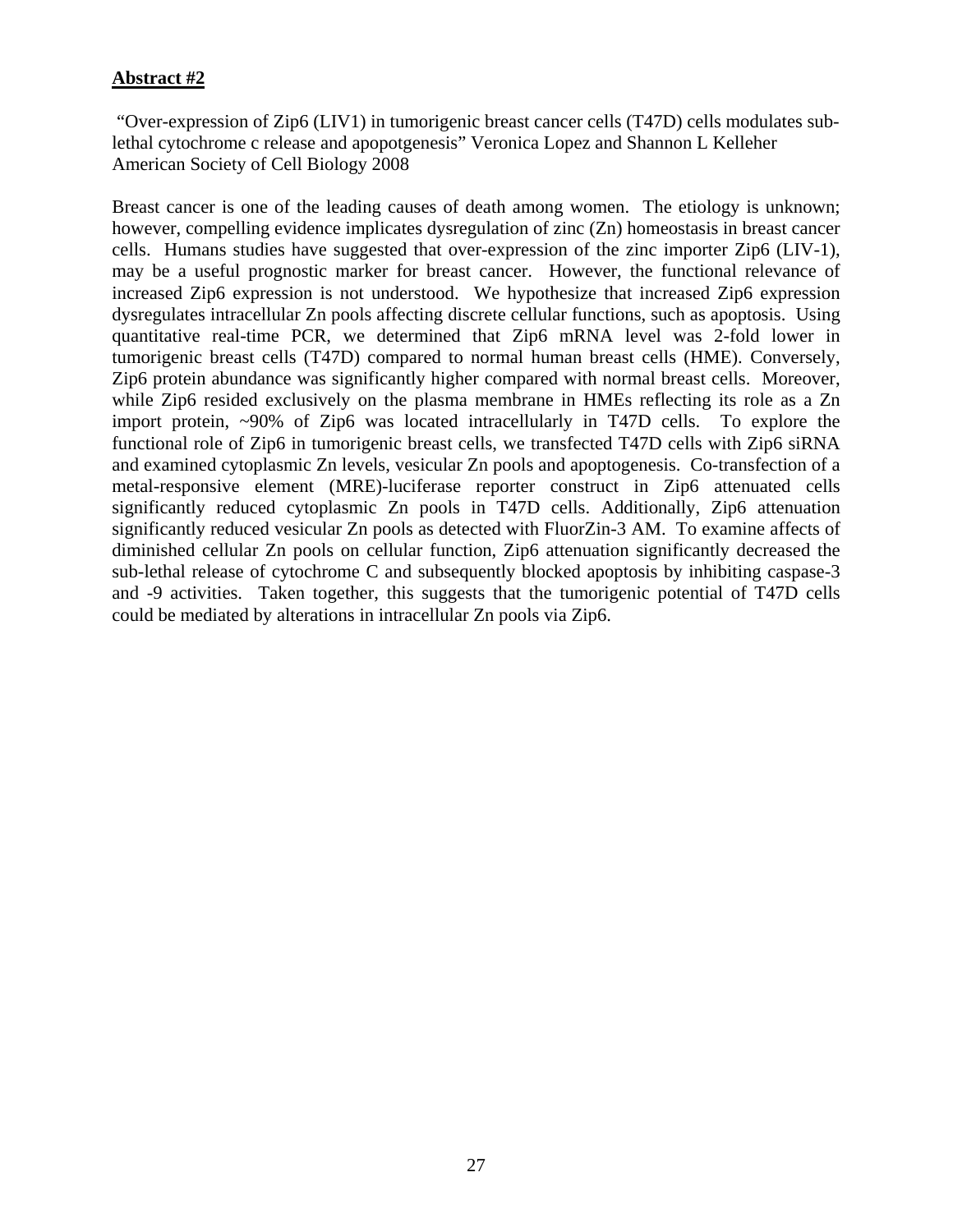# **List of personnel supported by this project**

Shannon L Kelleher, PhD Veronica Lopez, PhD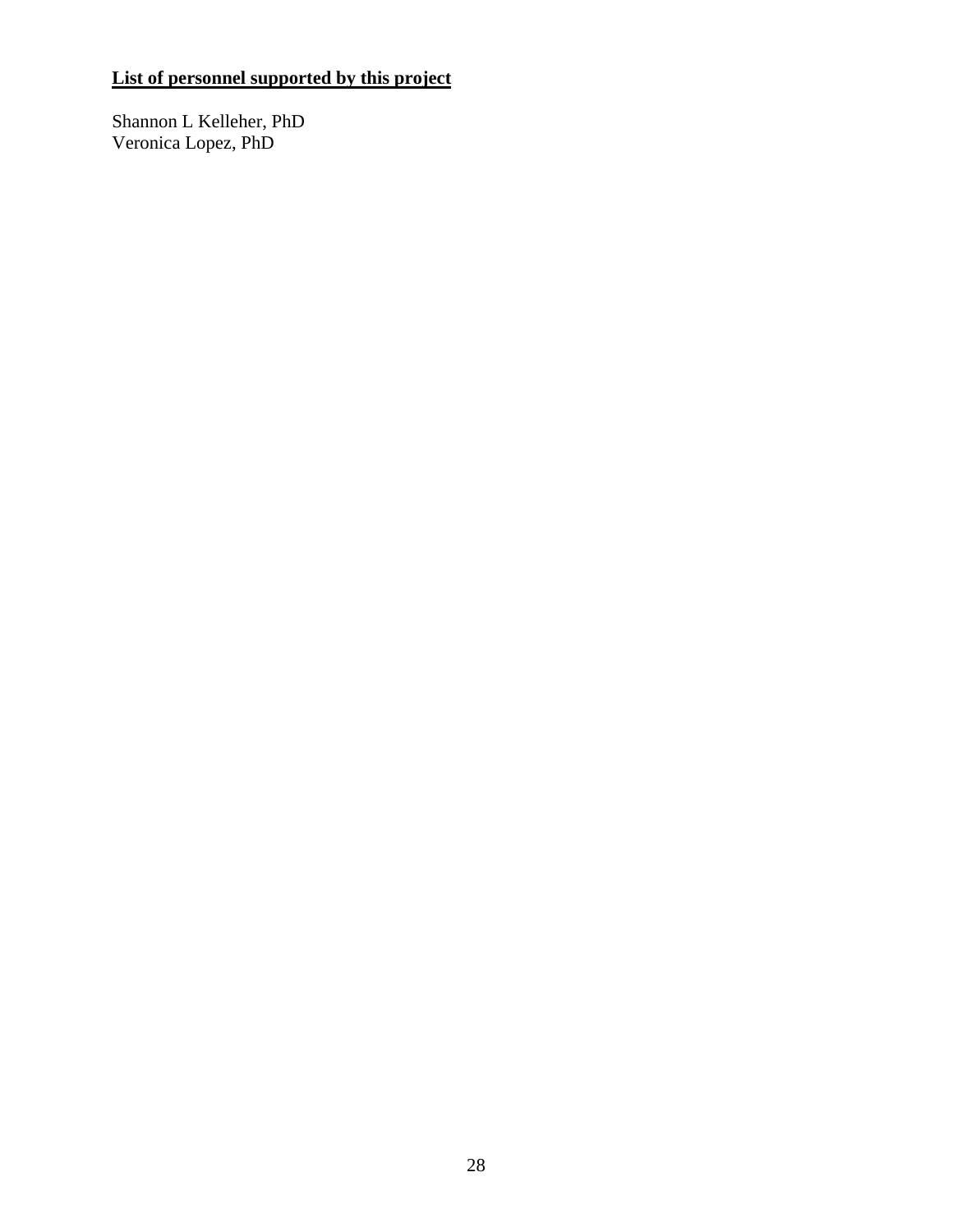# **Supporting Data**

|                     | <b>Treatment</b> | m-aconitase activity (%<br>of control) | SD  |  |
|---------------------|------------------|----------------------------------------|-----|--|
| <b>Experiment 1</b> | Control $(n=1)$  | 100                                    | N/A |  |
|                     | $ZIP6 KO(n=1)$   | 78                                     | N/A |  |
| <b>Experiment 2</b> | Control $(n=3)$  | 100                                    | 2.9 |  |
|                     | ZIP6 $KO(n=3)$   | 103                                    | 3.4 |  |

Table 1: Effect of Zip6 gene suppression on m-aconitase activity in T47D cells.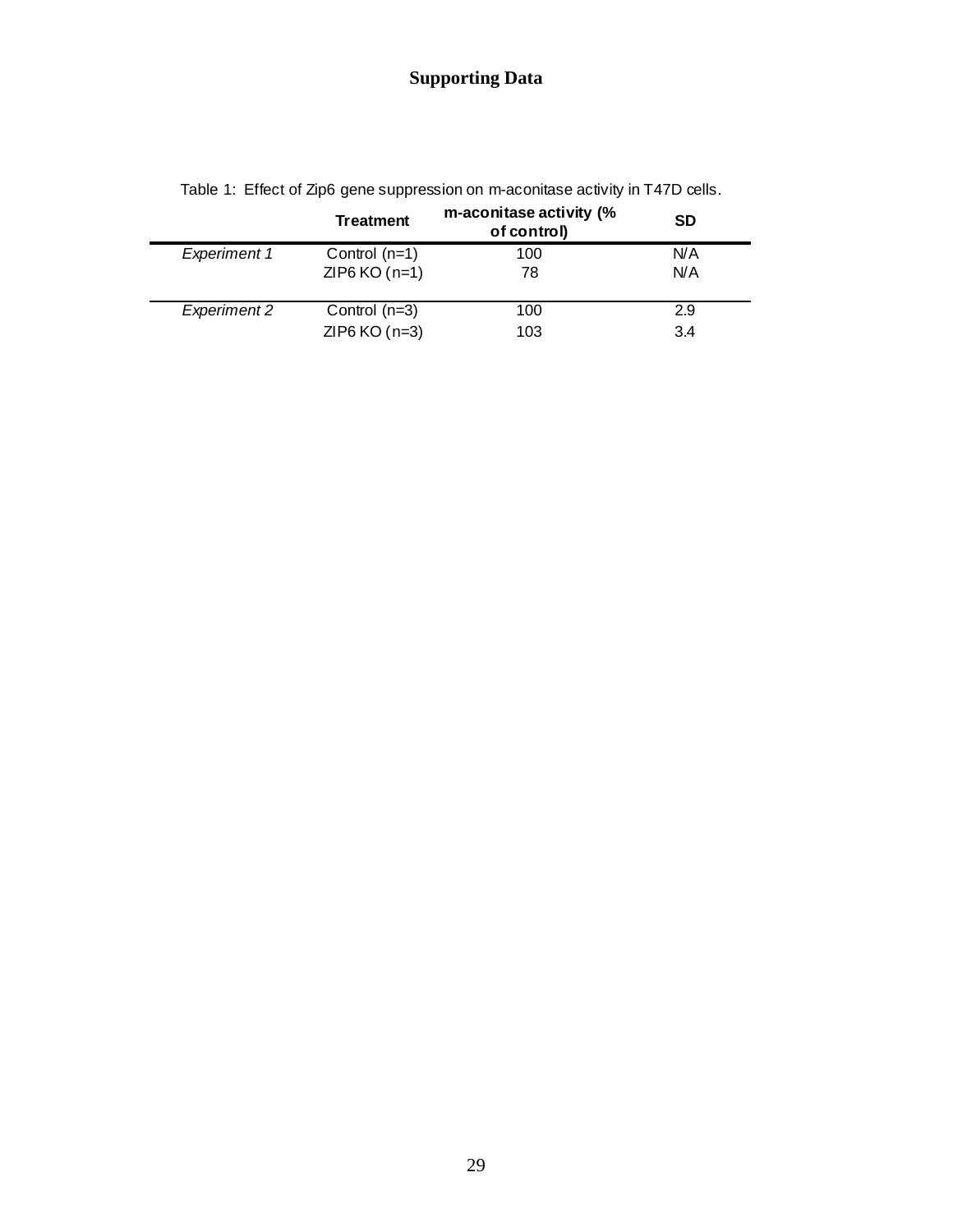| Activity/ug protein |                    |                    |
|---------------------|--------------------|--------------------|
| <b>Mock</b>         | Zip6 KO            | +Zn                |
| $0.1717 \pm 0.01$   | $0.130 \pm 0.02^*$ | $0.279 \pm 0.01*$  |
| $0.201 \pm 0.01$    | $0.157 \pm 0.01^*$ | $0.255 \pm 0.01^*$ |
| $0.587 \pm 0.01$    | $0.448 \pm 0.02^*$ | $0.683 \pm 0.02^*$ |
| $0.178 \pm 0.01$    | $0.142 \pm 0.02^*$ | $0.301 \pm 0.02^*$ |
|                     |                    |                    |

Table 2: Effects of Zip6 gene suppression on caspase activity.

*P<0.01, \*t-test analysis of Zip6 suppression (Zip6 KO) and +Zn relative to mock.*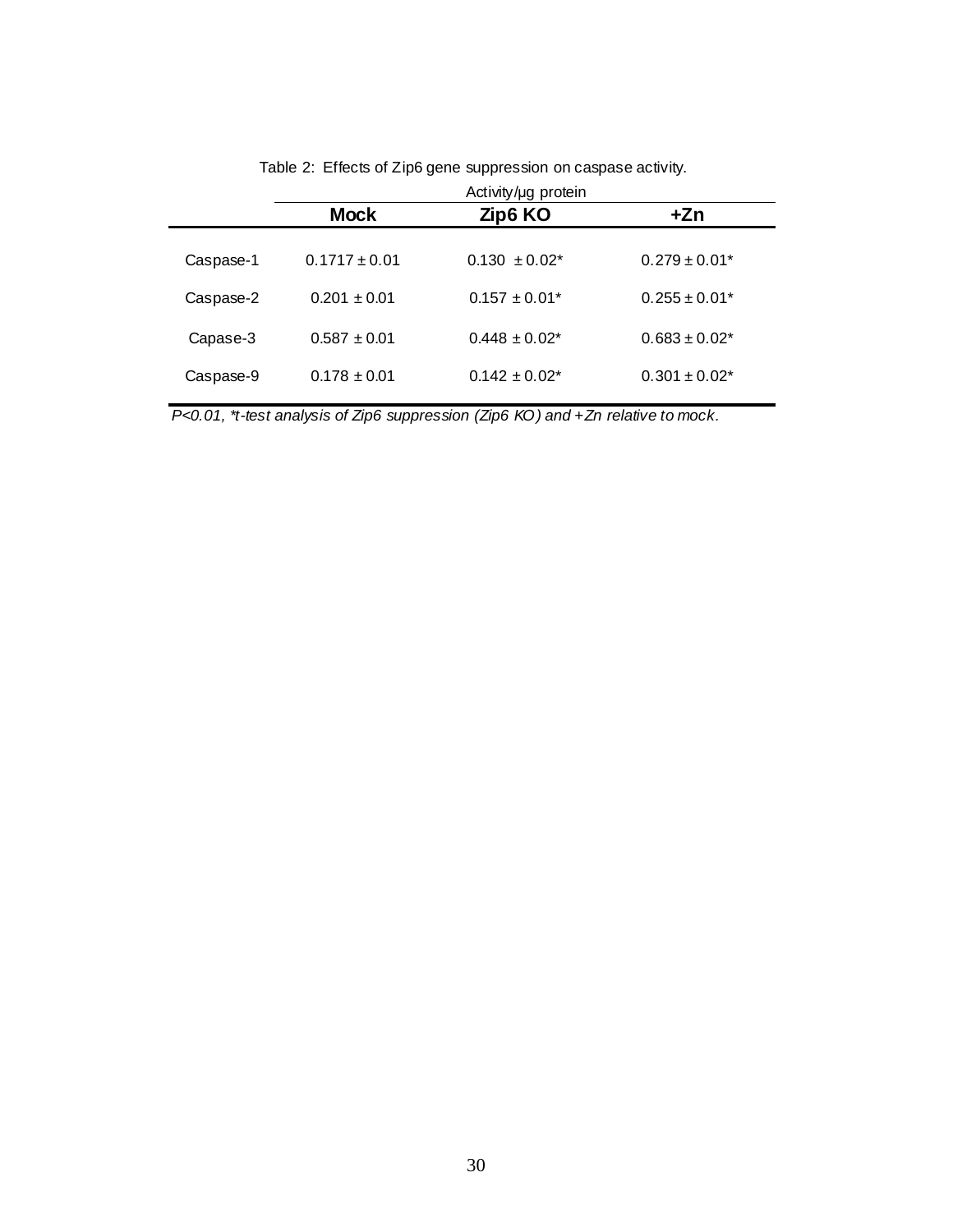|                                                                     | Mock $(n=20)$  | $Zp6 KO(n=40)$           |
|---------------------------------------------------------------------|----------------|--------------------------|
| Mean cell number                                                    | $18.5 \pm 1.1$ | $24.3 + 1.1*$            |
| Number of dusters <sup>2</sup>                                      | $25\%$ (5)     | $43\%$ (17) <sup>*</sup> |
| <sup>1</sup> Data represent number of cells/10X magnification field |                |                          |

# Table 3: Effects of Zip 6 gene suppression on T47D cell colony formation.

<sup>1</sup> Data represent number of cells/10X magnification field

 $2$  Data represent % of tumors/10X magnification field (tumors represent clusters of > 3 cells/field); \*P<0.001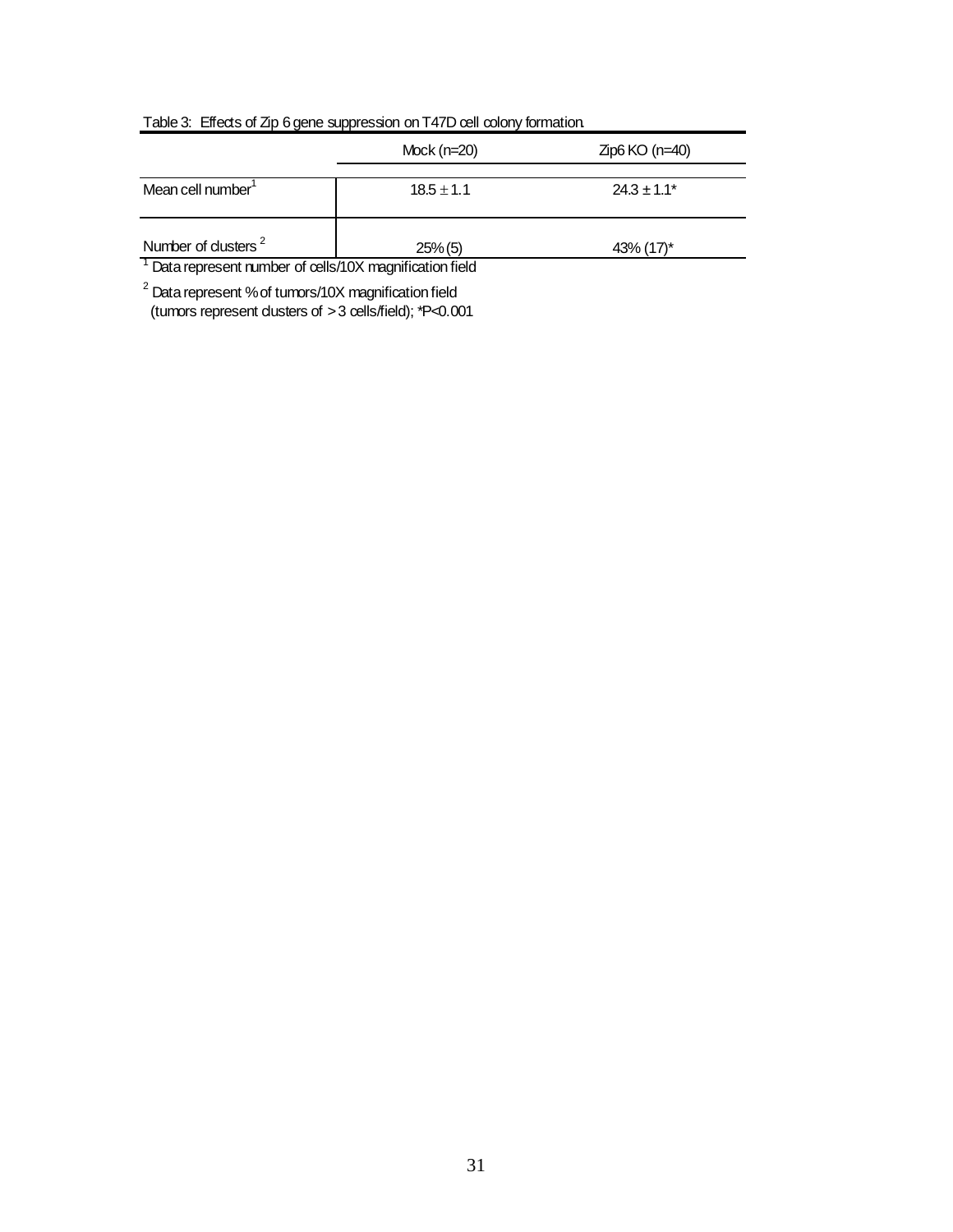|  |  | Table 4: Human and mouse Zip6 primers. |  |
|--|--|----------------------------------------|--|
|--|--|----------------------------------------|--|

| Gene             | <b>Species</b> | <b>Forward Primer</b> | <b>Reverse Primer</b> |
|------------------|----------------|-----------------------|-----------------------|
| ZIP <sub>6</sub> | human          | agagccctcccactttgatt  | gccgagtgtatcgtggaaat  |
|                  | mouse          | ttcctgtctctgctgggagt  | tgtgctgatgacttgcatga  |
| <b>B-actin</b>   | human          | agaaaatctggcaccacacc  | aacggcagaagagagaacca  |
|                  | mouse          | tgttaccaactgggacgaca  | ggggtgttgaaggtctcaaa  |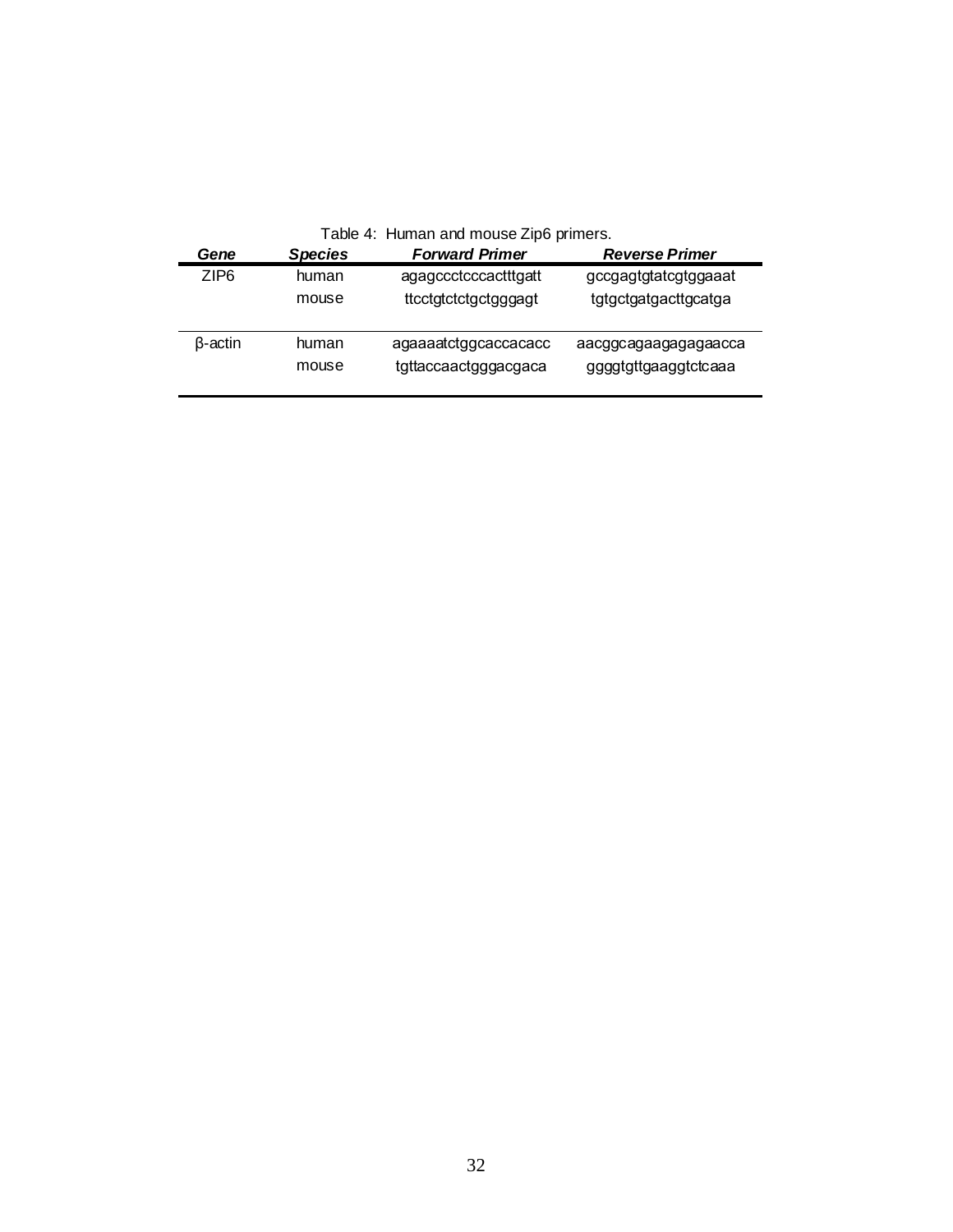|              |                  | Table J. I Finers for Human Zirtiansporters. |                       |
|--------------|------------------|----------------------------------------------|-----------------------|
|              | Gene             | <b>Forward Primer</b>                        | <b>Reverse Primer</b> |
| Zn importers | ZIP1             | tcccaaggaacaagagatgg                         | ctgaaatgggctaggaccaa  |
|              | ZIP3             | gtgggcgtgttcttcttcat                         | ctggagctttccctcacag   |
|              | ZIP <sub>8</sub> | tcctgcaccttgtctctcct                         | gcccaacatagcaggaacat  |
|              | ZIP10            | cctttgccctgcattgttat                         | agatcacgcctagcaaggaa  |
| Zn exporters | ZnT1             | cgcacttggctgtctttaca                         | ctttggcagagcaaggtttc  |
|              | ZnT2             | tgcccagttatcagggagtc                         | gccaactggctcttgttctc  |
|              | ZnT4             | tctgggtgtgaacgtaacca                         | gatggggtcagcaatcttgt  |
| Other        | E-cadherin       | tgcccagaaaatgaaaaagg                         | ggatgacacagcgtgagaga  |

# Table 5: Primers for human Zn transporters.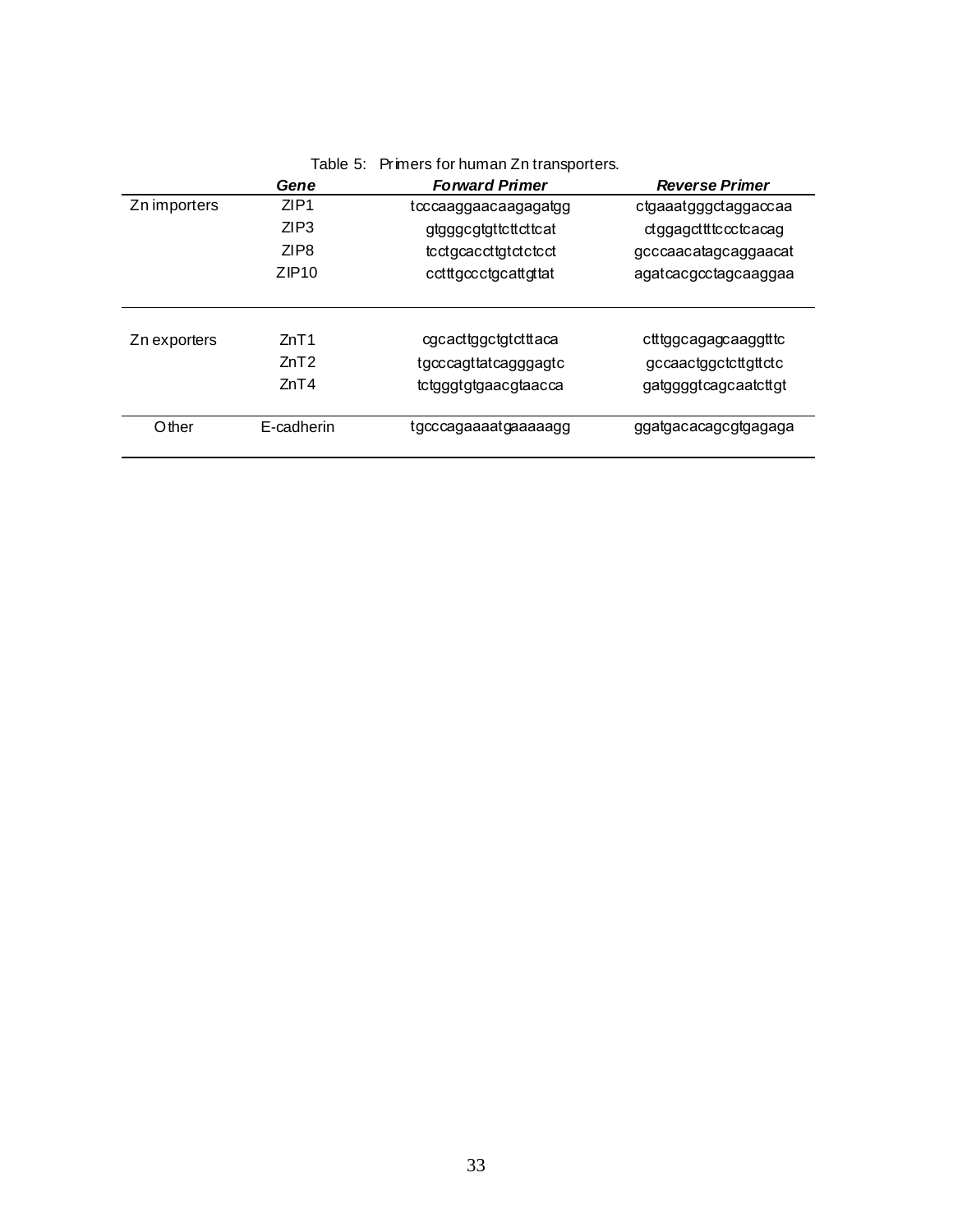

FIGURE 1: Differential mRNA expression of Zn transporters in breast cells. Q-PCR was used to compare mRNA levels between tumorgenic (T47D) and normal HME cells (red line). (A) Expression of Zn importers (Zip) Zip1,-8 and -10 were elevated several fold, while expression of Zip3 and -6 were significantly lower in T47D cells compared to that observed in HME cells (red line). (B) Evaluation of Zn importers (ZnT) revealed that ZnT1 and -4 mRNA were abundantly expressed, whereas ZnT2 expression was barely detected in T47D cells compared with HME cells. Data represent mean fold-change from HME cells set at 1 (n=3 samples per group  $\pm$ standard deviation).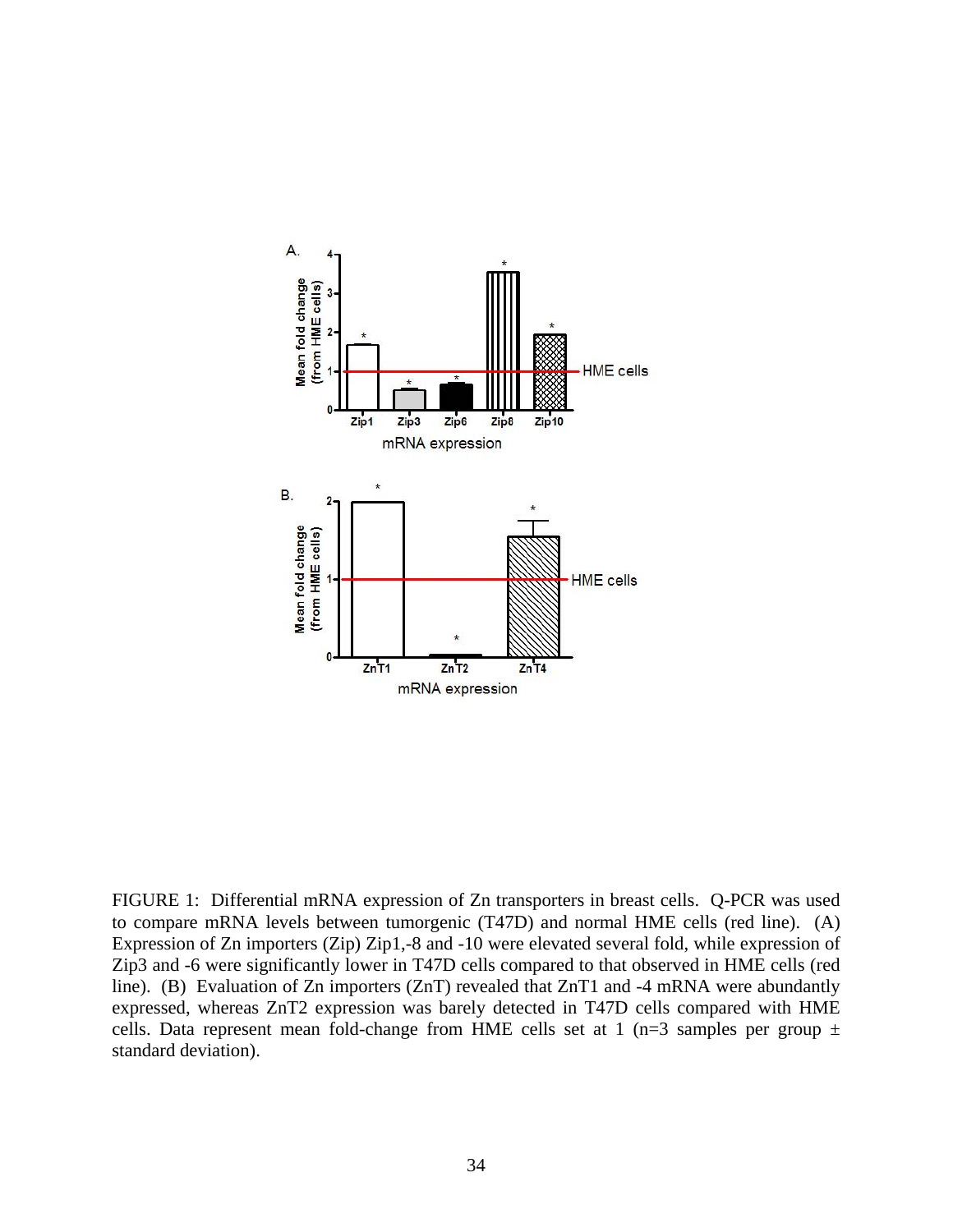

FIGURE 2: Endogenous Zip6 expression in human (HME and T47D) and mouse (HC11) breast cells. Q-PCR and immunoblotting was used to compare Zip6 expression between HME cells and T47D cells (A) and between HME and HC11 cells (B). (A) Both HME and T47D cells expressed Zip6 mRNA, however Zip6 expression was significantly lower in T47D cells compared to HME cells. Conversely, Zip6 protein abundance was ~10-fold higher in T47D cells compared to HME cells (inset). (B) HME and HC11 cells expressed Zip6 mRNA although HC11 cells expressed relatively minimal amounts of Zip6 compared with HME cells. No detectable Zip6 protein was observed in HC11 cells (inset). Data represent mean fold change from β-actin set at 1 (n=3 samples per group  $\pm$  standard deviation; asterisk, P<0.005).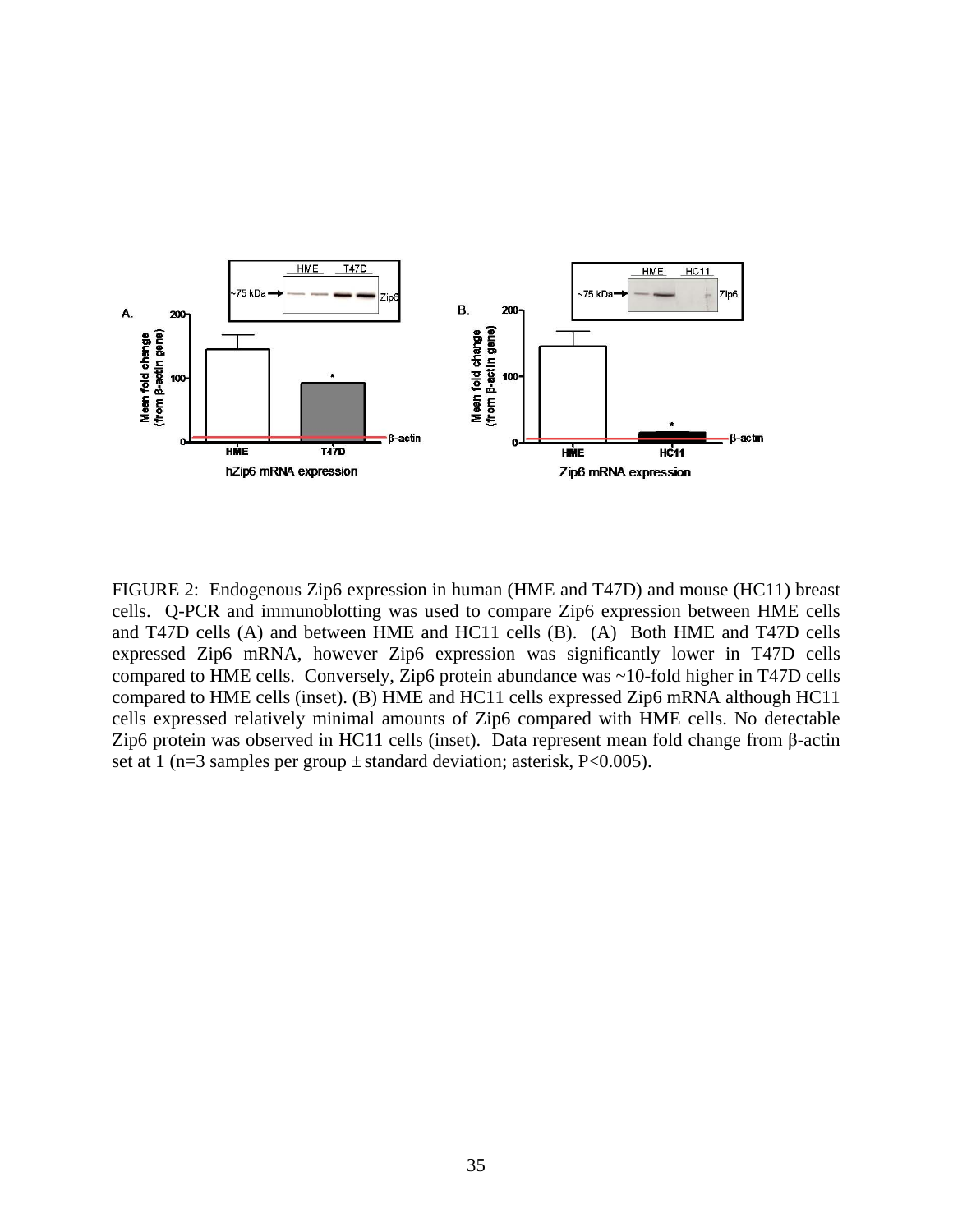

FIGURE 3: Exofacial localization of endogenous Zip6 by confocal microscopy in HME and T47D cells. Cells were fixed in paraformaldehyde, not permeabilized (without 0.2% Triton X-100), and incubated with anti-Zip6 antibody. Zip6 protein was detected with rabbit IgG conjugated to Alexa 488. (A-B) A consistent diffuse staining pattern was observed in HME (A-B) and T47D (B-D) cells. However, HME cells routinely illustrated specific regions of slightly more intense Zip6 staining compared to T47D cells. Images collected at 60X magnification, under oil.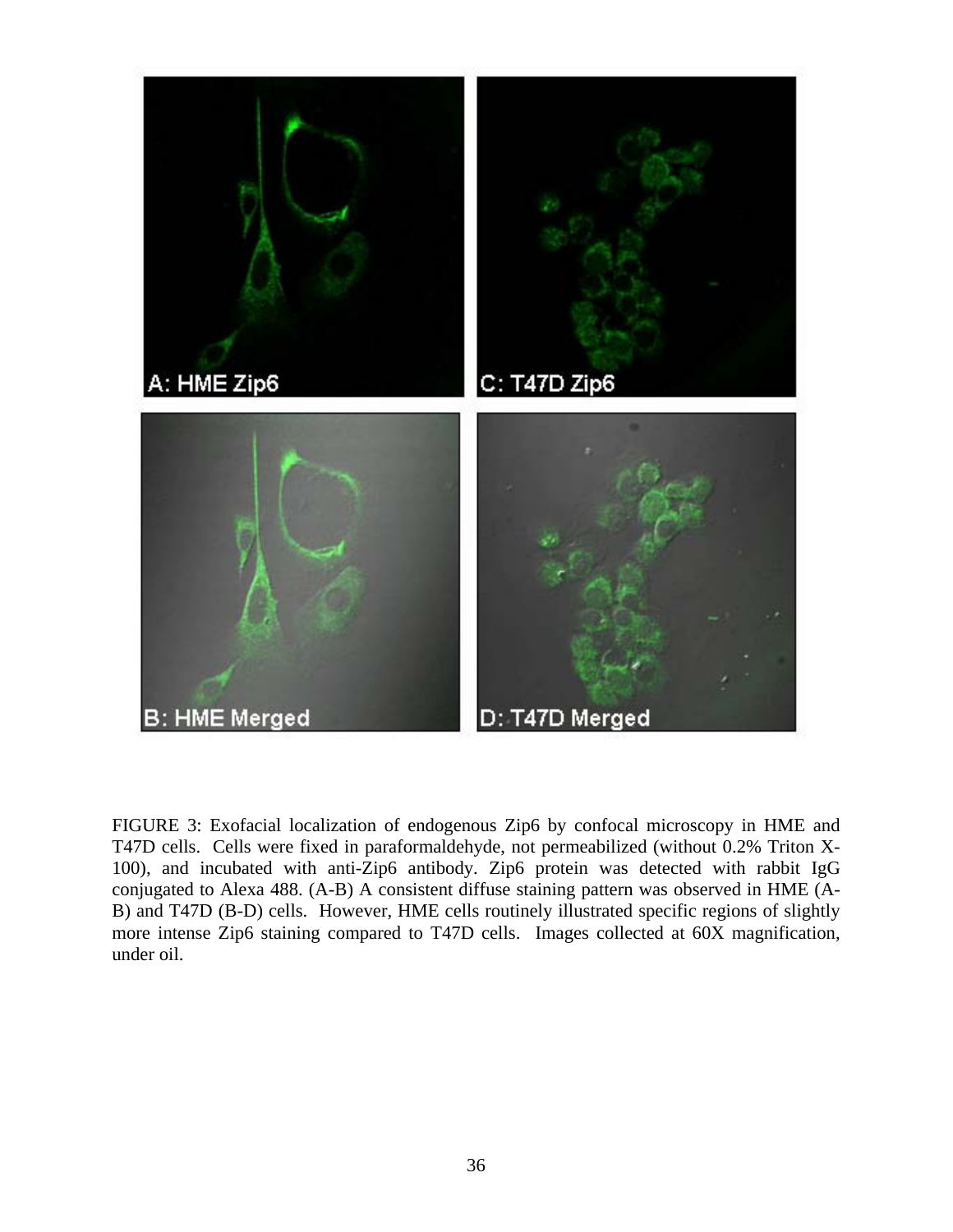

FIGURE 4: Cell surface biontinylation of endogenous Zip6 in HME and T47D cells. Plasma (PM) and intracellular (IC) membrane fractions were isolated, separated by electrophoresis and Zip6 abundance was compared by immunoblotting. Consistent with previous data, Zip6 was plasma membrane-associated in both HME and T47D cells, however T47D cells contained a large fraction of intracellular (IC) membrane-associated Zip6 compared with that observed in HME cells.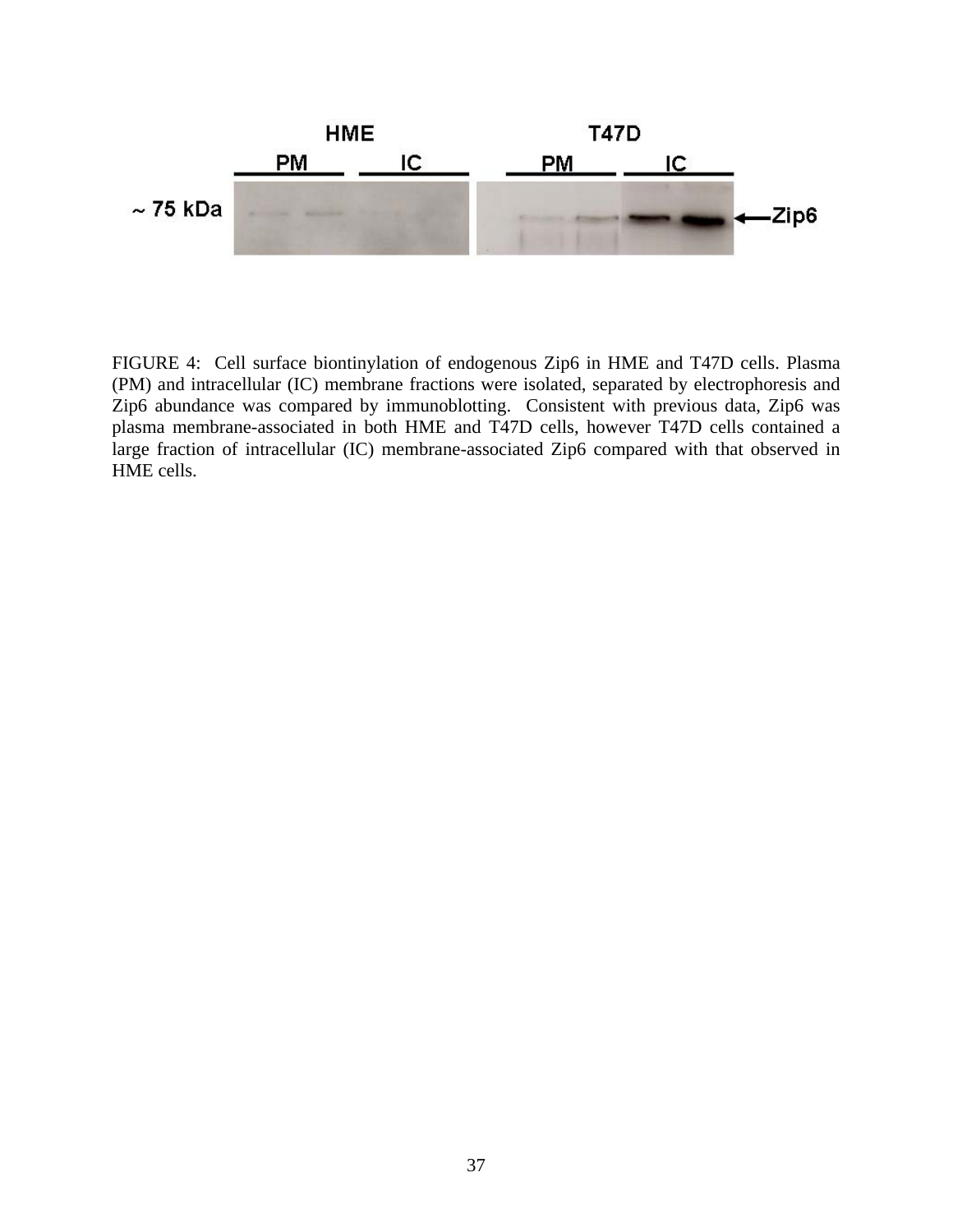

FIGURE 5: Endogenous localization of Zip6 in T47D cells by immunofluorsence. Cells were fixed in paraformaldehyde, permeabilized (0.2% Triton X-100), and then incubated with anti-Zip6 antibody. Zip6 protein was detected with rabbit IgG conjugated to Alexa 488. (A) Immunofluorescence revealed Zip6 localized in a rod-like pattern. (B) The overlay of Zip6 demonstrated the cytoplasmic localization of the punctate spindle-like forms. Images collected at 60X magnification, under oil.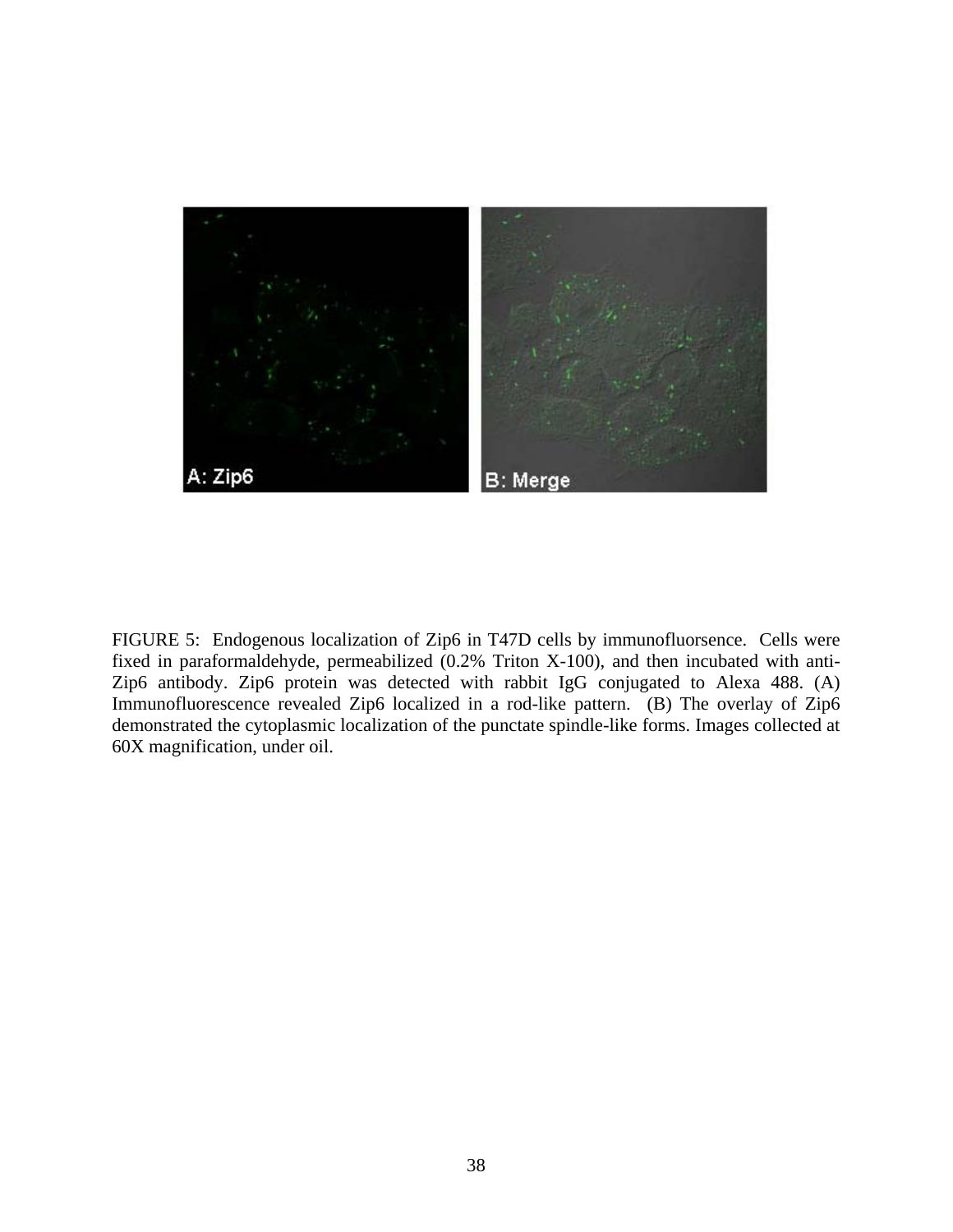

FIGURE 6: Localization of endogenous Zip6 by differential centrifugation in T47D cells. Total cellular homogenate was subjected to differential centrifugation for cellular organelle density fractionation and fractions were analyzed by immunoblotting for Zip6. The majority of Zip6 was localized in fractions enriched in nuclei (N) and heavy mitochondria (Hm), with minor amounts associated with the lysosomal (Lyso) and endosomal membrane (Mem) fractions. As expected, Zip6 was absent from the cytoplasmic (Solu) fraction, suggesting Zip6 is localized in a very dense cellular compartment.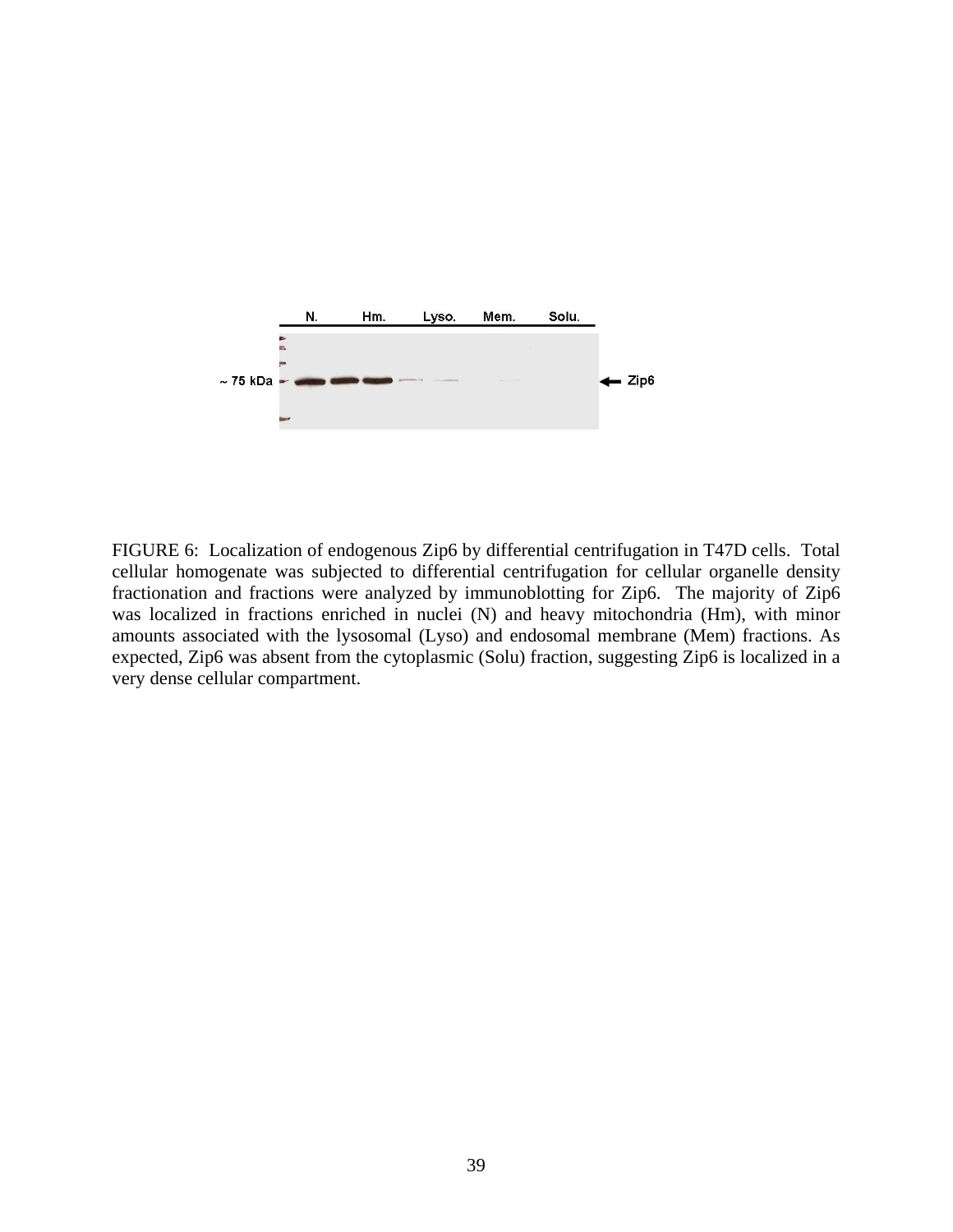

FIGURE 7: Endogenous Zip6 is absent from the mitochondria in T47D cells. Isolated mitochondria were incubated without  $(-)$  and with  $(+)$  proteinase K to attempt eliminate endoplasmic reticulum surrounding the mitochondria. Immunoblotting revealed Zip6 in untreated crude mitochondria fractions, while proteinase K treatment clearly eliminated Zip6 detection. These data indicate that Zip6 is not localized to mitochondria but was instead a component of a contaminating membrane fraction. Membrane was then stripped and reprobed with calreticulin, a maker for endoplasmic reticulum, which was observed in untreated cells however, the addition of proteinase K reduced the amount of calreticulin detected.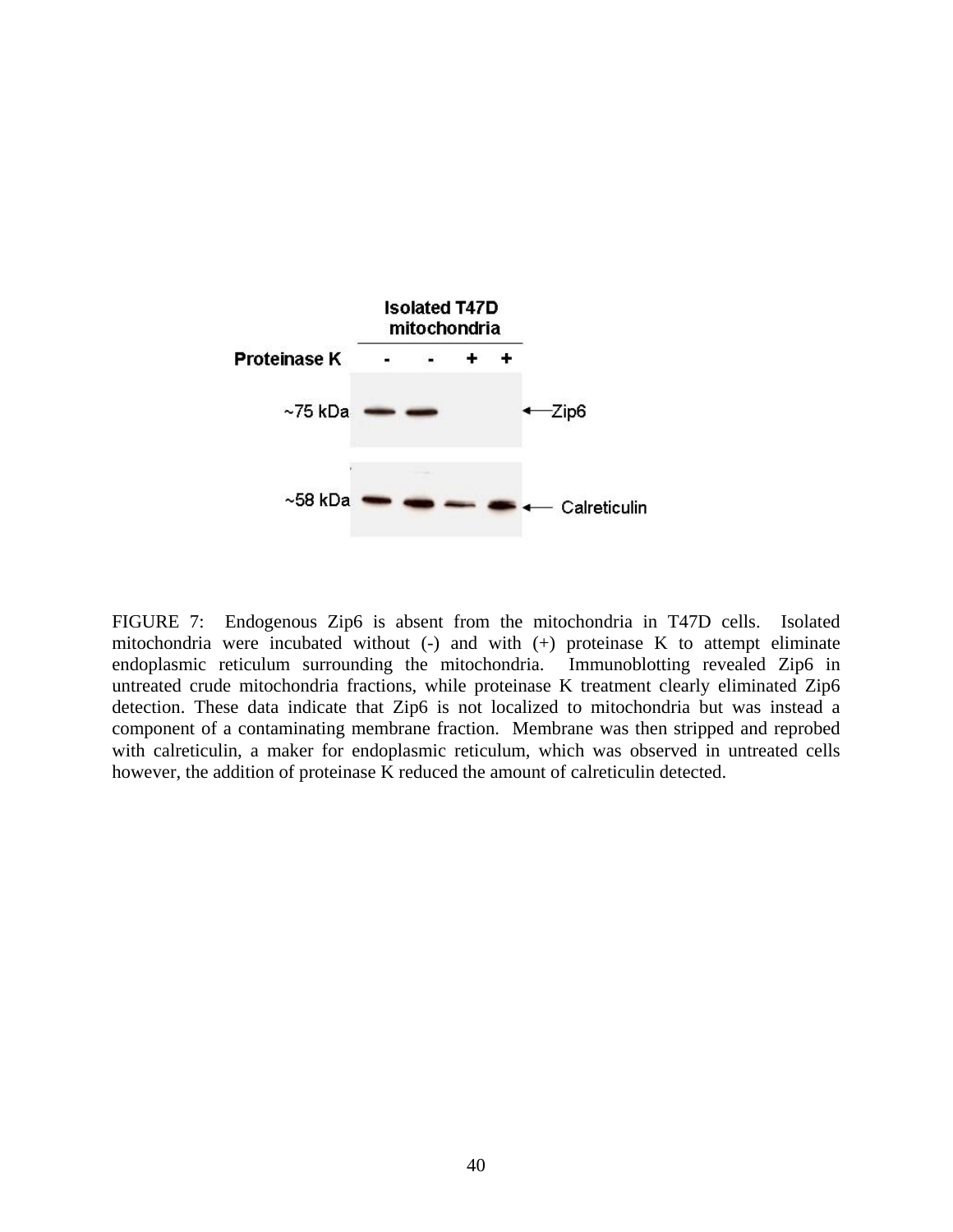

FIGURE 8: Endogenous sub-cellular localization of Zip6 in tumorigenic T47D cells. Images represent confocal microscopy illustrating Zip6 (green) stains in a punctate spindle-like pattern promixal to the nucleus (TOPRO, red) in T47D cells (A-C). Double immunofluorescence imaging of Zip6 (green, D) and calnexin (endoplasmic reticulum marker, red; E) and cytochrome c oxidase subunit IV (CoxIV, mitochondrial marker, red; H) illustrates no co-localization (merge, yellow; F and I) between Zip6 and endoplasmic recticulum or mitochondria. Images collected at 60X magnification, under oil.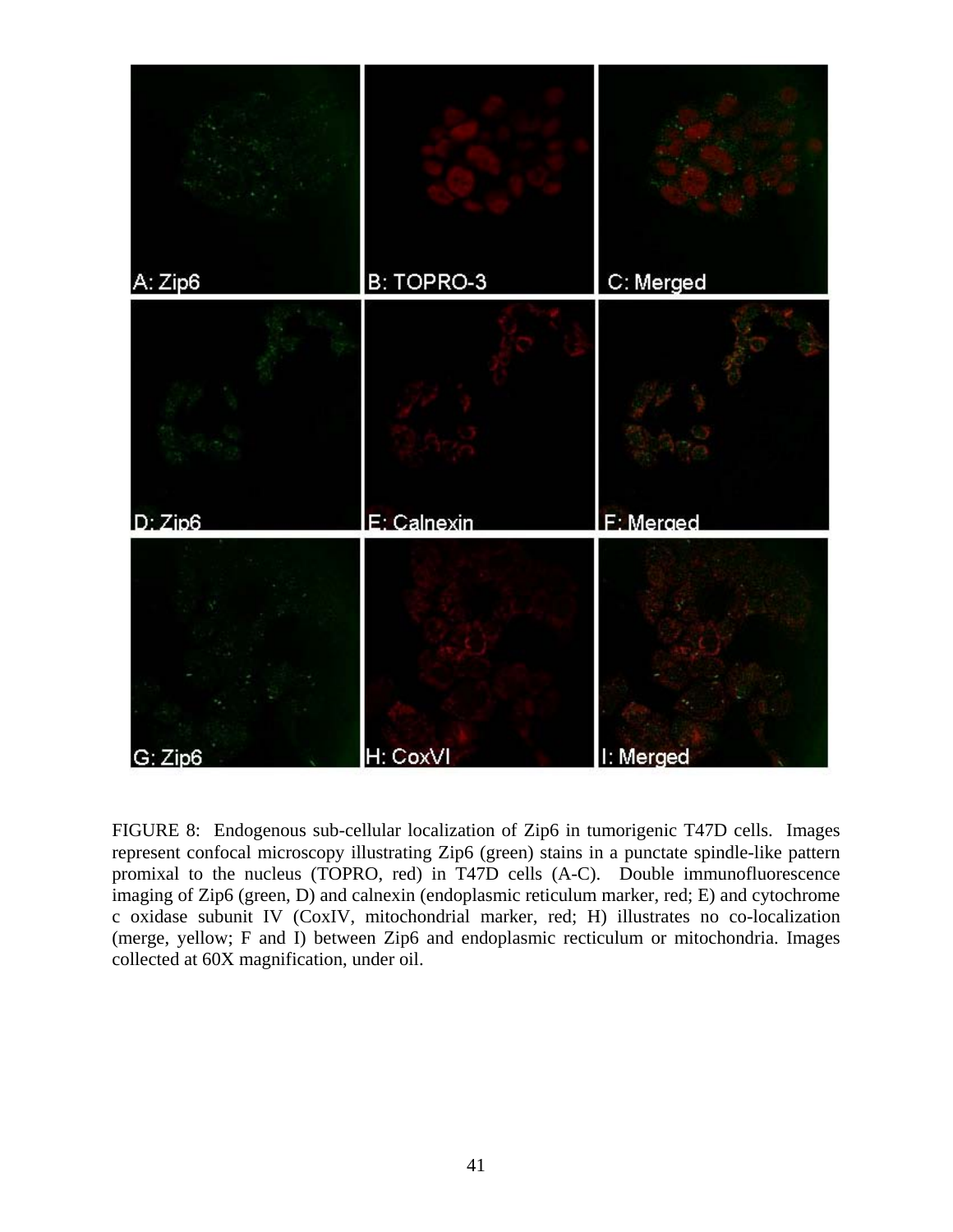

FIGURE 9: Characterization of Zip6 antibody. Crude membrane fractions were isolated from T47D cells and protein (50 μg) was electrophoresized to identify immunoreactive Zip6 proteins. (A) Our new Zip6 antibody (New Ab) clearly revealed a major band at ~50 kDa, which was completely eliminated by peptide competition (B). In contrast, the antibody provided by Dr. Huang (Zip6 Ab) detected a single band at  $\sim$  75 kDa (C), similar to previous reports.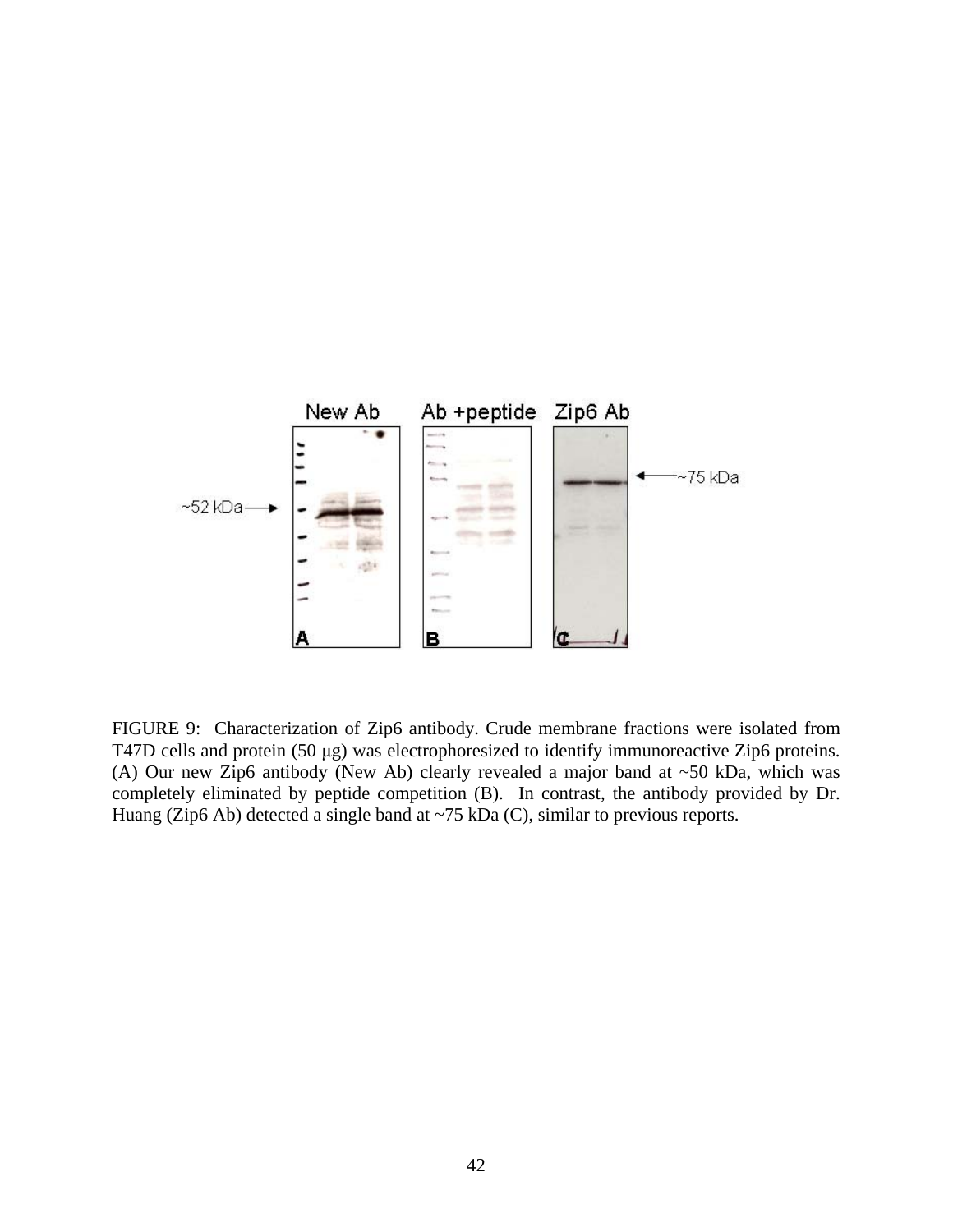

Figure 10: Zip6 gene knockdown with Lipofectamine 2000 in T47D cells. Cells were seeded in antibiotic-free Opti-MEM medium (Invitrogen) in 6-well plates and cultured until ~50% confluent. Cells were transiently transfected with specific Zip6 siRNA #1 at a DNA: transfection reagent ratio according to manufacturer's specifications; 100 pmol: 10 μL Lipofectamine 2000 (100:10), 200 pmol: 5 μL (200:5) or Zip6 siRNA #2 at 100 pmol: 5 μL Lipofectamine 2000 (100:5), 200 pmol: 5 μL (200:5), 100 pmol: 10 μL (100:10), in antibioticfree Opti-MEM medium for 24 h. Total crude membranes were isolated and immunoblotted for Zip6. Attempted optimization of gene suppression did not reveal significant knockdown of Zip6 in cells treated with siRNA compared to non-treated mock (M) controls, as anticipated. β-actin was used as a loading control.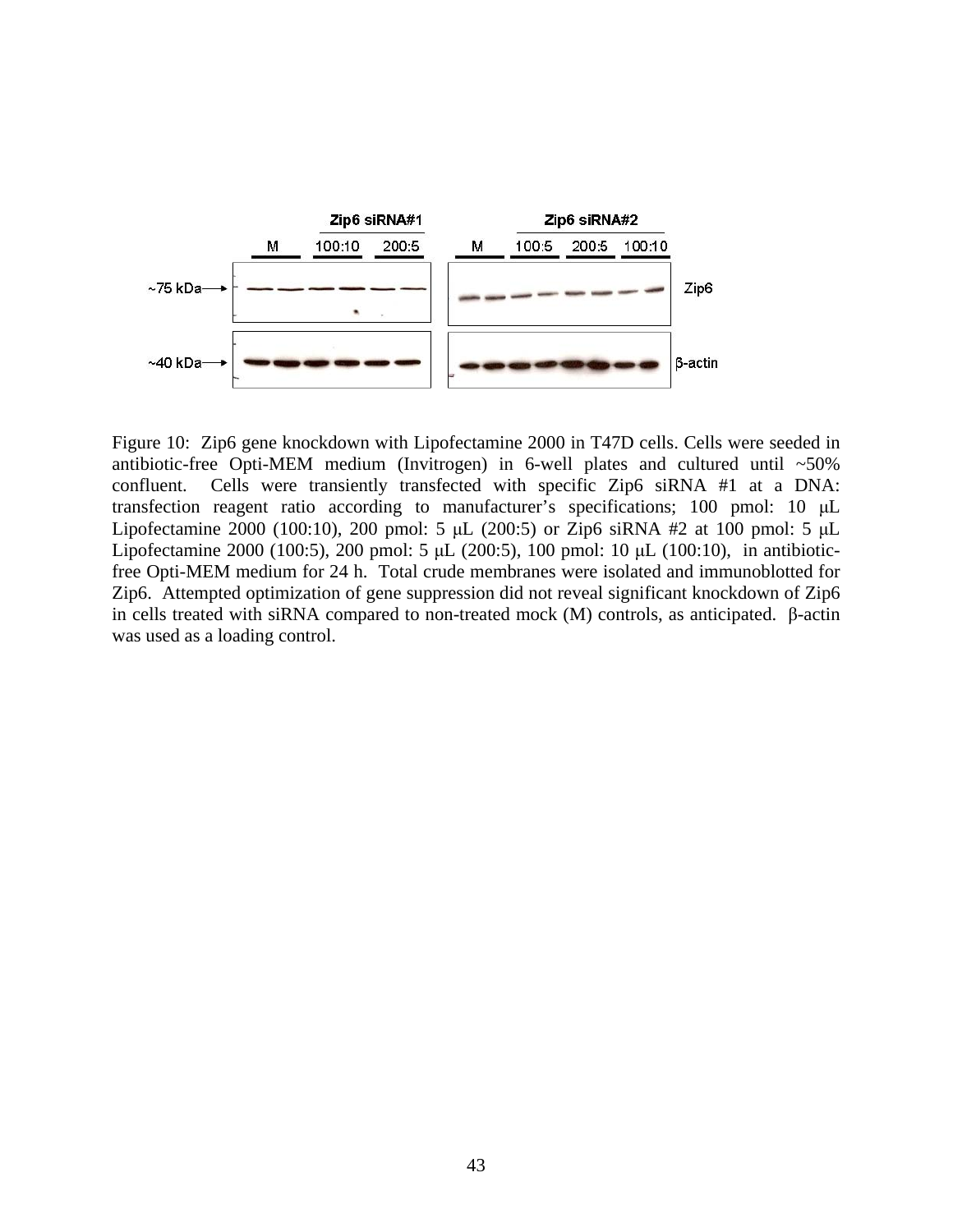

Figure 11: Zip6 gene suppression with Amaxa Nucleofactor System in T47D cells. Cells were transfected in antibiotic-free medium with 200 pmol of Zip6 siRNA and cultured for 48 h per manufacture's recommendations. Cells were collected and analyzed for mRNA and protein expression. (A) By Q-PCR, we demonstrated that Zip6 expression was significantly reduced when compared to mock transfected cells (M) after 48 h. (\*P<0.05) (B) Concomitantly, Zip6 protein was also significantly reduced compared to mock transfected cells (M).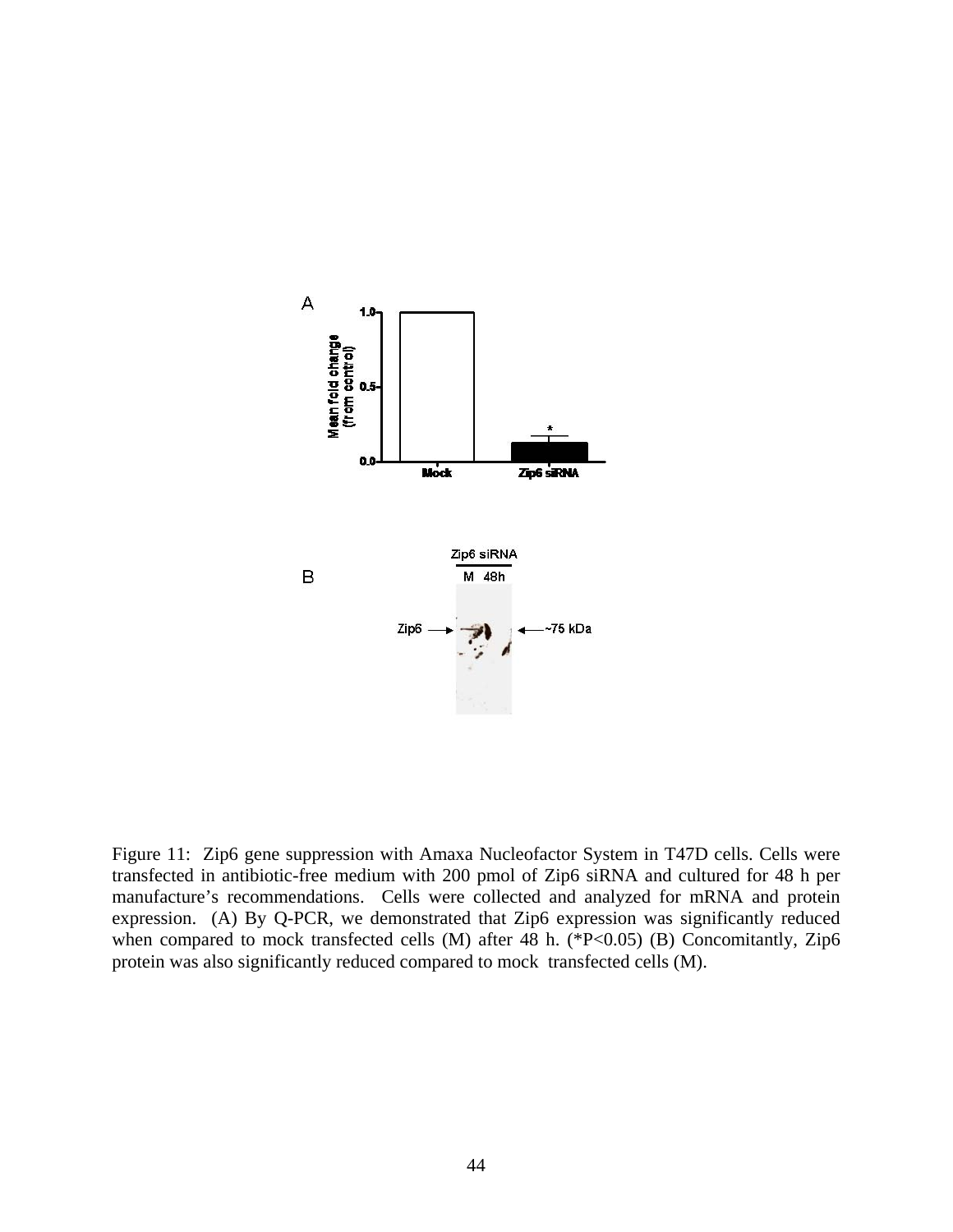

Figure 12: Cellular Zn accumulation was reduced with Zip6 gene suppression in T47D cells. Zinc accumulation was measured using FluorZin-3 fluorescence in cells transfected with Zip6 siRNA (ZIP6 KO) and compared with mock-transfected cells (Mock) measured as arbitrary fluorescence units/μg protein. Zip6 gene attenuation significantly reduced Zn accumulation compared to mock transfected cells. Data represent mean % fluorescence relative to mocktransfected control cells  $\pm$  standard deviation (n=6-8 samples/group). Asterisk represents a significant effect of gene suppression,  $p<0.05$ .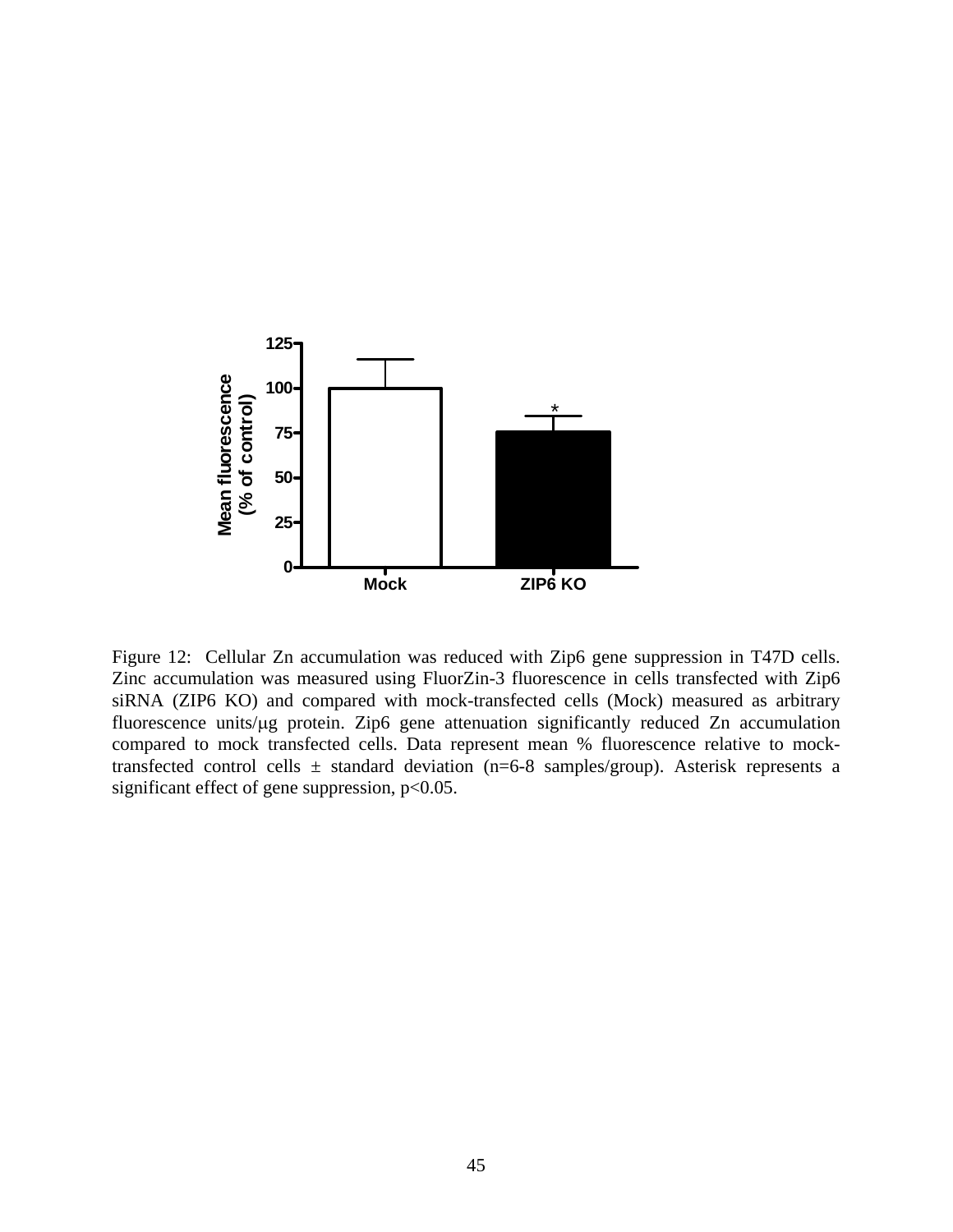

Figure 13: Zip6 gene attenuation reduced cytoplasmic Zn pools in T47D cells. Cytoplasmic Zn level was measured using a 4X-Metal-response element (MRE) luciferase reporter construct in cells treated with Zip6 siRNA (Zip6 KO) and compared with mock-transfected cells (Mock). Zip6 gene attenuation significantly reduced luminescence suggesting that cytoplasmic Zn pools were lower compared to mock transfected cells. Data represent ratio of firefly:renilla luciferase activity  $\pm$  standard deviation (n=3 samples/group). Asterisk represents a significant effect of gene suppression,  $p<0.05$ .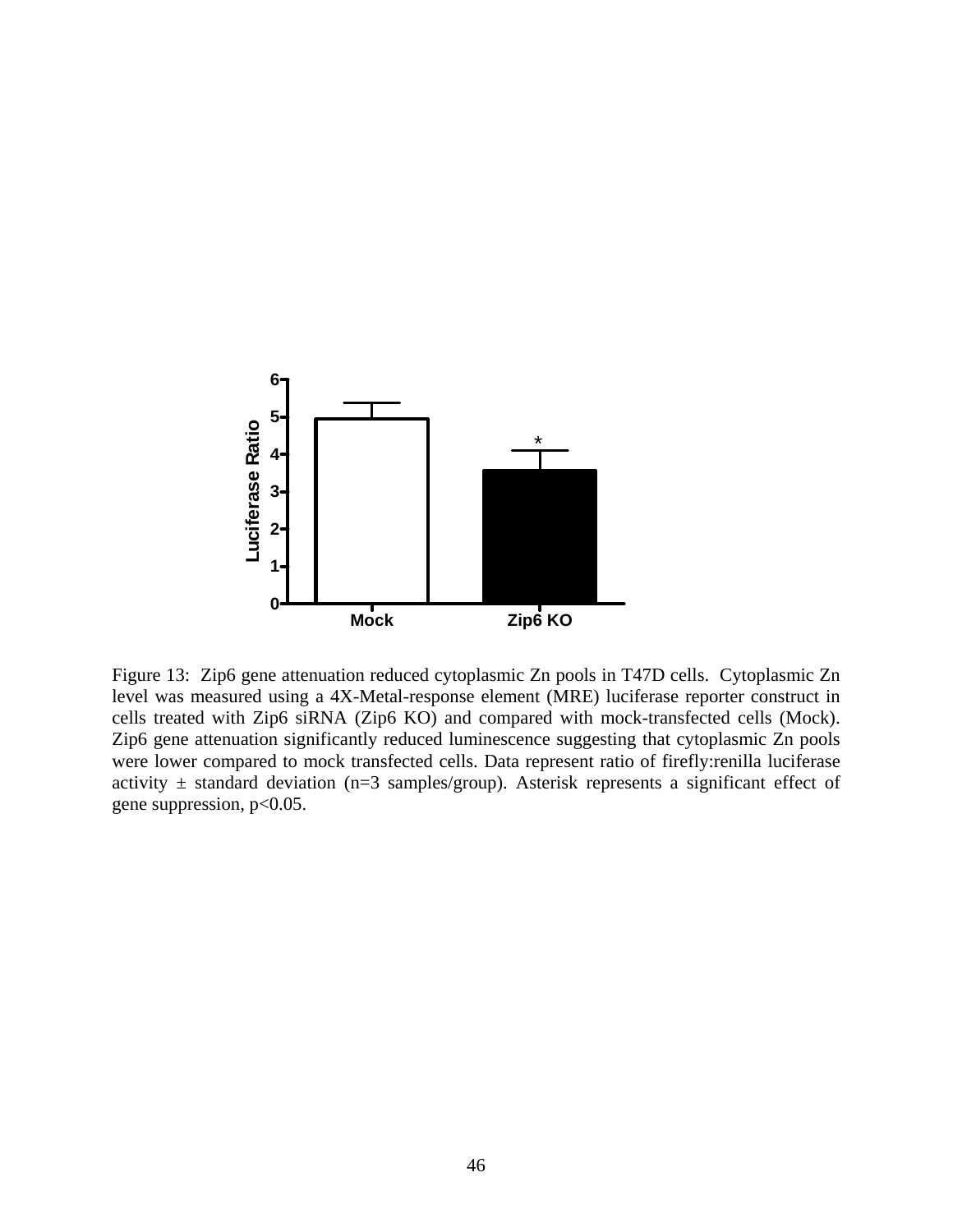

Figure 14: Mitochondria Zn pools were reduced with Zip6 gene suppression in T47D cells. Mitochondria Zn accumulation was measured using Rhodzin-3 fluorescence in cells transfected with Zip6 siRNA (ZIP6 KO) and compared with mock-transfected cells (Mock) measured as arbitrary fluorescence units/μg protein. Zip6 gene attenuation significantly reduced RhodZin-3 fluorescence suggesting that mitochondria Zn accumulation was lower compared with moncktransfected controls. Data represent mean % fluorescence relative to mock-transfected cells  $\pm$ standard deviation (n=6-8 samples/group). Asterisk represents a significant effect of gene suppression,  $p<0.05$ .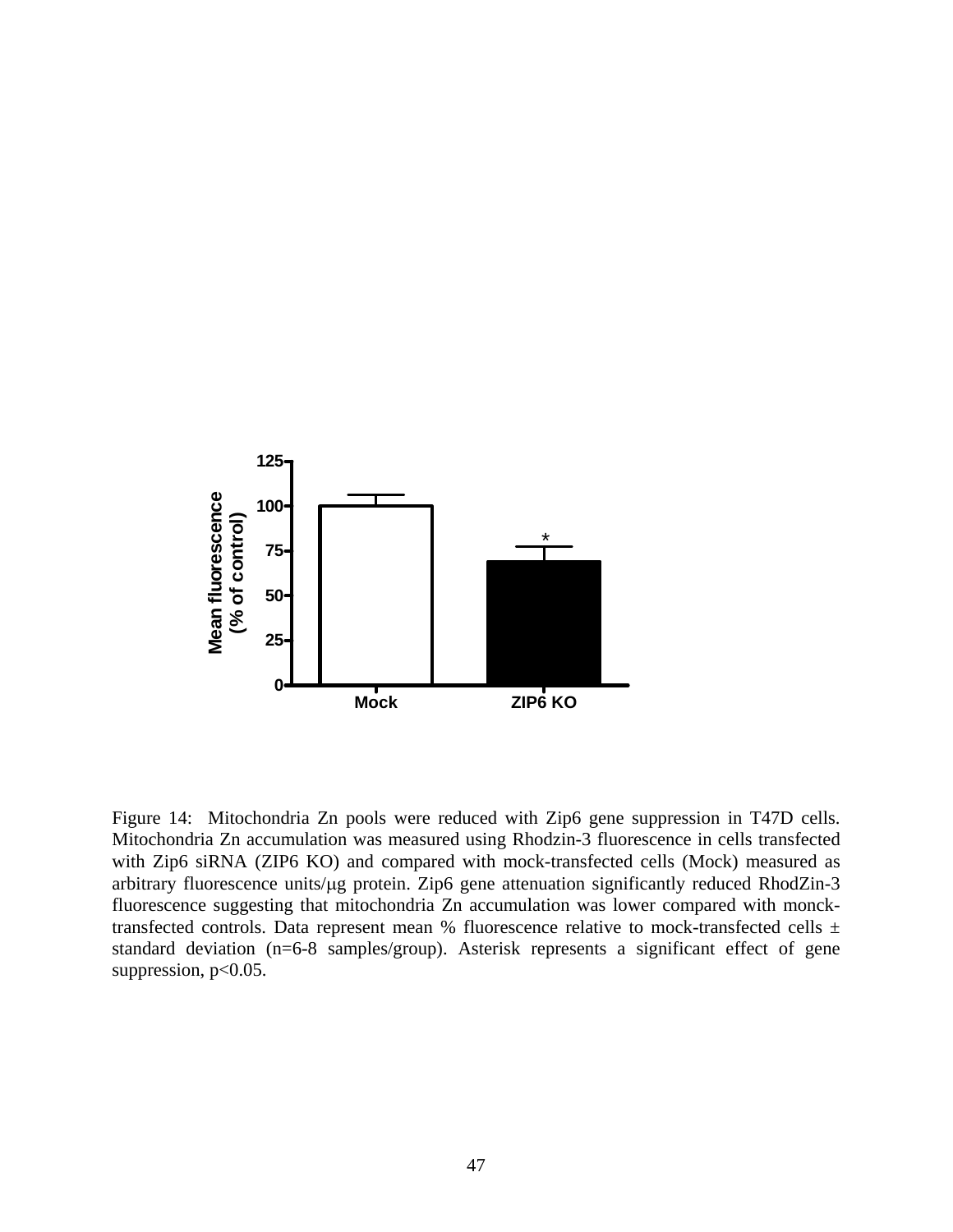

Figure 15: Zip6 gene attenuation inhibited cytochrome C release in T47D cells. Cytoplasmic release of cytochrome C was measured in cells transfected with Zip6 siRNA (Zip6 KO) and compared to mock-transfected cells (Mock). Total cytoplasmic (C) and mitochondria (M) fractions were isolated and immunoblotted. Zip6 gene suppression significantly reduced cytochrome C release when compared to mock-transfected controls. To validate our assay of mitochondria release of cytochrome C in T47D cells, valinomycin was used as a positive control as it has been shown to induce apoptosis via mitochondria permeability.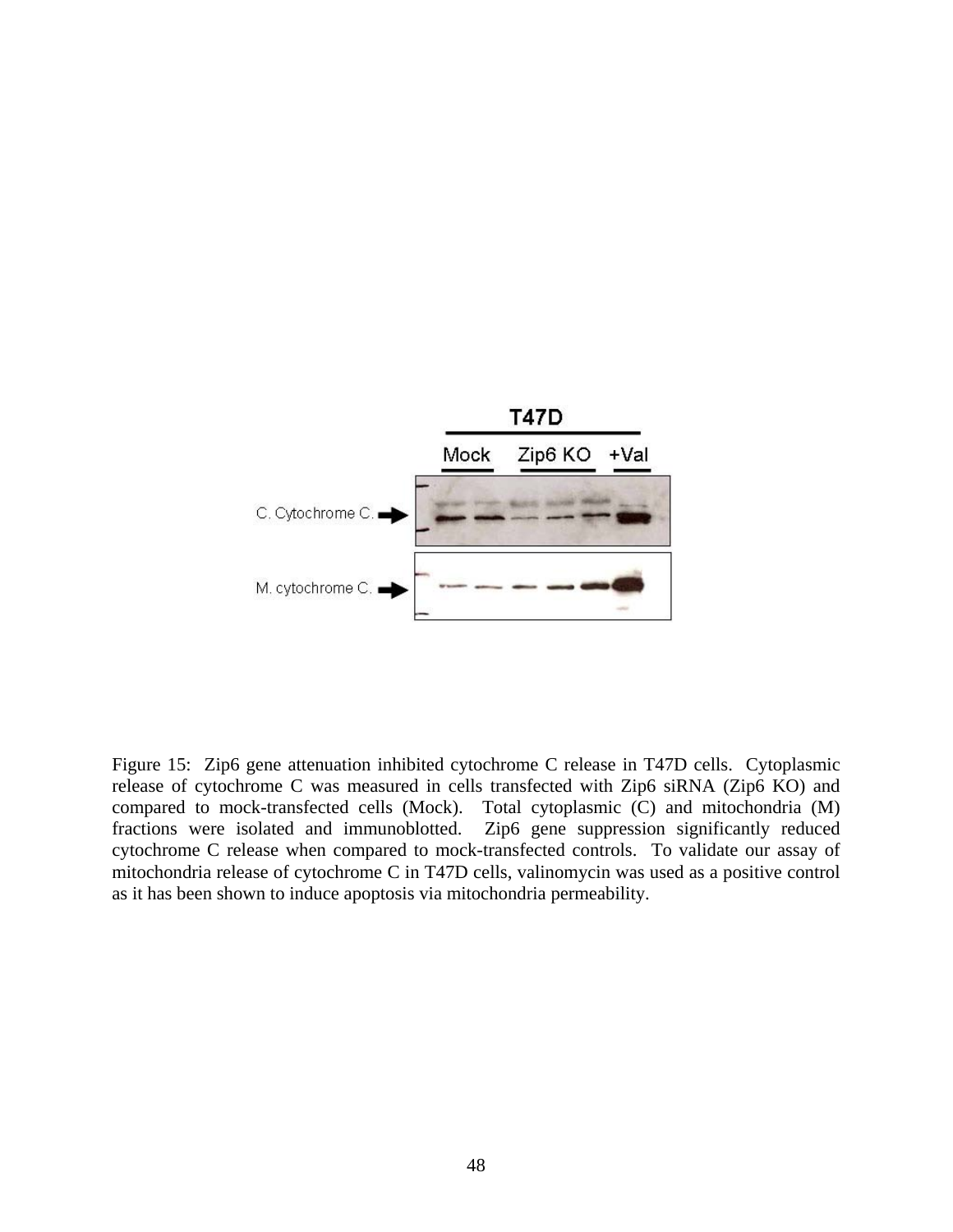

Figure 16: Alterations in mitochondrial membrane potential were not affected by Zip6 gene attenuation in T47D cells. Mitochondrial membrane potential was measured using JC-1 fluorescence in cells treated with Zip6 siRNA (Zip6 KO) and compared with mock-transfected cells (Mock) measured as arbitrary fluorescence units/μg protein. Zip6 gene suppression did not significantly affect mitochondria potential compared to controls; however, the addition of Zn (75 μM) for 4 h significantly reduced mitochondrial membrane potential validating our assay. Data represent mean ratios of red: green fluorescence  $\pm$  standard deviation (n=6-8 samples/group). Asterisk represents a significant effect of Zn treatment,  $p<0.05$ .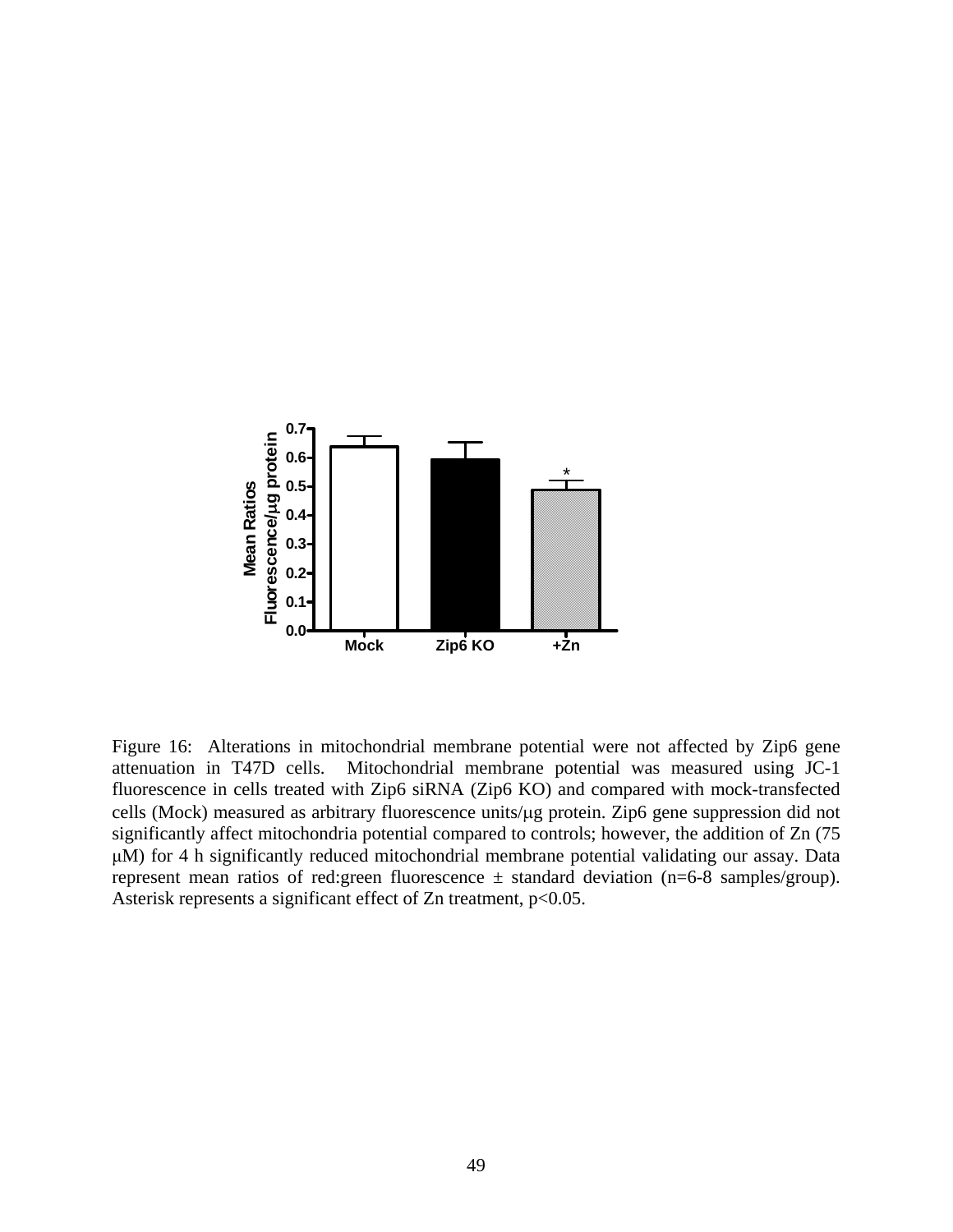

Figure 17: Zinc induced bax oligomerization in T47D cells. Cells were incubated with Zn (75 μM) for 4 h. Total cell lysates were isolated and incubated with digitonin, then crosslinked with glutaraldehyde (0.3%) and subsequently analyzed for Bax oligomers by immunoblotting. Inherent Bax oligomerization (260 kDa) was observed in the absence of Zn; however, the addition of Zn significantly increased abundance of Bax oligomerization in cells, implicating decreased mitochondria potential.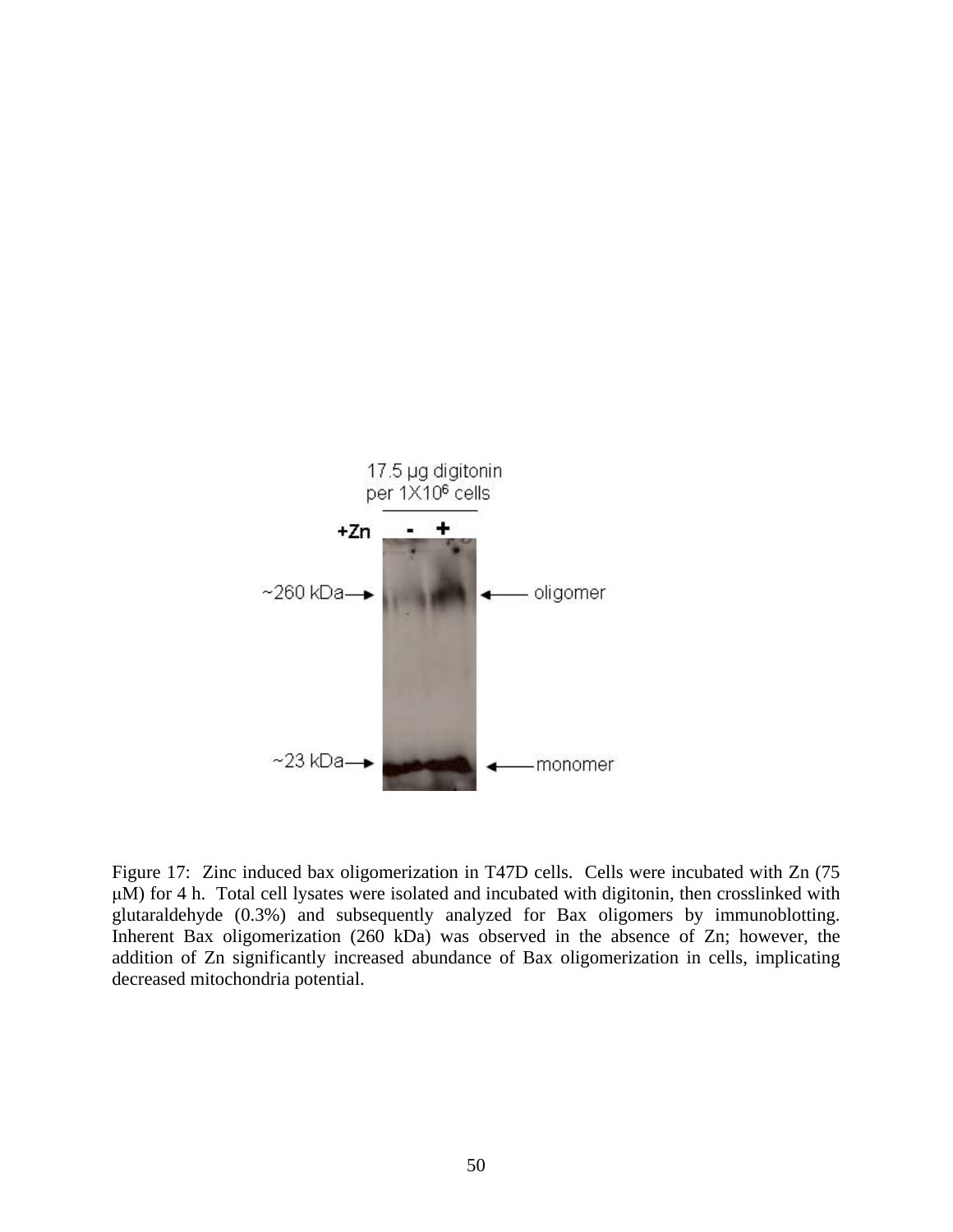

Figure 18: Constitutive amounts of activated caspase-9 were undetected in T47D cells. Cells were treated with a known mitochondrial membrane disruptor, valinomycin (Val) for 24 h and compared wth non-treated cells. Total cell lysates were collected and proteins (50 μg) were immunoblotted with anti-caspase-9 antibody. The expected presence of cleaved caspase-9 (~38 and ~17 kDa) fragments was not observed in cells untreated and Val treated cells.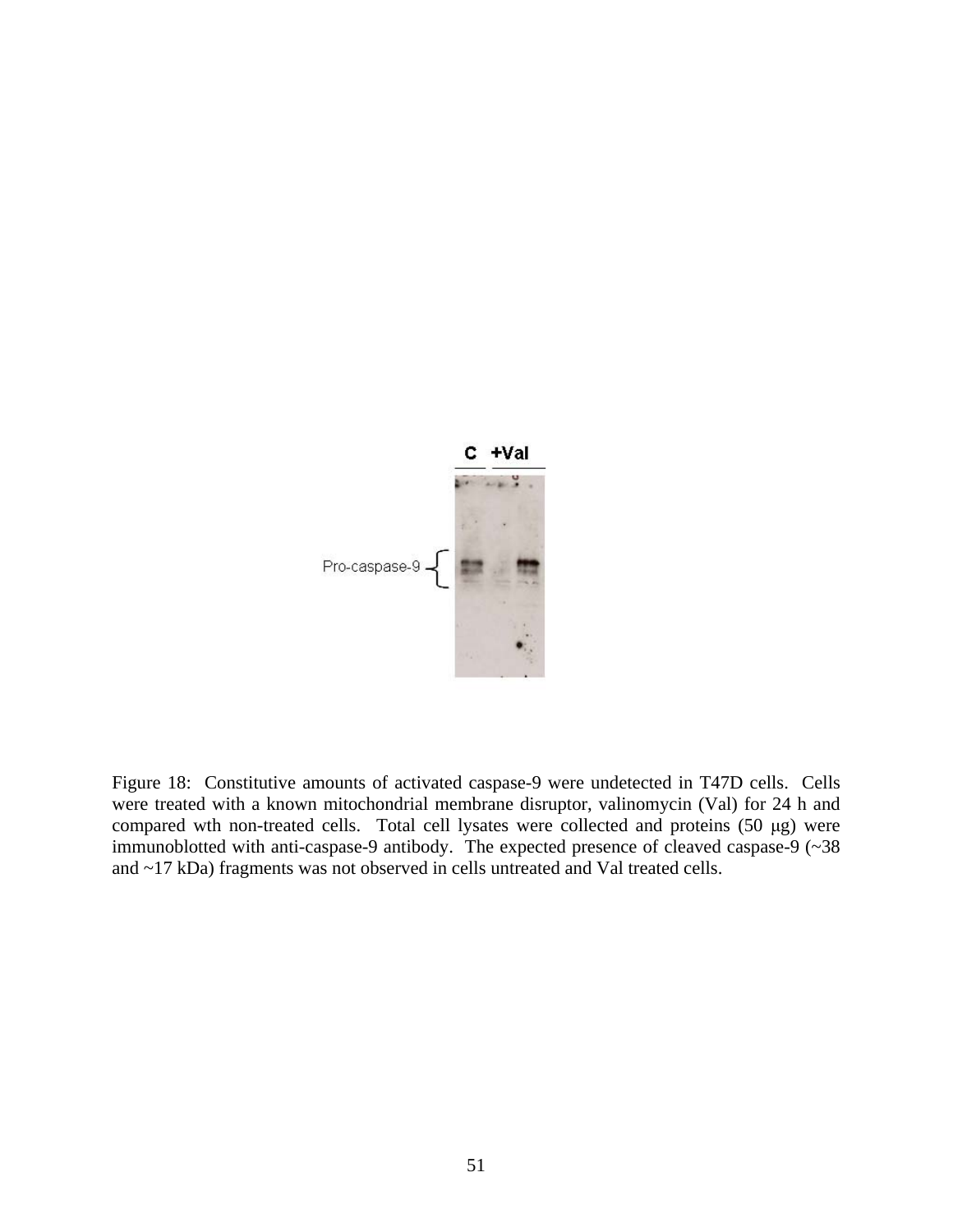

Figure 19: Zn induced DNA fragmentation in T47D cells. Cells were incubated with Zn (75 μM) for 24 h and DNA fragmentation (180-200 bp) was measured by ethidium bromide staining of DNA electrophoresed through agarose gels. The expected DNA laddering was observed in cells treated with Zn compared to untreated cells. However, no basal amounts of DNA laddering were detected in untreated cells as anticipated.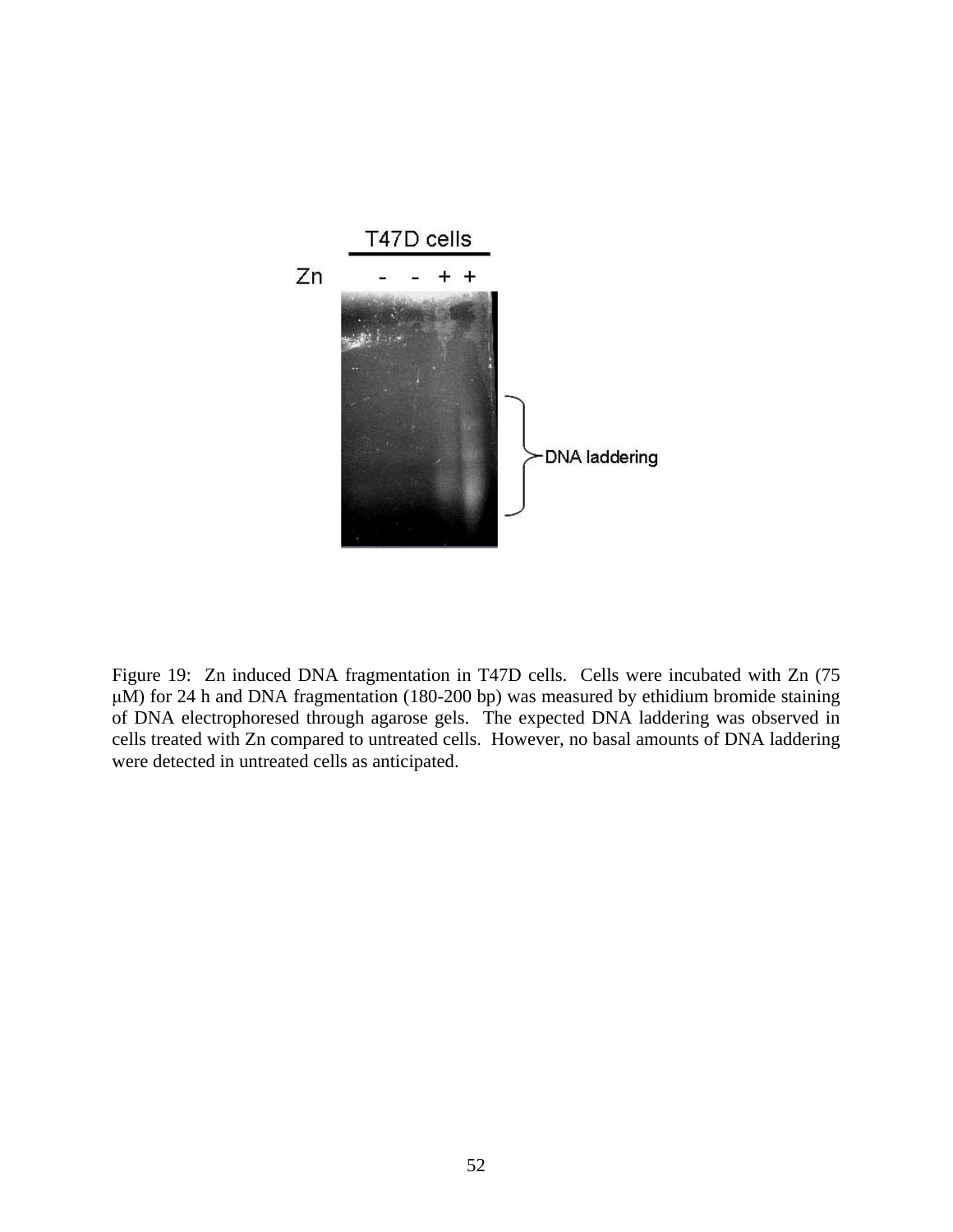

Figure 20: E-cadherin mRNA expression is positively associated Zip6 gene attenuation in T47D cells. E-cadherin expression was measured by Q-PCR in cells treated with Zip6 siRNA (Zip6) and compared with mock-transfected cells (Mock). Zip6 gene suppression resulted in a significantly reduction in E-cadherin expression, suggesting changes in cell phenotype. Data represent mean ± standard deviation (n=3 samples/group). Asterisk represents a significant effect of gene suppression,  $p<0.05$ .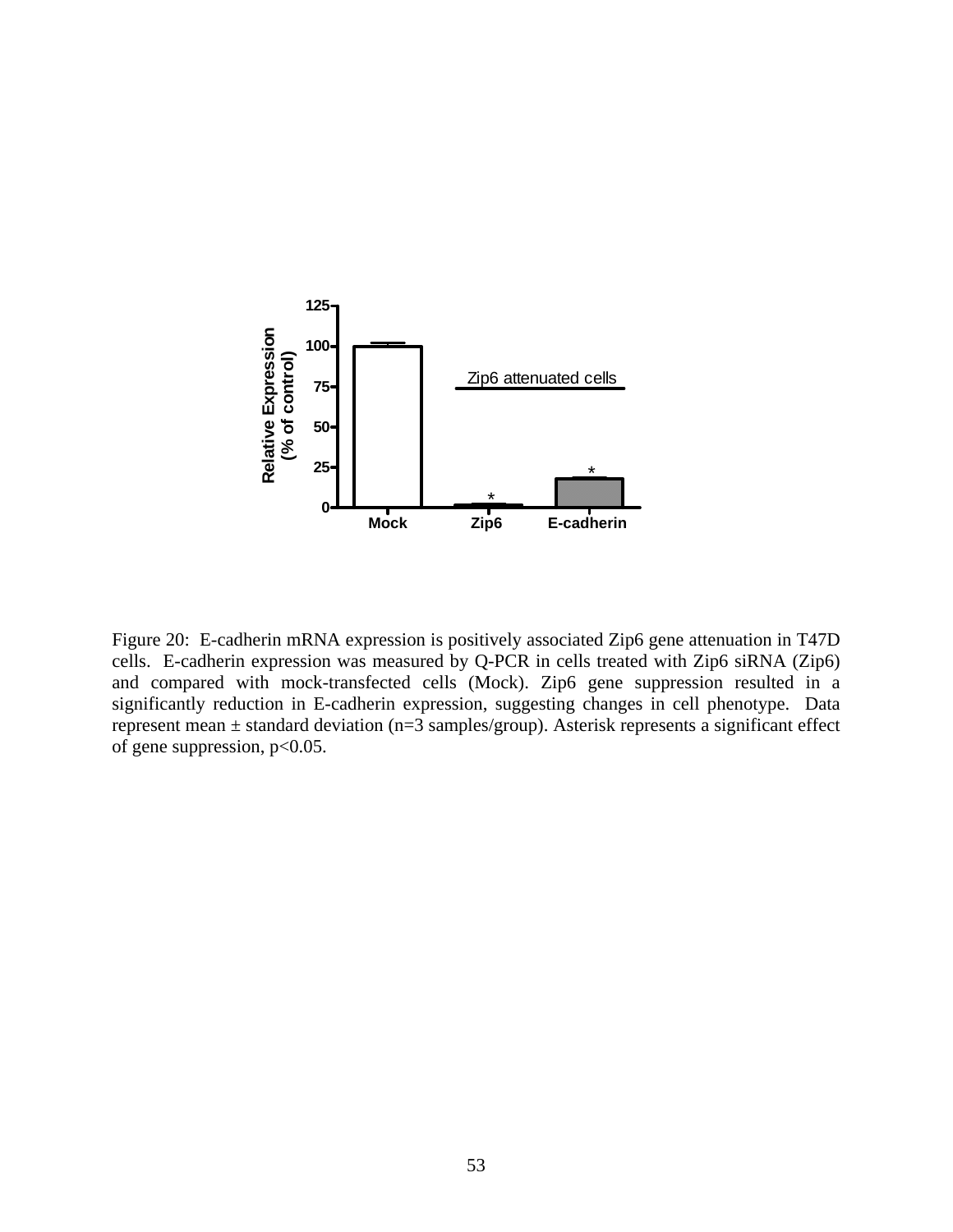

Figure 21: Intracellular Zn pools are increased in response to prolactin (PRL) in T47D cells. Zinc accumulation was visualized by immunofluorescence using FluoZin-3 in cells treated with PRL (D-F) and compared with untreated cells (A-C). Prolactin significantly increased welldefined cellular Zn pools (D-F), compared to untreated cells (A-C). Additionally, untreated cells demonstrated dispersed Zn pools (A-C). Images collected at 60X magnification, under oil.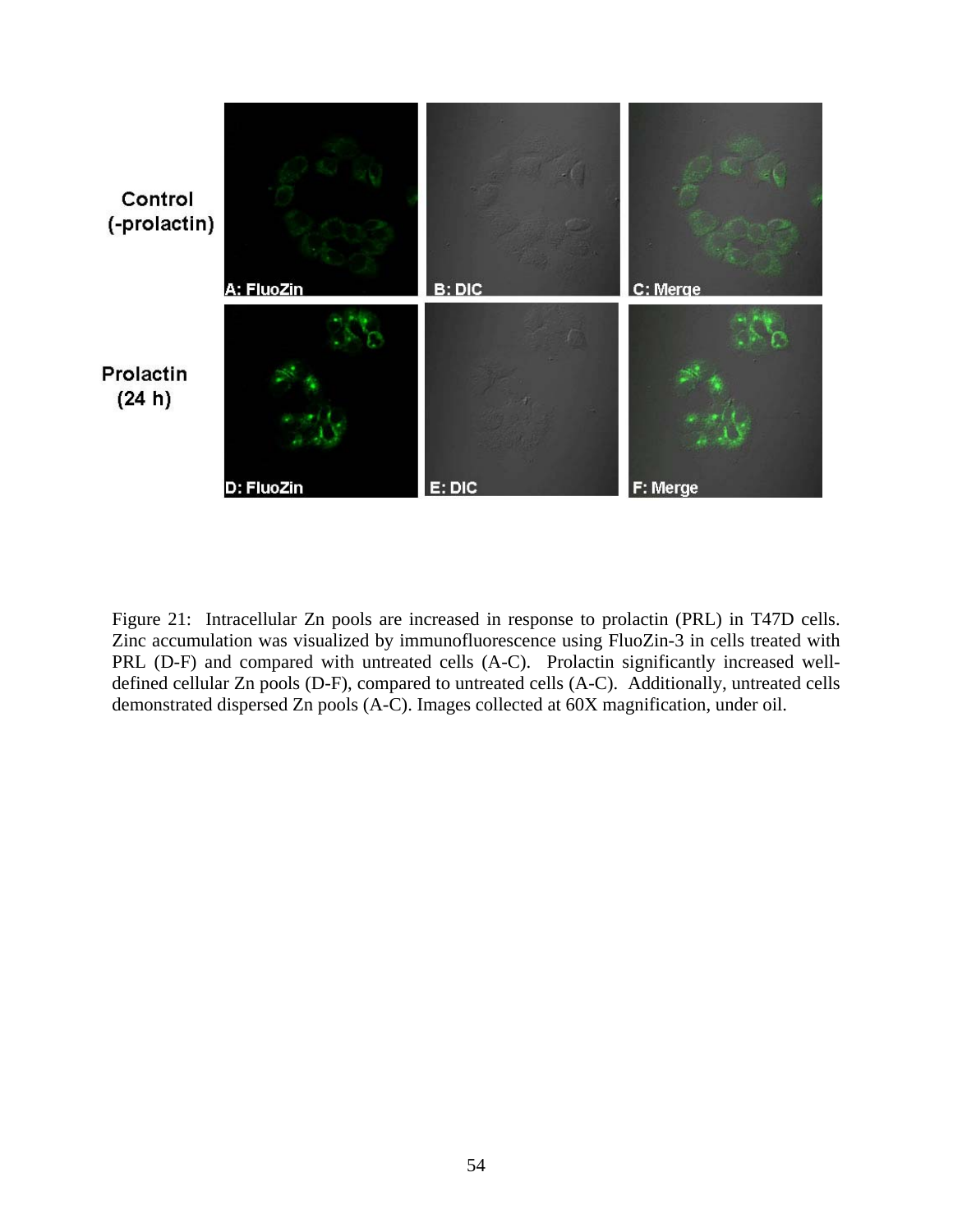

Figure 22: Zip6 mRNA expression is negatively regulated by prolactin (PRL). Zip6 expression was measured by Q-PCR in cells treated with PRL (+PRL) and compared with untreated control cells (Control). The addition of PRL significantly reduced Zip6 expression. Data represent mean ± standard deviation (n=3 samples/group). Asterisk represents a significant effect of PRL, p<0.05.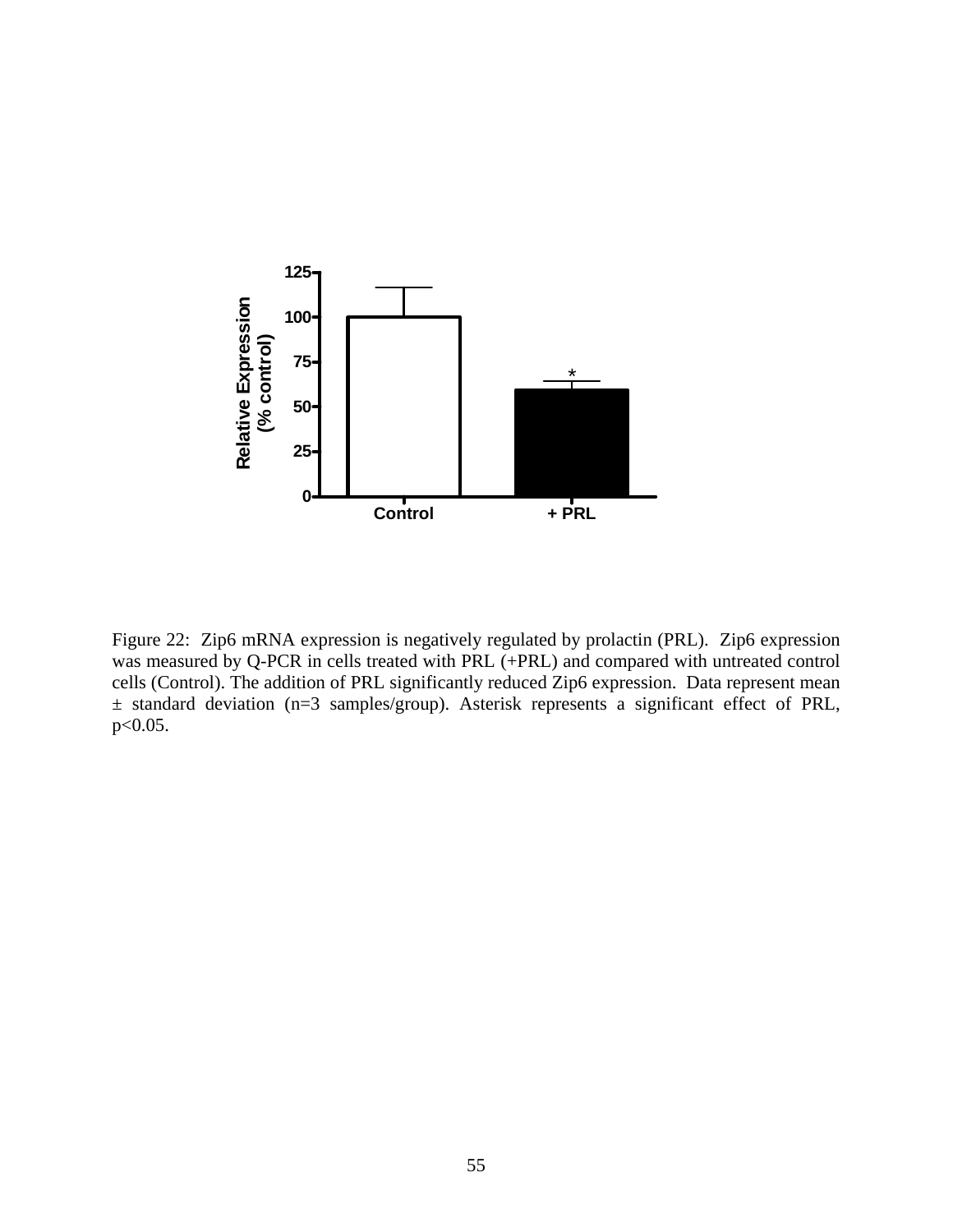

Figure 23: Zip6 protein abundance is minimally affected by PRL in T47D cells. Cells were treated with PRL (+PRL) and compared to non-treated cells (Control). Crude membrane fractions were isolated and immunoblotted for Zip6. A robust affect of PRL on Zip6 protein abundance was not observed in PRL-treated cells compared with non-treated cells, suggesting that PRL plays a minimal role in Zip6 protein expression. β-actin was used as a loading control.